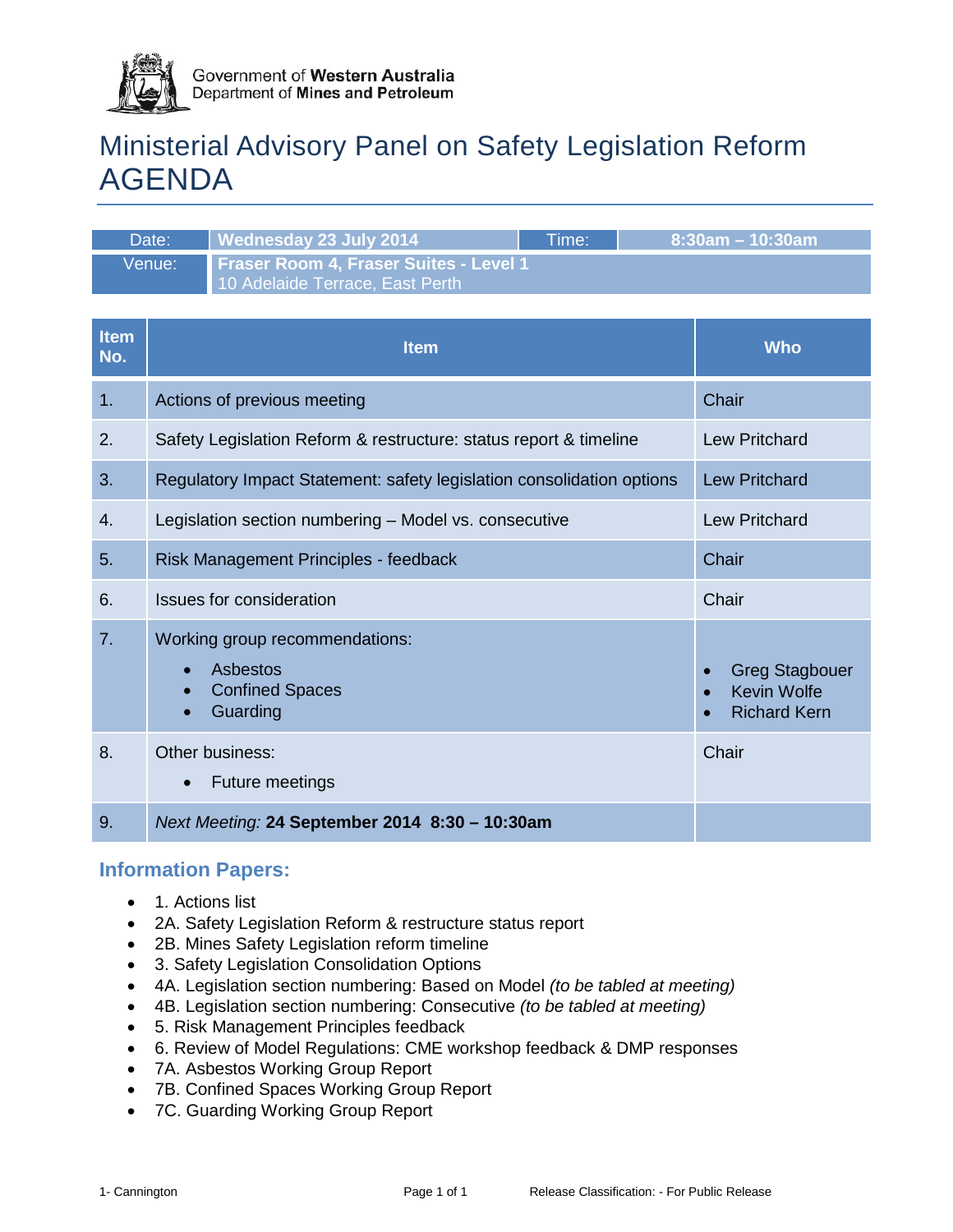

16 July 2014

Mr Ian Fletcher Independent Chair Safety Legislation Reform Ministerial Advisory Panel

Dear Mr Fletcher

#### WA APPROACH TO HARMONISATION OF HEALTH AND SAFETY LEGISLATION

Thank you for taking the time to meet with Nicole Roocke, Deputy Chief Executive on Wednesday, 9 July to discuss the Chamber of Minerals and Energy (CME) position on the Western Australian (WA) approach to safety legislation reform.

Further to this meeting, I would like to clarify a few points regarding our position.

CME has consistently supported the reform of safety legislation in Western Australia to move away from prescriptive regulation and incorporate best practice risk based approaches. While we have indicated CME does not support pursuing the harmonised legislation in its current form, at no point have we suggested discussion on safety reform is unnecessary and at no stage have we advocated for reforms to be ceased.

Rather CME considers it important for both industry and government in Western Australia to be clear of its priorities for reform in safety legislation by identifying those aspects which lead to best practice safety outcomes.

CME's position is not to passively await the outcomes of the review but rather proactively seek to influence the current Council of Australia Governments (COAG) review of the national model Work Health and Safety Act 2011 (WHS Act) in the desired direction.

The work of Ministerial Advisory Panel is important to clearly articulate these priorities and the preferred approach for Western Australia in relation to the resources sector. CME supports this process and will continue to engage throughout to ensure our members views are expressed.

If you would like to discuss these issues further please contact Adrienne LaBombard, Workplace Health and Safety on (08) 9220 8520 or Manager  $\sim$ at a.labombard@cmewa.com.

Yours sincerely

**Reg Howard-Smith Chief Executive** 

cc: Richard Kern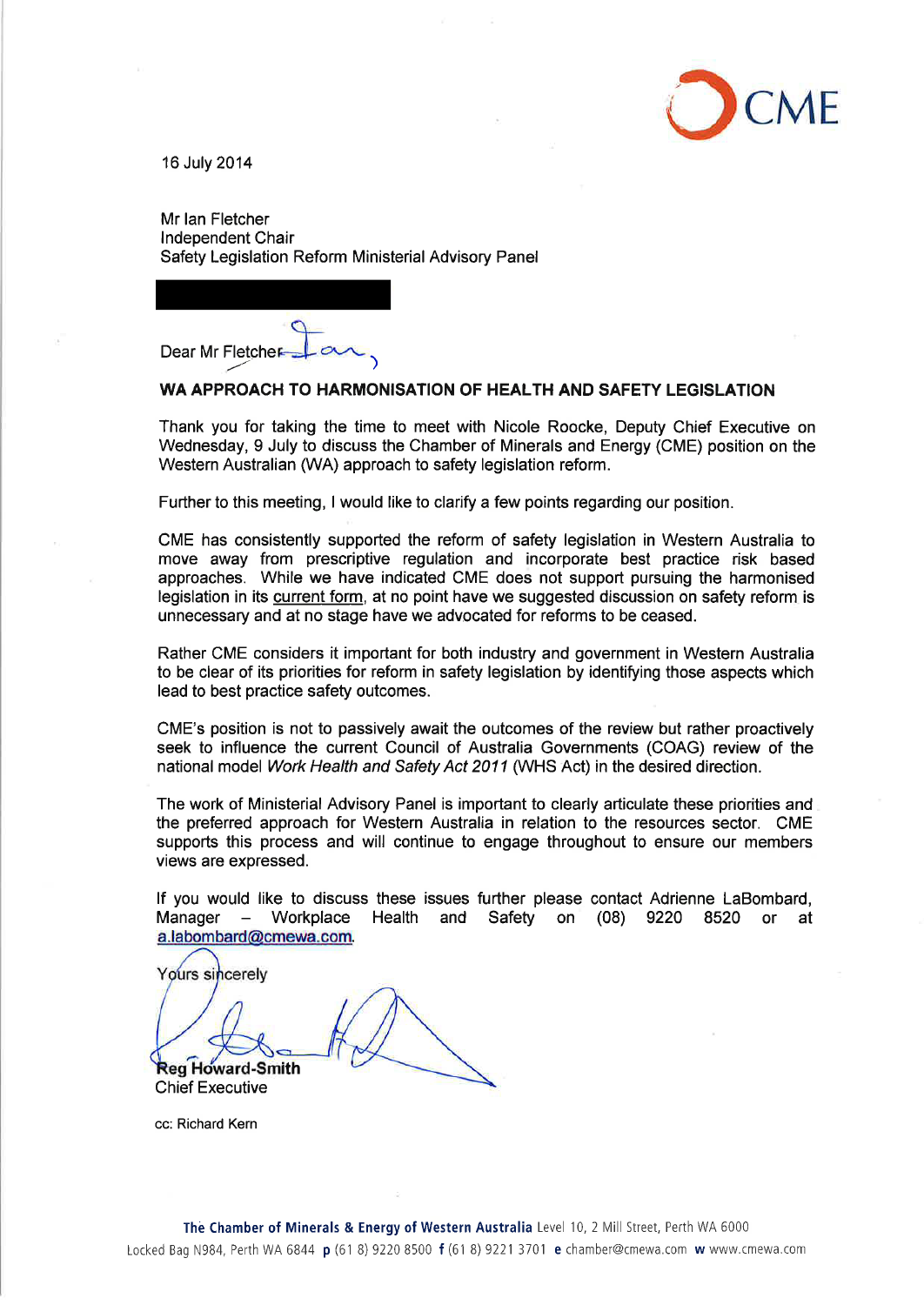

 $\overline{\phantom{a}}$ 

| <b>STATUS REPORT</b>                         |                                                                                                                                                                                                                                                                                                                                                                    | Updated: 14 July 2014 |
|----------------------------------------------|--------------------------------------------------------------------------------------------------------------------------------------------------------------------------------------------------------------------------------------------------------------------------------------------------------------------------------------------------------------------|-----------------------|
| Update                                       | <b>SAFETY LEGISLATION REFORM</b>                                                                                                                                                                                                                                                                                                                                   | <b>Lew Pritchard</b>  |
| <b>New information</b><br>since last meeting | On 7 July 2014, DMP received Government approval to commence drafting the<br>$\bullet$<br>Resources Safety Bill, including transferring responsibility for Major Hazard Facilities<br>from the Dangerous Goods Safety Act 2004.                                                                                                                                    |                       |
|                                              | To determine the best approach for consolidating safety legislation, stakeholder<br>$\bullet$<br>consultation will be undertaken through a Regulatory Impact Statement (RIS) process.<br>An external consultant will be engaged to facilitate this process, identifying the<br>positives and negatives of the various options, and identifying a preferred option. |                       |
|                                              | DMP is continuing work on the mines safety provisions and liaising with Commerce on<br>$\bullet$<br>common provisions.                                                                                                                                                                                                                                             |                       |
|                                              | Three working groups (Guarding, Confined Spaces and Asbestos), have concluded.<br>$\bullet$<br>Their reports will be considered at the 23 July 2014 Ministerial Advisory Panel meeting.                                                                                                                                                                            |                       |
| <b>Milestones</b>                            | Formal approval by Government to proceed                                                                                                                                                                                                                                                                                                                           | 30 July 2014          |
|                                              | Drafting instructions completed for Resources Safety Bill                                                                                                                                                                                                                                                                                                          | 30 Oct 2014           |
|                                              | Cabinet approval of drafting instructions for the Resources Safety Bill                                                                                                                                                                                                                                                                                            | 31 Dec 2014           |
| <b>Milestone status</b><br>notes             | Another consultation RIS will be required once the preferred option for consolidating safety<br>legislation is known.                                                                                                                                                                                                                                              |                       |
|                                              | Drafting instructions for the Resources Safety Bill will need to be submitted to Cabinet for<br>approval.                                                                                                                                                                                                                                                          |                       |

| Update                                | <b>RADARS</b>                                                                                                                                                                                                                                                                                                                                                                                                                                                                                             | <b>Lew Pritchard</b> |          |  |
|---------------------------------------|-----------------------------------------------------------------------------------------------------------------------------------------------------------------------------------------------------------------------------------------------------------------------------------------------------------------------------------------------------------------------------------------------------------------------------------------------------------------------------------------------------------|----------------------|----------|--|
| New information<br>since last meeting | Critical Risks Branch recruitment process completed for:<br>Director Dangerous Goods and Petroleum Safety<br>$\circ$<br><b>Manager Critical Risks</b><br>$\circ$<br><b>Manager Dangerous Goods</b><br>$\circ$<br><b>Team Leader Critical Risks</b><br>$\Omega$<br>2 x Principal Inspector Critical Risks OSH<br>$\circ$<br>5 x Principal Inspector Critical Risks onshore<br>$\circ$<br>1 x Senior Inspector Critical Risks offshore<br>$\circ$<br>5 x Senior Inspector Critical Risks onshore<br>$\circ$ |                      |          |  |
|                                       | Dangerous Goods Safety Act statutory review by independent consultant George<br>٠<br>McCullagh is continuing and on track. (A copy of his presentation was provided to<br>members after the 28 May 2014 MAP meeting)                                                                                                                                                                                                                                                                                      |                      |          |  |
| <b>Milestones</b>                     | Ministerial Advisory Panel (MAP) on Safety Legislation Reform established.                                                                                                                                                                                                                                                                                                                                                                                                                                |                      | Dec 2013 |  |
|                                       | Recruitment to new ARI contracts for Petroleum Safety Branch and Major<br><b>Hazard Facilities commenced.</b>                                                                                                                                                                                                                                                                                                                                                                                             |                      | Jun 2014 |  |
|                                       | Statutory review by independent consultant of Dangerous Goods Safety Act<br>2004 submitted to Minister.                                                                                                                                                                                                                                                                                                                                                                                                   |                      | Dec 2014 |  |
| <b>Milestone status</b><br>notes      | Further recruitment will commence from late July 2014, for positions within Critical Risks<br>not filled in previous recruitment and for Principal Dangerous Goods Officers and Senior<br>Dangerous Goods Officers.                                                                                                                                                                                                                                                                                       |                      |          |  |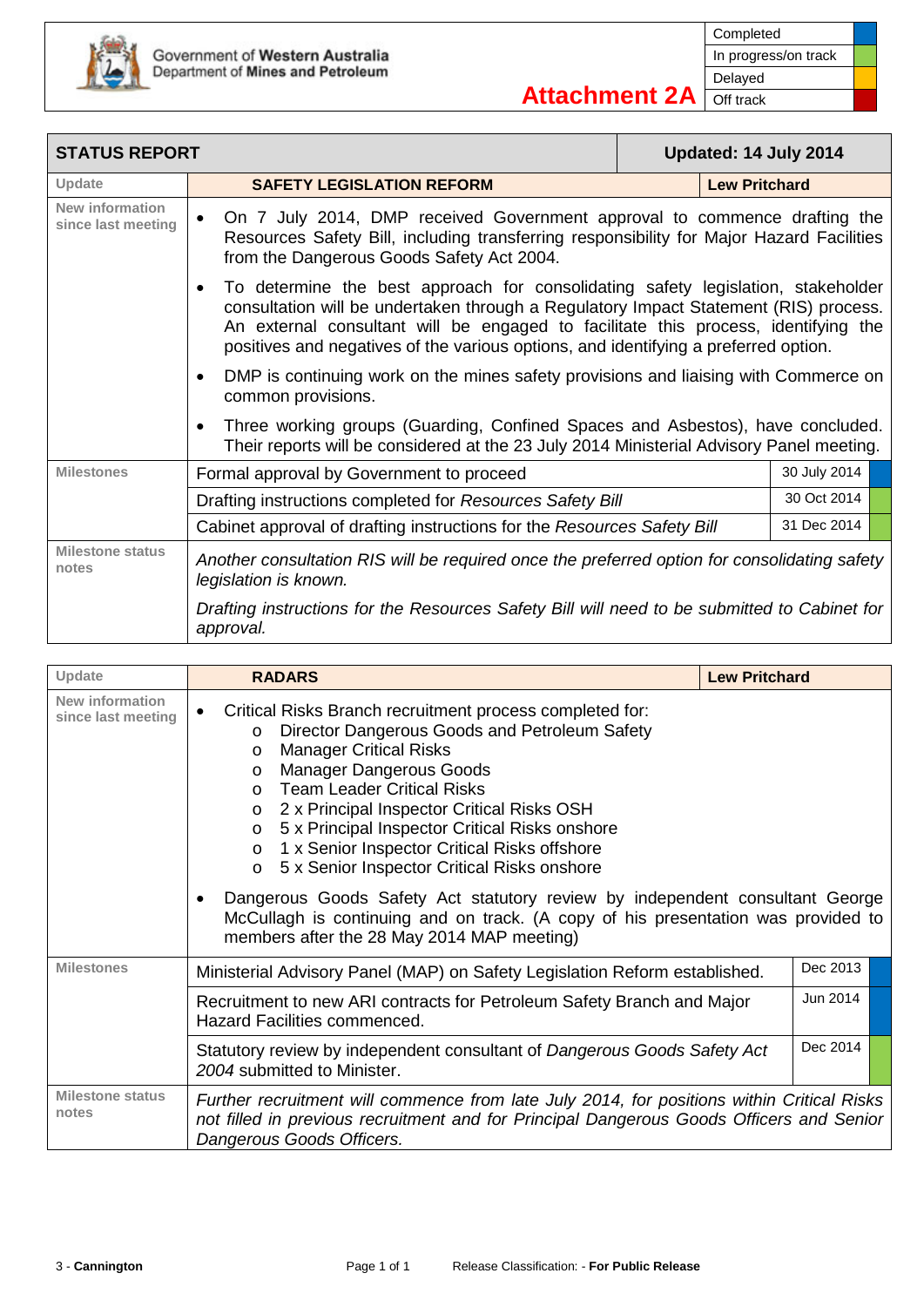#### **Safety Legislation Reform Project (indicative only) Attachment 2B**

|                                                                                          | 2014       |     |     |              |               |  |  |              |  | 2015       |         |  |  |             |  |               | 2016 |  |  |                         |  |  |  |  |  |                           |  |  |                  |         |         |         |  |
|------------------------------------------------------------------------------------------|------------|-----|-----|--------------|---------------|--|--|--------------|--|------------|---------|--|--|-------------|--|---------------|------|--|--|-------------------------|--|--|--|--|--|---------------------------|--|--|------------------|---------|---------|---------|--|
|                                                                                          | <b>Jan</b> | Feb | Mar | $\sqrt{Apr}$ | May June July |  |  | Aug Sept Oct |  | <b>Nov</b> | Dec Jan |  |  | Feb Mar Apr |  | May June July |      |  |  | Aug Sep Oct Nov Dec Jan |  |  |  |  |  | Feb Mar Apr May June July |  |  | $\overline{Aug}$ | $ $ Sep | $ $ Oct | Nov Dec |  |
| Government approval of proposed legislative approach                                     |            |     |     |              |               |  |  |              |  |            |         |  |  |             |  |               |      |  |  |                         |  |  |  |  |  |                           |  |  |                  |         |         |         |  |
| Drafting Instructions Resources Safety Bill (mining only)                                |            |     |     |              |               |  |  |              |  |            |         |  |  |             |  |               |      |  |  |                         |  |  |  |  |  |                           |  |  |                  |         |         |         |  |
| Decision on placement of MHFs legislation                                                |            |     |     |              |               |  |  |              |  |            |         |  |  |             |  |               |      |  |  |                         |  |  |  |  |  |                           |  |  |                  |         |         |         |  |
| Liaise with RGU with regard to the need for a RIS / PIA                                  |            |     |     |              |               |  |  |              |  |            |         |  |  |             |  |               |      |  |  |                         |  |  |  |  |  |                           |  |  |                  |         |         |         |  |
| Approval by Government of drafting instructions<br>(mining only)                         |            |     |     |              |               |  |  |              |  |            |         |  |  |             |  |               |      |  |  |                         |  |  |  |  |  |                           |  |  |                  |         |         |         |  |
| PCO draft Resources Safety Bill                                                          |            |     |     |              |               |  |  |              |  |            |         |  |  |             |  |               |      |  |  |                         |  |  |  |  |  |                           |  |  |                  |         |         |         |  |
| Introduce the Resources Safety Bill (mining only) to<br>Parliament                       |            |     |     |              |               |  |  |              |  |            |         |  |  |             |  |               |      |  |  |                         |  |  |  |  |  |                           |  |  |                  |         |         |         |  |
| Resources Safety Bill passed through both Houses of<br>Parliament                        |            |     |     |              |               |  |  |              |  |            |         |  |  |             |  |               |      |  |  |                         |  |  |  |  |  |                           |  |  |                  |         |         |         |  |
| Consultation with industry on legislative provisions in<br>regs - Mines                  |            |     |     |              |               |  |  |              |  |            |         |  |  |             |  |               |      |  |  |                         |  |  |  |  |  |                           |  |  |                  |         |         |         |  |
| Prepare drafting Instructions for Resources Safety<br><b>Regulations (mining only)</b>   |            |     |     |              |               |  |  |              |  |            |         |  |  |             |  |               |      |  |  |                         |  |  |  |  |  |                           |  |  |                  |         |         |         |  |
| Prepare Regulatory Impact Assessment for Resources<br><b>Safety Regulations (mining)</b> |            |     |     |              |               |  |  |              |  |            |         |  |  |             |  |               |      |  |  |                         |  |  |  |  |  |                           |  |  |                  |         |         |         |  |
| Resources Safety Regulations drafted by Parliamentary<br><b>Counsel's Office</b>         |            |     |     |              |               |  |  |              |  |            |         |  |  |             |  |               |      |  |  |                         |  |  |  |  |  |                           |  |  |                  |         |         |         |  |
| <b>Resources Safety Regulations Gazetted</b>                                             |            |     |     |              |               |  |  |              |  |            |         |  |  |             |  |               |      |  |  |                         |  |  |  |  |  |                           |  |  |                  |         |         |         |  |

**Assumptions:**<br>Government approval of drafting instructions is obtained quickly<br>PCO can commit resources immediately to the drafting process<br>No significant delays in passing the Bills through Parliament<br>RIS on Resources Sa

\* Parliamentary recess 2014<br>Recess 1 week: 27 Feb - 11 March 2014<br>Recess 1 Week 20 March - 1 April 2014<br>Recess 3 Week 10 April - 6 May 2014<br>Recess 3 week 15 May - 10 June 2014<br>Recess 6 weeks 27 June - 12 August 2014<br>Recess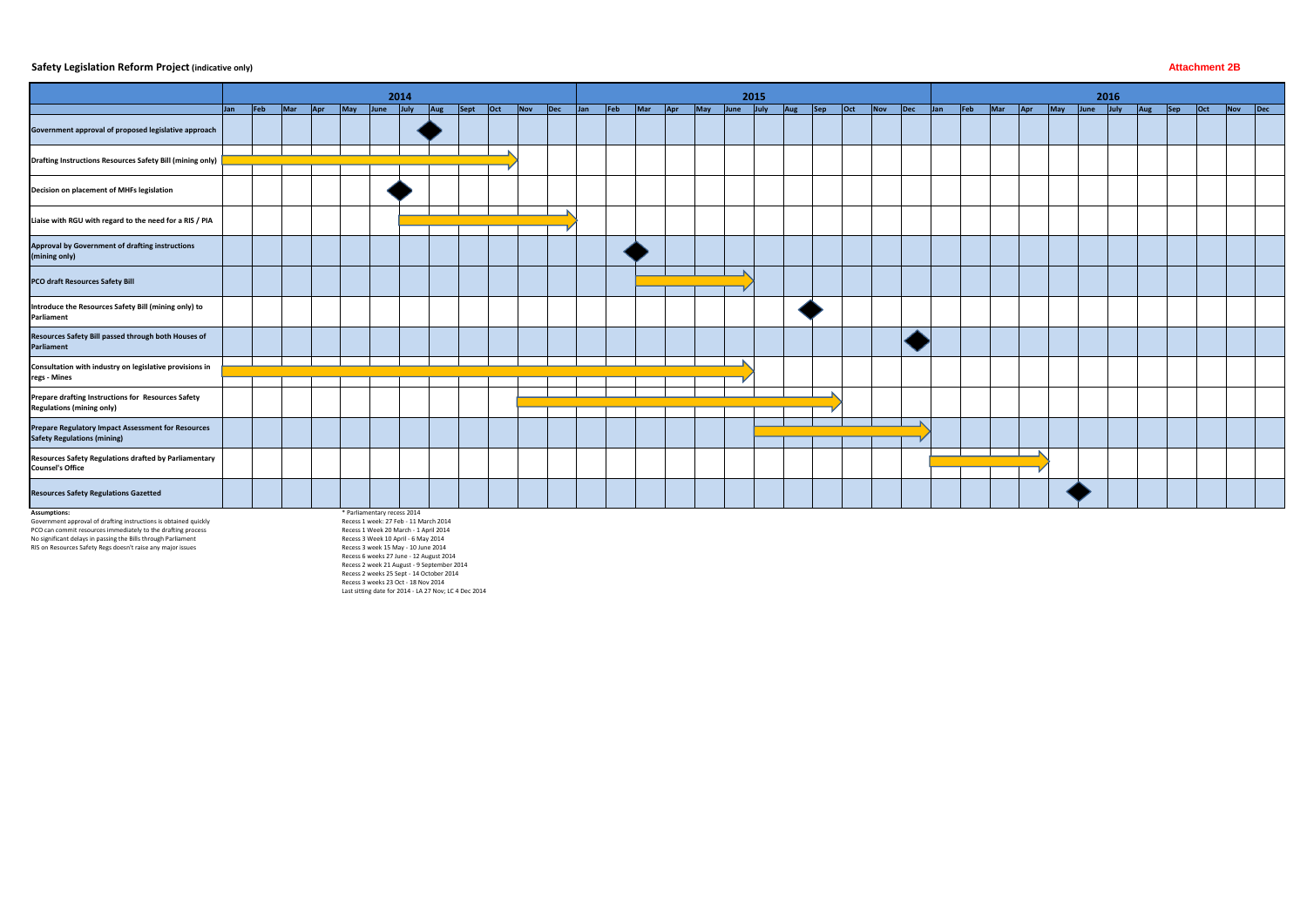# **Attachment 3**



Government of Western Australia<br>Department of Mines and Petroleum

| <b>Option 1</b>                                                                                                                                                                            | <b>Option 2</b>                                                                                                                                                                                                                                                                                  | <b>Option 3</b>                                                                                                                                                                                                                                                                       | <b>Option 4</b>                                                                                                                                                                       | <b>Option 5 (STATUS QUO)</b>                                                                                                                                                                                                                                                                                                                                                                                                                               |
|--------------------------------------------------------------------------------------------------------------------------------------------------------------------------------------------|--------------------------------------------------------------------------------------------------------------------------------------------------------------------------------------------------------------------------------------------------------------------------------------------------|---------------------------------------------------------------------------------------------------------------------------------------------------------------------------------------------------------------------------------------------------------------------------------------|---------------------------------------------------------------------------------------------------------------------------------------------------------------------------------------|------------------------------------------------------------------------------------------------------------------------------------------------------------------------------------------------------------------------------------------------------------------------------------------------------------------------------------------------------------------------------------------------------------------------------------------------------------|
| <b>NEW Resources Safety Act:</b><br>Consolidating OSH provisions<br>into one Act covering:<br><b>Mining</b><br><b>Petroleum</b><br><b>Major Hazard Facilities</b>                          | <b>NEW Resources Safety Act:</b><br><b>Mining</b> (replaces <i>Mines</i><br>Safety and Inspection Act<br>$1994$ :<br>NEW Petroleum and Major<br><b>Hazard Facilities Safety Act:</b><br>Consolidating safety provisions<br>into one Act covering:<br>Petroleum<br><b>Major Hazard Facilities</b> | <b>NEW Resources Safety Act:</b><br><b>Mining</b> (replaces <i>Mines</i><br>$\bullet$<br>Safety and Inspection Act<br>$1994$ ;<br><b>NEW Petroleum Safety Act:</b><br>Consolidating safety provisions<br>from three separate petroleum<br>Acts into one Act<br>Petroleum<br>$\bullet$ | <b>NEW Resources Safety Act:</b><br>Consolidating OSH provisions<br>into one Act covering:<br><b>Mining</b><br>$\bullet$<br><b>Petroleum</b>                                          | <b>Resources Safety</b><br>Act:<br>$\bullet$<br>OSH (replacing<br>Mining<br><b>Mines</b><br>Safety<br>and<br>Inspection Act 1994)<br><b>Petroleum</b><br>and<br>$\bullet$<br><b>Geothermal</b><br><b>Energy</b><br><b>Resources Act 1967</b><br><b>Petroleum Pipelines Act</b><br>1969<br><b>Petroleum</b><br>(Submerged<br>Lands) Act 1982<br><b>Petroleum</b><br>and<br>$\bullet$<br><b>Geothermal</b><br><b>Energy</b><br><b>Safety Levies Act 2011</b> |
| MHF operational safety provisions<br>transferred from Dangerous Goods<br>Safety Act 2004.<br>MHF OSH provisions transferred<br>Occupational Safety and<br>from<br>Health Act 1984/WorkSafe | MHF operational safety provisions<br>transferred from Dangerous Goods<br>Safety Act 2004.<br>MHF OSH provisions transferred<br>Occupational Safety and<br>from<br>Health Act 1984/WorkSafe                                                                                                       | MHF operational safety remains<br>under Dangerous Goods Safety<br>Act 2004<br><b>OSH</b><br><b>MHF</b><br>remains<br>under<br>Occupational Safety and<br>Health<br>Act 1984/WorkSafe.                                                                                                 | MHF operational safety remains<br>under Dangerous Goods Safety<br>Act 2004<br><b>OSH</b><br><b>MHF</b><br>remains<br>under<br>Occupational Safety and<br>Health<br>Act 1984/WorkSafe. | <b>Dangerous Goods Safety</b><br>Act 2004 (Major Hazard<br><b>Facilities</b><br>operational<br>safety, under<br>Resources<br>Safety)<br><b>Occupational Safety and</b><br>$\bullet$<br>Health Act 1984 (Major<br>Facilities<br>Hazard<br>OSH.<br>under WorkSafe)                                                                                                                                                                                           |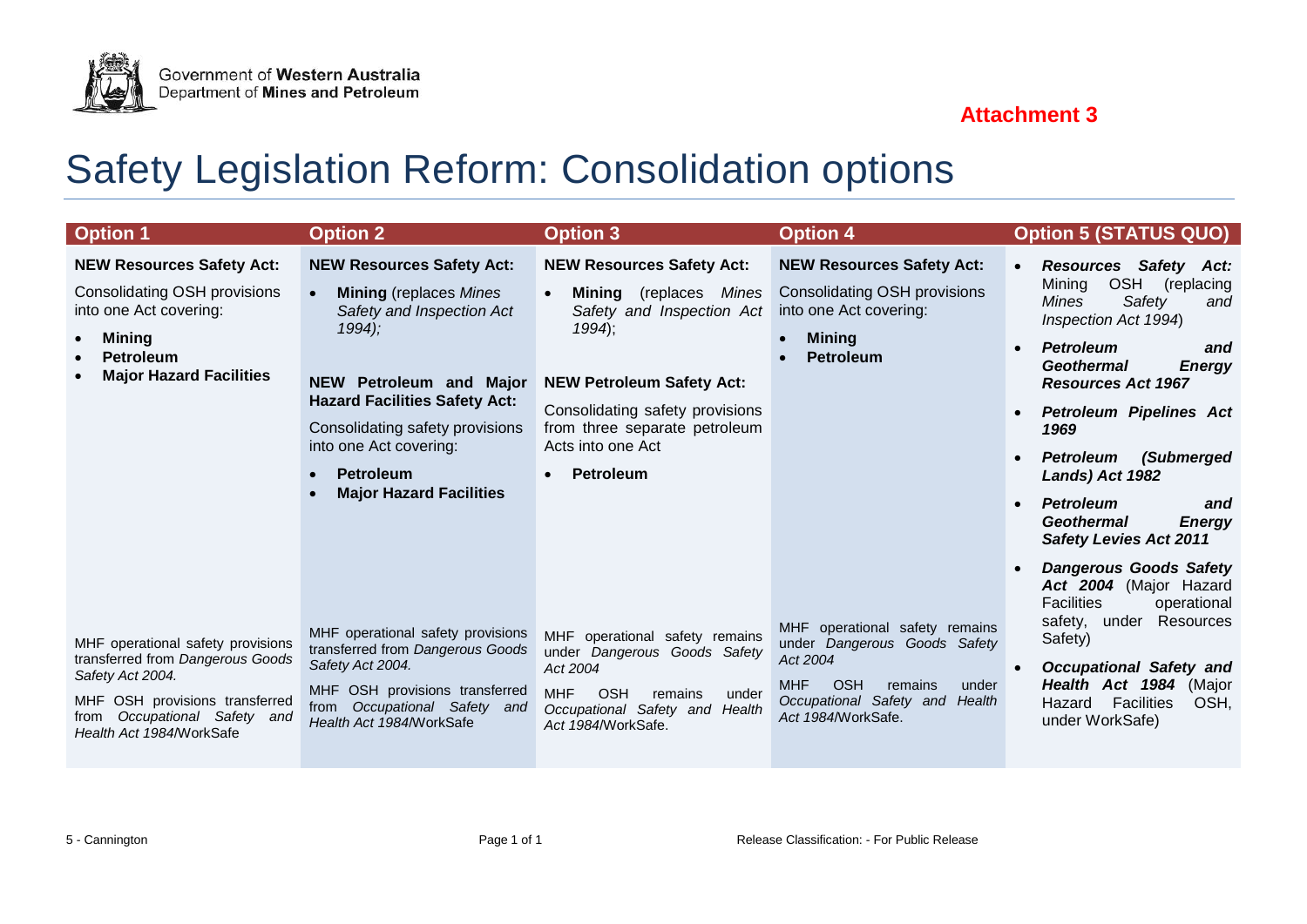*Work Health and Safety (Resources) Bill - numbering based on Model WHS Act*

Western Australia

# **Work Health and Safety (Resources) Bill 2013**

### **CONTENTS**

# **Part 1 — Preliminary**

|     | Division 1 - Introduction                              |                |
|-----|--------------------------------------------------------|----------------|
| 1.  | Short title                                            | $\overline{c}$ |
| 2.  | Commencement                                           | $\overline{2}$ |
|     | Division 2 — Object                                    |                |
| 3.  | Object                                                 | $\overline{2}$ |
|     | Division 3 — Interpretation                            |                |
|     | <b>Subdivision 1 — Definitions</b>                     |                |
| 4.  | Definitions                                            | 3              |
|     | Subdivision $2$ — Other important terms                |                |
| 5.  | Meaning of person conducting a business or undertaking | 11             |
| 6.  | Meaning of <i>supply</i>                               | 12             |
| 7.  | Meaning of worker                                      | 13             |
| 8.  | Meaning of workplace                                   | 13             |
| 8A. | Meaning of <i>mine</i>                                 | 14             |
| 8B. | Meaning of mining operations and mining activities     | 14             |
| 9.  | Examples and notes                                     | 14             |
|     | Division 4 — Application of Act                        |                |
| 10. | Act binds the Crown                                    | 14             |
| 11. | Activities to which Act does not apply                 | 15             |
| 12. | Scope                                                  | 15             |
|     | Part 2 — Health and safety duties                      |                |
|     | Division 1 — Introductory                              |                |
|     | Subdivision 1 — Principles that apply to duties        |                |
| 13. | Principles that apply to duties                        | 17             |
| 14. | Duties not transferrable                               | 17             |
| 15. | Person may have more than 1 duty                       | 17             |

| 1 J . | I CLSOTT THEY THEY CHILLED THEIR T GULY |  |
|-------|-----------------------------------------|--|
| 16.   | More than 1 person can have a duty      |  |
| 17.   | Management of risks                     |  |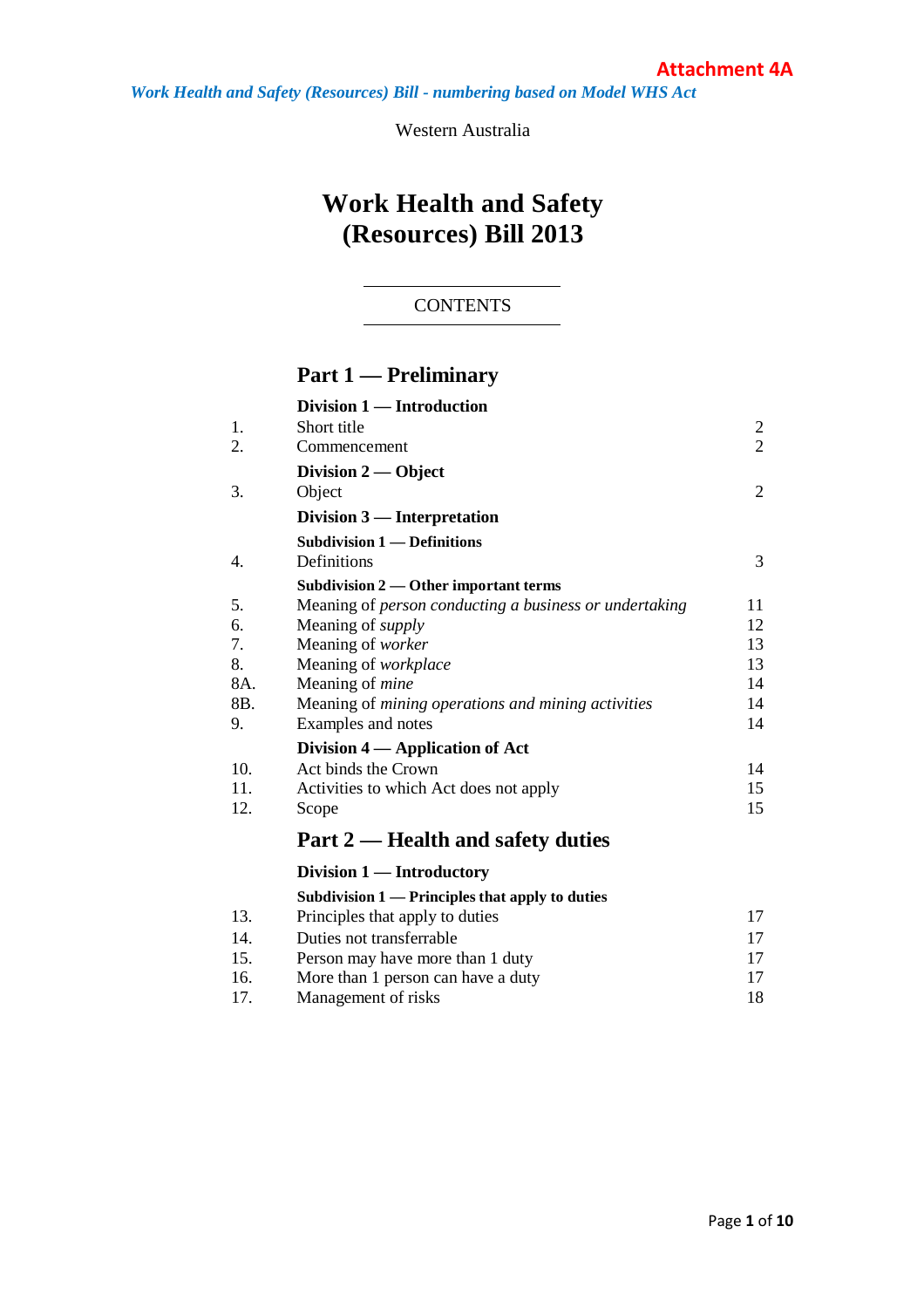|      | Subdivision 2 - What is reasonably practicable                                              |    |
|------|---------------------------------------------------------------------------------------------|----|
| 18.  | What is reasonably practicable in ensuring health and safety                                | 20 |
|      | Division 2 — Primary duty of care                                                           |    |
| 19.  | Primary duty of care                                                                        | 20 |
|      | Division $3$ — Further duties of persons                                                    |    |
|      | conducting businesses or undertakings                                                       |    |
| 20.  | Duty of persons conducting businesses or                                                    |    |
|      | undertakings involving management or control of                                             |    |
|      | workplaces                                                                                  | 22 |
| 21.  | Duty of persons conducting businesses or undertakings                                       |    |
|      | involving management or control of fixtures, fittings or                                    |    |
|      | plant at workplaces                                                                         | 23 |
| 22.  | Duties of persons conducting businesses or undertakings                                     |    |
|      | that design plant, substances or structures                                                 | 23 |
| 23.  | Duties of persons conducting businesses or undertakings                                     |    |
|      | that manufacture plant, substances or structures                                            | 25 |
| 24.  | Duties of persons conducting businesses or undertakings                                     |    |
|      | that import plant, substances or structures                                                 | 27 |
| 25.  | Duties of persons conducting businesses or undertakings                                     |    |
|      | that supply plant, substances or structures                                                 | 29 |
| 26.  | Duty of persons conducting businesses or undertakings                                       |    |
|      | that install, construct or commission plant or structures                                   | 31 |
| 26AA | Duty of persons conducting businesses or undertakings<br>that operate a remote control room |    |
|      | Division 3A — Duty of mine holders, mine operators<br>and site senior executives            |    |
| 26A. | Mine holder $(614)$ $(2.19)$                                                                | 31 |
| 26B. | Duty of mine holders                                                                        | 32 |
| 26C  | Appointment of mine operator (615)                                                          | 32 |
| 26D. | Duty to notify the regulator $(616)$ $(3.6, 3.7)$                                           | 33 |
| 26E. | Duty of mine operator $(5.2)$                                                               | 33 |
| 26F  | Appointment of site senior executive (6.3)                                                  | 34 |
| 26G. | Duty of site senior executive $(6.1-2)$                                                     | 35 |
| 26H. | Appointment of persons to statutory mine safety positions (7.1) 35                          |    |
|      | Division 4 — Duty of officers, workers and other                                            |    |
|      | persons                                                                                     |    |
| 27.  | Duty of officers                                                                            | 36 |
| 28.  | Duties of workers                                                                           | 38 |
| 29.  | Duties of other persons at the workplace                                                    | 38 |
|      | Division 5 — Offences and penalties                                                         |    |
| 30.  | Health and safety duty                                                                      | 39 |
| 31.  | Reckless conduct — Category 1                                                               | 39 |
| 32.  | Failure to comply with health and safety duty — Category 2                                  | 40 |
| 33.  | Failure to comply with health and safety duty — Category 3                                  | 40 |
| 34.  | Exceptions                                                                                  | 41 |
|      |                                                                                             |    |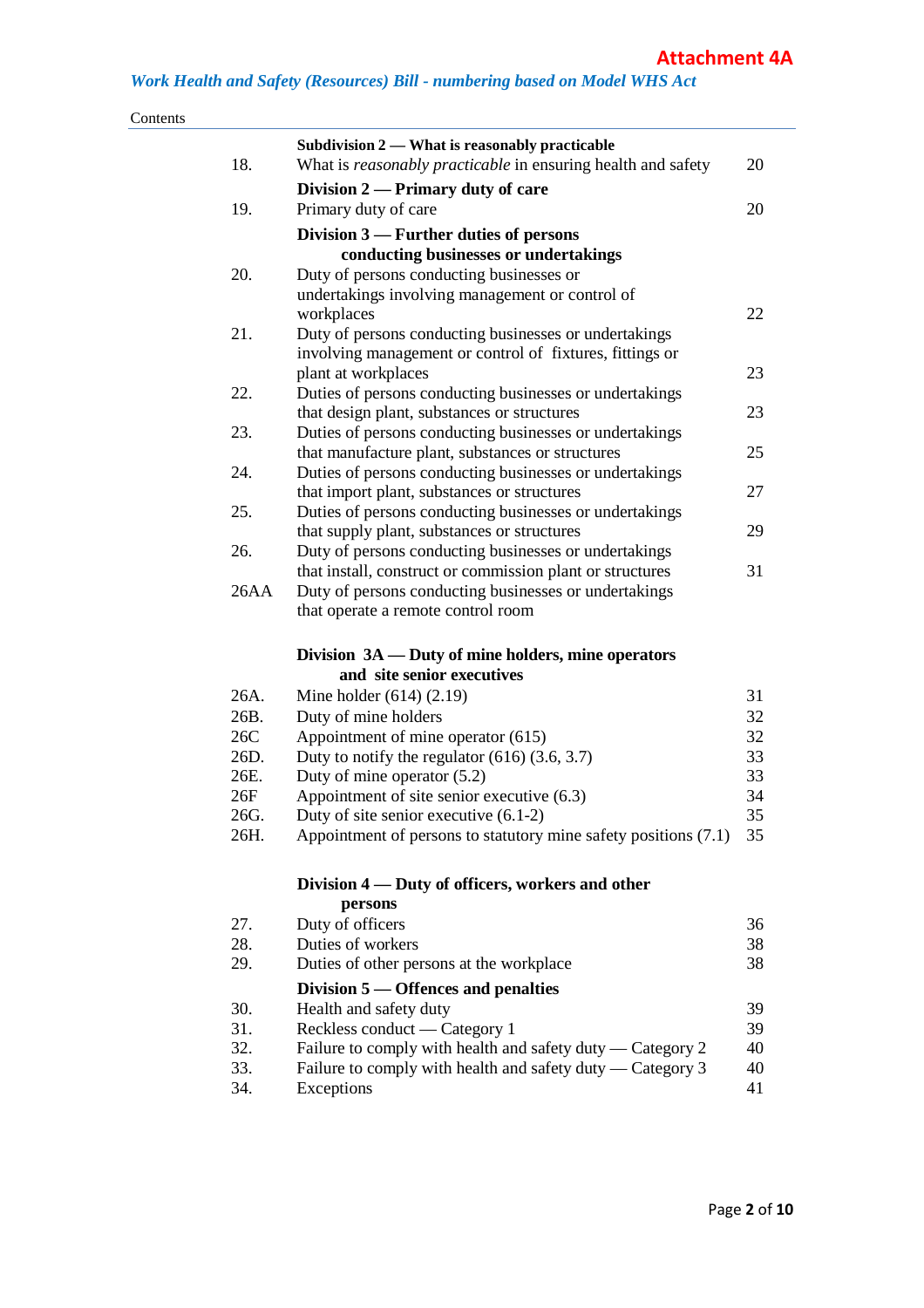| Contents |            |                                                                                                    |          |
|----------|------------|----------------------------------------------------------------------------------------------------|----------|
|          |            | Part 2A — Work health and safety                                                                   |          |
|          |            | management system                                                                                  |          |
|          | 34A.       | Work health and safety management system                                                           | 42       |
|          | 34B        | Work health $\&$ safety management system duty to establish $(620)42$                              |          |
|          | 34C        | Commencement of mining operations (5.1)                                                            |          |
|          | 34D        | Implementation, use $\&$ management of SMS (626)                                                   | 43       |
|          | 34E        | Change management (9.28)                                                                           | 43       |
|          | 34F        | Contractor integration WHSMS (9.15-21)                                                             | 44       |
|          |            | Part 2AB — Major hazard facility - safety                                                          |          |
|          |            | case                                                                                               |          |
|          | 34G.       | Major hazard facility – safety case outline $(551)$                                                | 44       |
|          |            | $Part 2B$ — Mine survey plans                                                                      |          |
|          | 34H        | Survey plan of mine must be prepared (675O)                                                        | 44       |
|          | 34I.       | Mine record (675T)                                                                                 |          |
|          | 34J        | <b>MHF</b> records                                                                                 |          |
|          |            | Part 3 — Incident notification                                                                     |          |
|          | 35.        | What is a notifiable incident                                                                      | 45       |
|          | 36.        | What is a serious injury or illness                                                                | 45       |
|          | 37.        | What is a <i>dangerous</i> incident                                                                | 46       |
|          | 38.        | Duty to notify of notifiable incidents                                                             | 48       |
|          | 39.        | Duty to preserve incident sites                                                                    | 50       |
|          |            | Part 3A — Incident investigations                                                                  |          |
|          | 39A        | Incident investigation (35.1-3)                                                                    | 51       |
|          |            | Part 4 — Authorisations                                                                            |          |
|          | 40.        | Meaning of <i>authorised</i>                                                                       | 52       |
|          | 41.        | Requirements for authorisation of workplaces                                                       | 52       |
|          | 41A        | Mining operations approval                                                                         | 52       |
|          | 42.        | Requirements for authorisation of plant or substance                                               | 53       |
|          | 43.<br>44. | Requirements for authorisation of work<br>Requirements for prescribed qualifications or experience | 53<br>54 |
|          | 45.        | Requirement to comply with conditions of authorisation                                             | 55       |
|          |            | <b>Part 4A</b> - Board of examiners                                                                |          |
|          | 45A        | Board of examiner $(8.1-10)$ $(48)$                                                                | 56       |
|          |            |                                                                                                    |          |
|          |            | Part 5 — Consultation, representation and<br>participation                                         |          |
|          |            |                                                                                                    |          |
|          |            | Division 1 — Consultation, co-operation and                                                        |          |
|          | 46.        | co-ordination between duty holders<br>Duty to consult with other duty holders                      | 58       |
|          |            | Division 2 — Consultation with workers                                                             |          |
|          | 47.        | Duty to consult workers                                                                            | 58       |
|          | 48.        | Nature of consultation                                                                             | 59       |
|          | 49.        | When consultation is required                                                                      | 59       |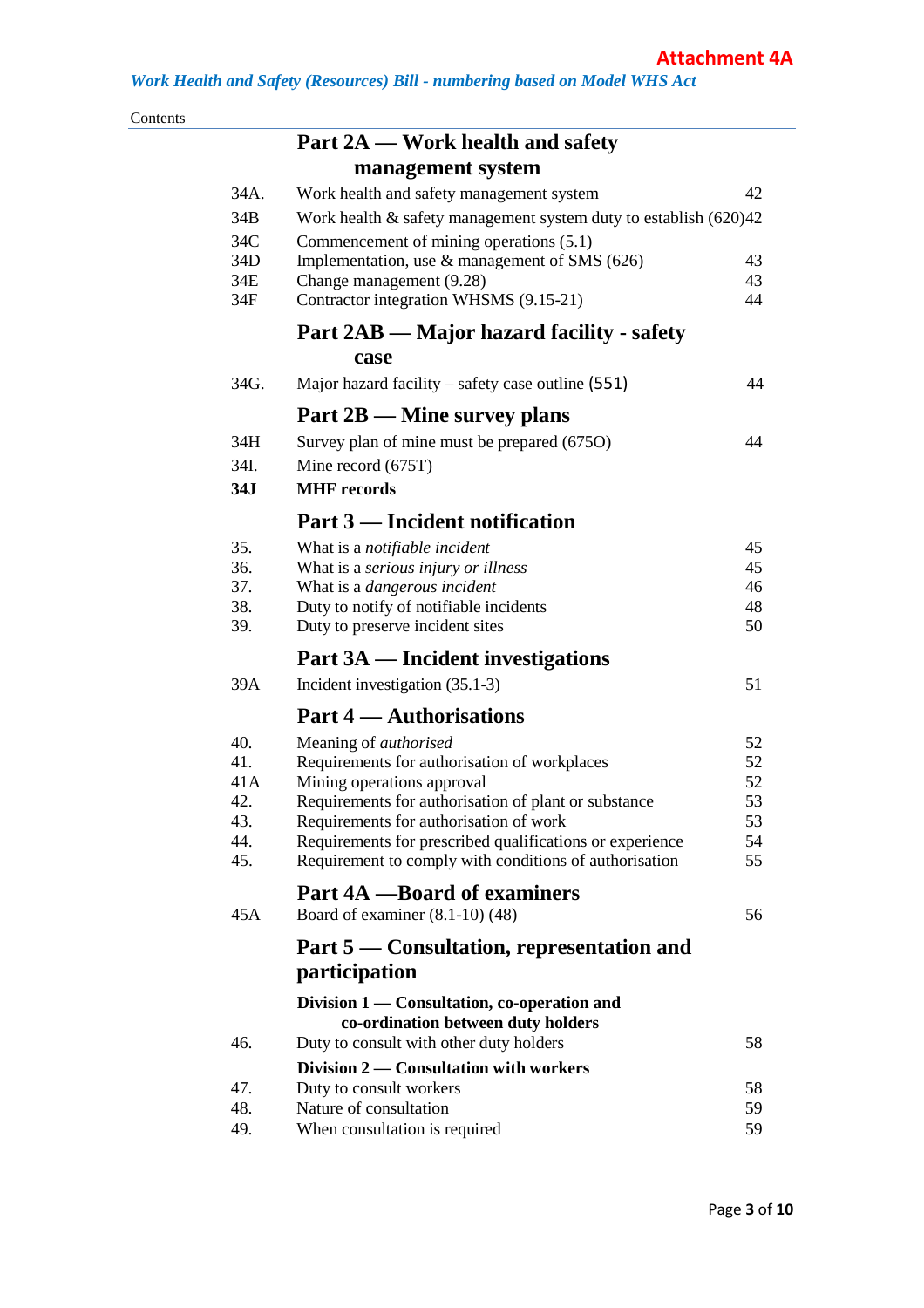| Contents |            |                                                                                                             |          |
|----------|------------|-------------------------------------------------------------------------------------------------------------|----------|
|          |            | Division 3 — Health and safety representatives                                                              |          |
|          |            | Subdivision 1 — Request for election of health and safety<br>representatives                                |          |
|          | 50.        | Request for election of health and safety representative                                                    | 60       |
|          |            | Subdivision 2 — Determination of work groups                                                                |          |
|          | 51.        | Determination of work groups                                                                                | 60       |
|          | 52.        | Negotiations for agreement for work group                                                                   | 61       |
|          | 53.        | Notice to workers                                                                                           | 62       |
|          | 54.        | Failure of negotiations                                                                                     | 62       |
|          |            | Subdivision 3 - Multiple-business work groups                                                               |          |
|          | 55.        | Determination of work groups of multiple businesses                                                         | 63       |
|          | 56.        | Negotiation of agreement for work groups of multiple                                                        |          |
|          |            | businesses                                                                                                  | 64       |
|          | 57.        | Notice to workers                                                                                           | 65       |
|          | 58.        | Withdrawal from negotiations or agreement involving                                                         |          |
|          |            | multiple businesses                                                                                         | 66       |
|          | 59.        | Effect of Subdivision on other arrangements                                                                 | 66       |
|          |            | Subdivision 4 — Election of health and safety representatives                                               |          |
|          | 60.        | Eligibility to be elected                                                                                   | 66       |
|          | 61.        | Procedure for election of health and safety representatives                                                 | 67       |
|          | 62.        | Eligibility to vote                                                                                         | 68       |
|          | 63.        | When election not required                                                                                  | 68       |
|          | 64.        | Term of office of health and safety representative                                                          | 68       |
|          | 65.        | Disqualification of health and safety representatives                                                       | 69       |
|          | 66.        | Immunity of health and safety representatives                                                               | 69       |
|          | 67.        | Deputy health and safety representatives                                                                    | 70       |
|          |            | Subdivision 5 – Powers and functions of health and safety                                                   |          |
|          |            | representatives                                                                                             |          |
|          | 68.        | Powers and functions of health and safety representatives                                                   | 70       |
|          | 69.        | Powers and functions generally limited to the particular                                                    | 73       |
|          |            | work group                                                                                                  |          |
|          |            | Subdivision 6 — Obligations of person conducting business                                                   |          |
|          | 70.        | or undertaking to health and safety representatives<br>General obligations of person conducting business or |          |
|          |            | undertaking                                                                                                 | 73       |
|          | 71.        | Exceptions from obligations under section $70(1)$                                                           | 76       |
|          | 72.        | Obligation to train health and safety representatives                                                       | 77       |
|          | 73.        | Obligation to share costs if multiple businesses or                                                         |          |
|          |            | undertakings                                                                                                | 78       |
|          | 74.        | List of health and safety representatives                                                                   | 79       |
|          |            | Division 4 — Health and safety committees                                                                   |          |
|          | 75.        | Health and safety committees                                                                                | 80       |
|          | 76.        | Constitution of committee                                                                                   | 80       |
|          | 77.        | Functions of committee                                                                                      | 81       |
|          | 78.        | Meetings of committee                                                                                       | 81       |
|          | 79.        | Duties of person conducting business or undertaking                                                         | 82       |
|          |            |                                                                                                             |          |
|          |            | Division 5 — Issue resolution                                                                               |          |
|          | 80.<br>81. | Parties to an issue                                                                                         | 83<br>84 |
|          | 82.        | Resolution of health and safety issues<br>Referral of issue to regulator for resolution by inspector        | 84       |
|          |            |                                                                                                             |          |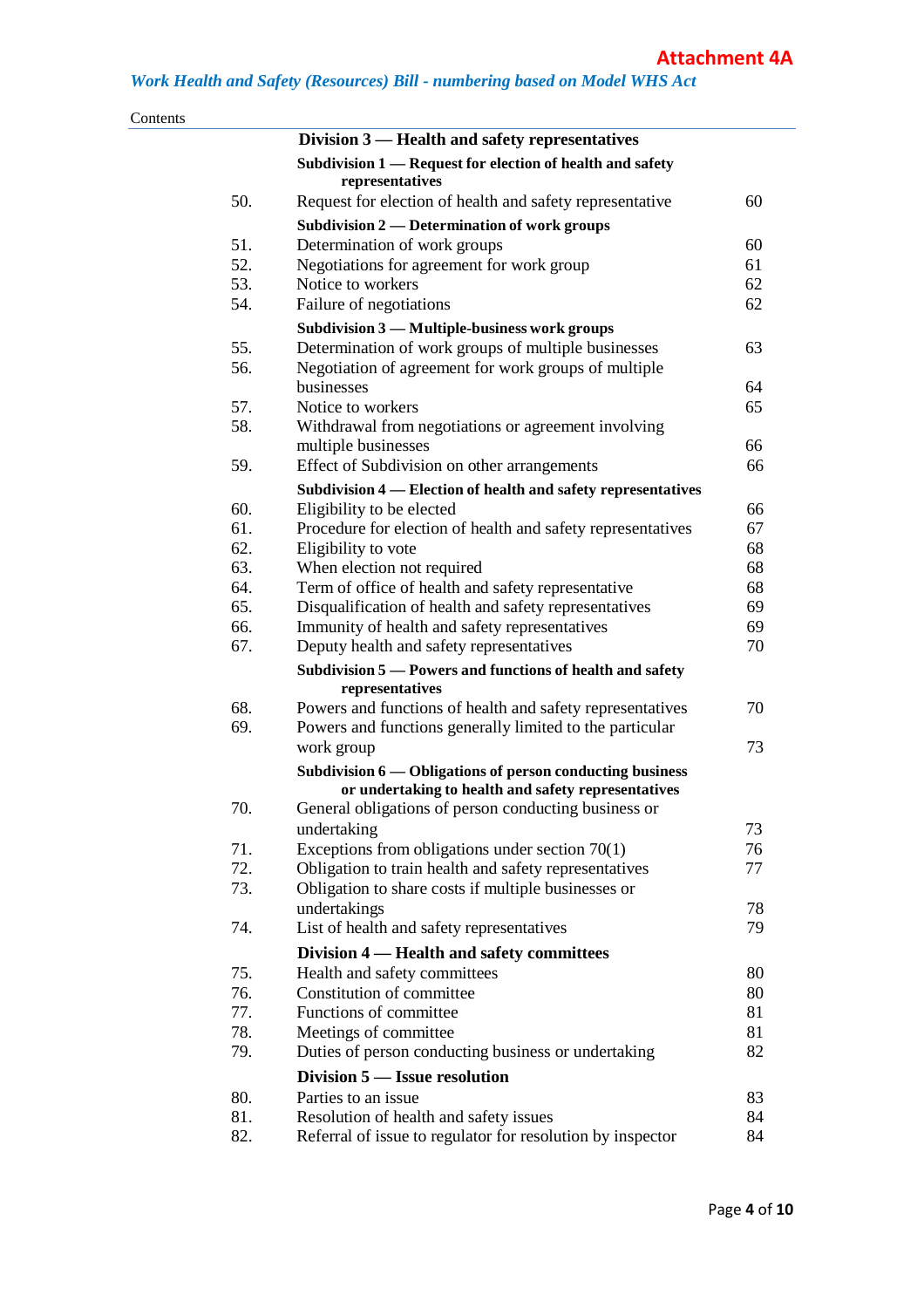## *Work Health and Safety (Resources) Bill - numbering based on Model WHS Act*

| Contents |
|----------|
|----------|

|      | Division 6 — Right to cease unsafe work                        |    |
|------|----------------------------------------------------------------|----|
| 83.  | Definition of cease work under this Division                   | 85 |
| 84.  | Right of worker to cease unsafe work                           | 85 |
| 85.  | Health and safety representative may direct that unsafe        |    |
|      | work cease                                                     | 85 |
| 86.  | Worker to notify if ceases work                                | 85 |
| 87.  | Alternative work                                               | 86 |
| 88.  | Continuity of engagement of worker                             | 86 |
| 89.  | Request to regulator to appoint inspector to assist            | 86 |
|      | Division 7 - Provisional improvement notices                   |    |
| 90.  | Provisional improvement notices                                | 86 |
| 91.  | Provisional improvement notice to be in writing                | 87 |
| 92.  | Contents of provisional improvement notice                     | 88 |
| 93.  | Provisional improvement notice may give directions             |    |
|      | to remedy contravention                                        | 88 |
| 94.  | Minor changes to provisional improvement notice                | 89 |
| 95.  | Issue of provisional improvement notice                        | 89 |
| 96.  | Health and safety representative may cancel notice             | 89 |
| 97.  | Display of provisional improvement notice                      | 89 |
| 98.  | Formal irregularities or defects in notice                     | 89 |
| 99.  | Offence to contravene a provisional improvement notice         | 90 |
| 100. | Request for review of provisional improvement notice           | 90 |
| 101. | Regulator to appoint inspector to review notice                | 91 |
| 102. | Decision of inspector on review of provisional improvement     |    |
|      | notice                                                         | 91 |
|      | Part 6 — Discriminatory, coercive and                          |    |
|      | misleading conduct                                             |    |
|      | Division 1 — Prohibition of discriminatory, coercive or        |    |
|      | misleading conduct                                             |    |
| 104. | Prohibition of discriminatory conduct                          | 92 |
| 105. | What is discriminatory conduct                                 | 92 |
| 106. | What is a <i>prohibited reason</i>                             | 93 |
| 107. | Prohibition of requesting, instructing, inducing, encouraging, |    |
|      | authorising or assisting discriminatory conduct                | 94 |
|      | Division $2$ — Criminal proceedings in relation to             |    |
|      | discriminatory conduct                                         |    |
| 110. | Proof of discriminatory conduct [Not WA]                       | 94 |
| 111. | Order for compensation or reinstatement                        | 94 |
|      | Division 3 — Civil proceedings in relation to                  |    |
|      | discriminatory or coercive conduct                             |    |
| 112. | Civil proceedings in relation to engaging in or                |    |
|      | inducing discriminatory or coercive conduct                    | 95 |
| 113. | Procedure for civil actions for discriminatory conduct         | 96 |
|      | <b>Division 4 – General</b>                                    |    |
| 114. | General provisions relating to orders                          | 97 |
| 115. | Prohibition of multiple actions                                | 97 |
|      |                                                                |    |

# **Part 7 — Workplace entry by WHS entry**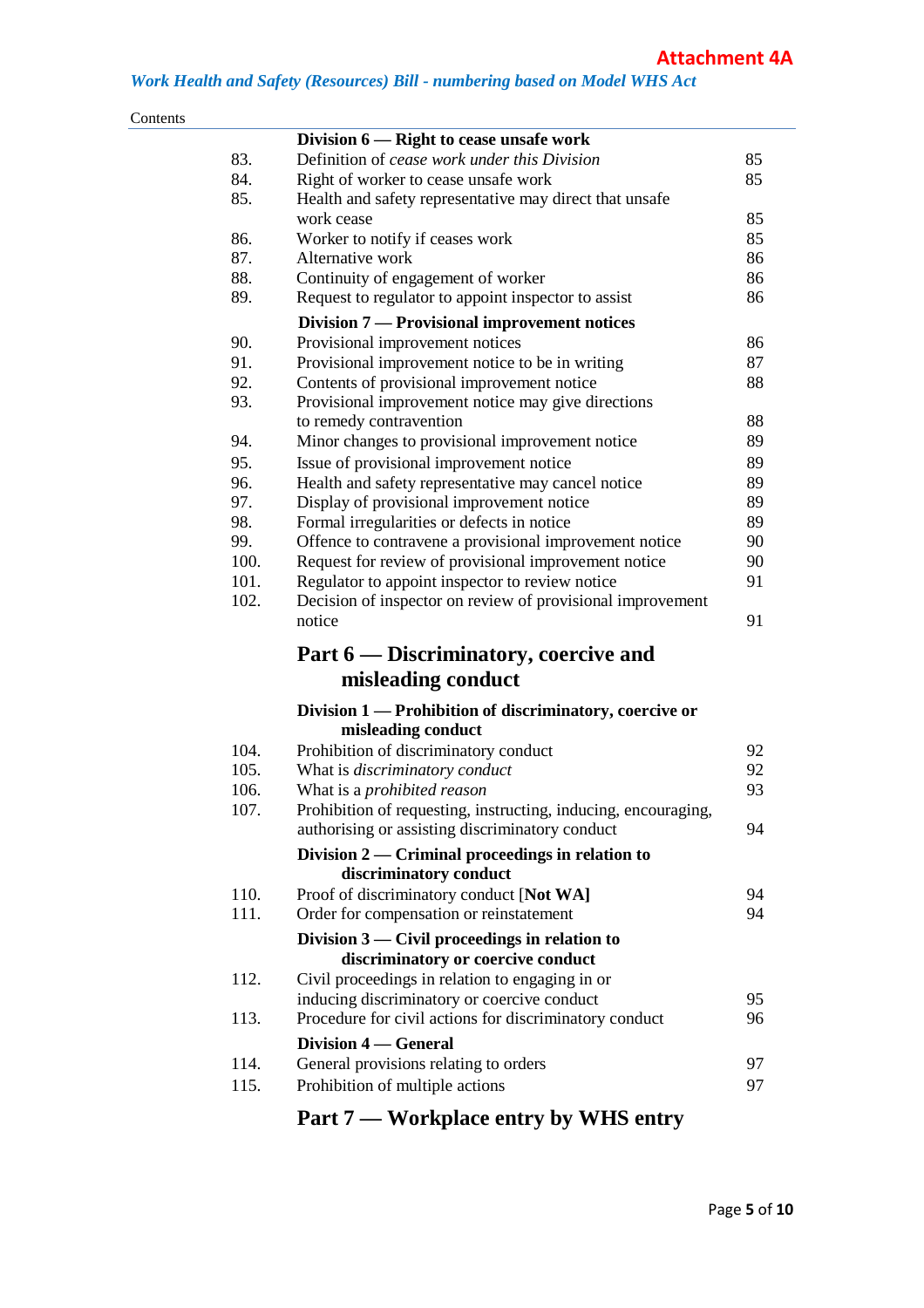| Contents |       |                                                                              |     |
|----------|-------|------------------------------------------------------------------------------|-----|
|          |       | permit holders (116-151) [Not WA]                                            | 98  |
|          |       | Part 8 — The regulator                                                       |     |
|          |       | Division $1$ — Functions of regulator                                        |     |
|          | 151   | Resources Safety Commissioner                                                | 99  |
|          | 152.  | Functions of regulator                                                       | 99  |
|          | 153.  | Powers of regulator                                                          | 100 |
|          | 154.  | Delegation by regulator                                                      | 100 |
|          |       | Division 2 – Powers of regulator to obtain<br>information                    |     |
|          | 155.  | Powers of regulator to obtain information                                    | 101 |
|          |       | Division 7 — Addition enforcement measures                                   |     |
|          | 155A. | Additional enforcements in relation to mines (38.1)                          | 102 |
|          | 155B. | Additional powers (38.2)                                                     | 102 |
|          |       | Part 9 — Securing compliance                                                 |     |
|          |       | Division $1 -$ Appointment of inspectors                                     |     |
|          | 156A  | Appointment of chief inspectors                                              | 104 |
|          | 156.  | Appointment of inspectors                                                    | 104 |
|          | 157.  | Identity cards                                                               | 104 |
|          | 158.  | Accountability of inspectors                                                 | 105 |
|          | 159.  | Suspension and ending of appointment of inspectors                           | 105 |
|          |       | Division $2$ — Functions and powers of inspectors                            |     |
|          | 160.  | Functions and powers of inspectors                                           | 105 |
|          | 161.  | Conditions on inspectors' compliance powers                                  | 106 |
|          | 162.  | Inspectors subject to regulator's directions                                 | 106 |
|          |       | Division $3$ — Powers relating to entry                                      |     |
|          |       | Subdivision 1 — General powers of entry                                      |     |
|          | 163.  | Powers of entry                                                              | 107 |
|          | 164.  | Notification of entry                                                        | 107 |
|          | 165.  | General powers on entry                                                      | 108 |
|          | 166.  | Persons assisting inspectors                                                 | 109 |
|          |       | <b>Subdivision 2 — Search warrants</b>                                       |     |
|          | 167.  | Search warrants                                                              | 109 |
|          | 168.  | Announcement before entry on warrant                                         | 112 |
|          | 169.  | Copy of warrant to be given to person with management<br>or control of place | 112 |
|          |       | Subdivision 3 - Limitation on entry powers                                   |     |
|          | 170.  | Places used for residential purposes not required for mines<br>or MHFs       | 113 |
|          |       | Subdivision 4 - Specific powers on entry                                     |     |
|          | 171.  | Power to require production of documents and answers to                      |     |
|          |       | questions                                                                    | 113 |
|          | 172.  | Abrogation of privilege against self-incrimination                           | 114 |
|          | 173.  | Warning to be given                                                          | 114 |
|          | 174.  | Powers to copy and retain documents                                          | 115 |
|          | 175.  | Power to seize evidence etc.                                                 | 116 |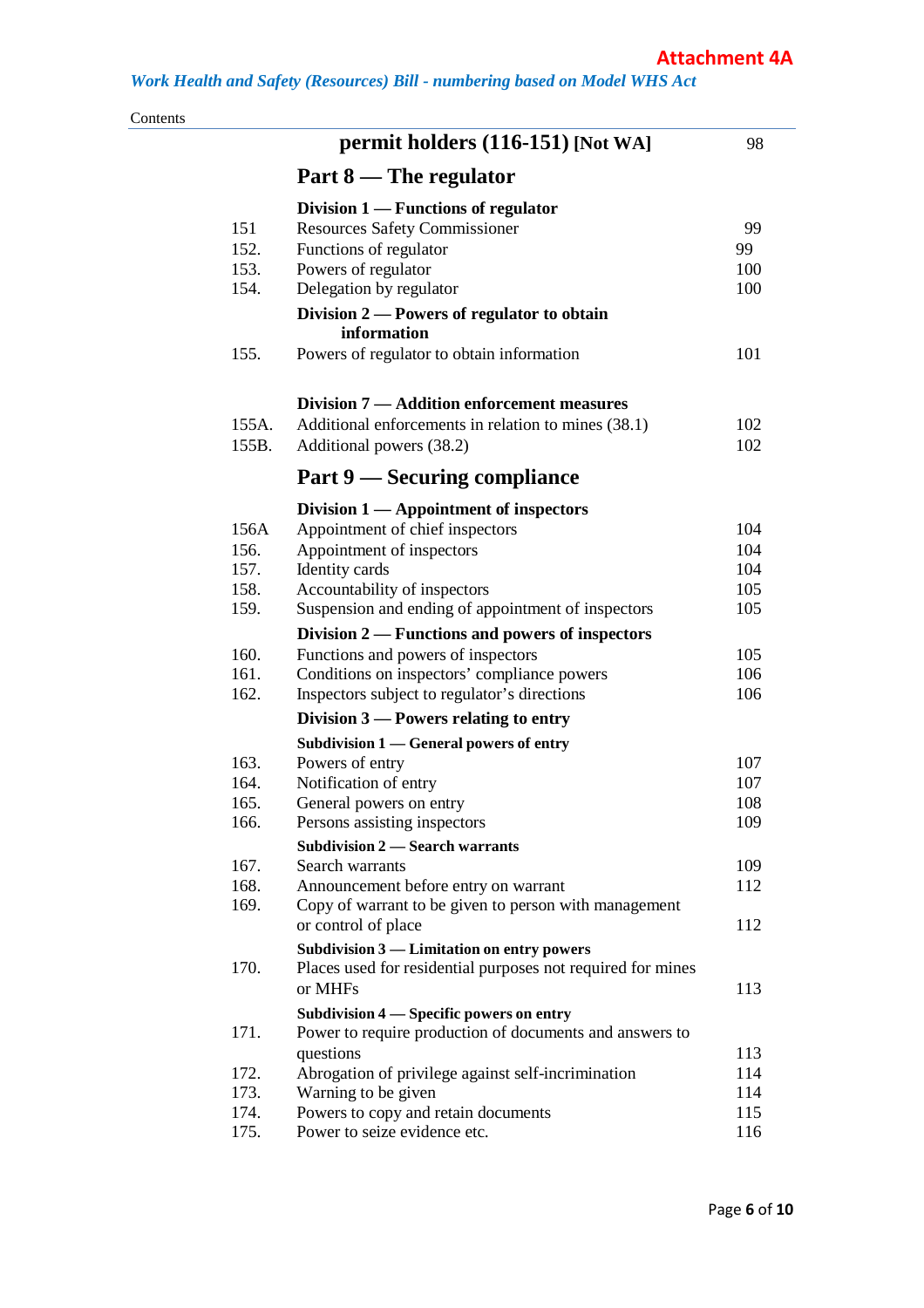#### *Work Health and Safety (Resources) Bill - numbering based on Model WHS Act*

#### Contents

| 176. | Inspector's power to seize dangerous workplaces and things | 116 |
|------|------------------------------------------------------------|-----|
| 177. | Powers supporting seizure                                  | 116 |
| 178. | Receipt for seized things [178-81 to Regs]                 | 118 |
| 179. | Forfeiture of seized things                                | 118 |
| 180. | Return of seized things                                    | 120 |
| 181. | Access to seized things                                    | 120 |
|      | Division 5 — Other matters                                 |     |
| 185. | Power to require name and address                          | 121 |
| 186. | Inspector may take affidavits                              | 121 |
| 187. | Attendance of inspector at coronial inquests [Not WA]      | 122 |
|      | Division 6 — Offences in relation to inspectors            |     |
| 188. | Offence to hinder or obstruct inspector                    | 122 |
| 189. | Offence to impersonate inspector                           | 122 |
| 190. | Offence to assault, threaten or intimidate inspector       | 122 |
|      | <b>Part 10 — Enforcement measures</b>                      |     |
|      | Division 1 — Improvement notices                           |     |
| 191. | Issue of improvement notices                               | 123 |
| 192. | Contents of improvement notices                            | 123 |
| 193. | Compliance with improvement notice                         | 124 |
| 194. | Extension of time for compliance with improvement notices  | 124 |
|      | Division 2 — Prohibition notices                           |     |
| 195. | Power to issue prohibition notice                          | 125 |
| 196. |                                                            | 125 |
| 197. | Contents of prohibition notice                             | 126 |
|      | Compliance with prohibition notice                         |     |
|      | Division 3 – Non-disturbance notices                       |     |
| 198. | Issue of non-disturbance notice                            | 126 |
| 199. | Contents of non-disturbance notice                         | 126 |
| 200. | Compliance with non-disturbance notice                     | 127 |
| 201. | Issue of subsequent notices                                | 128 |
|      | Division 4 — General requirements applying to notices      |     |
| 202. | <b>Application of Division</b>                             | 128 |
| 203. | Notice to be in writing                                    | 128 |
| 204. | Directions in notices                                      | 128 |
| 205. | Recommendations in notice                                  | 128 |
| 206. | Changes to notice by inspector                             | 129 |
| 207. | Regulator may vary or cancel notice                        | 129 |
| 208. | Formal irregularities or defects in notice                 | 129 |
| 209. | Issue and giving of notice                                 | 129 |
| 210. | Display of notice                                          | 130 |
|      | Division 5 — Remedial action [WorkSafe delete]             |     |
| 211. | When regulator may carry out action                        | 131 |
| 212. | Power of the regulator to take other remedial action       | 131 |
| 213. | Costs of remedial or other action                          | 131 |
|      | Division $6$ — Injunctions                                 |     |
| 214. | <b>Application of Division</b>                             | 132 |
| 215. | Injunctions for noncompliance with notices                 | 132 |

# **Part 11 — Enforceable undertakings**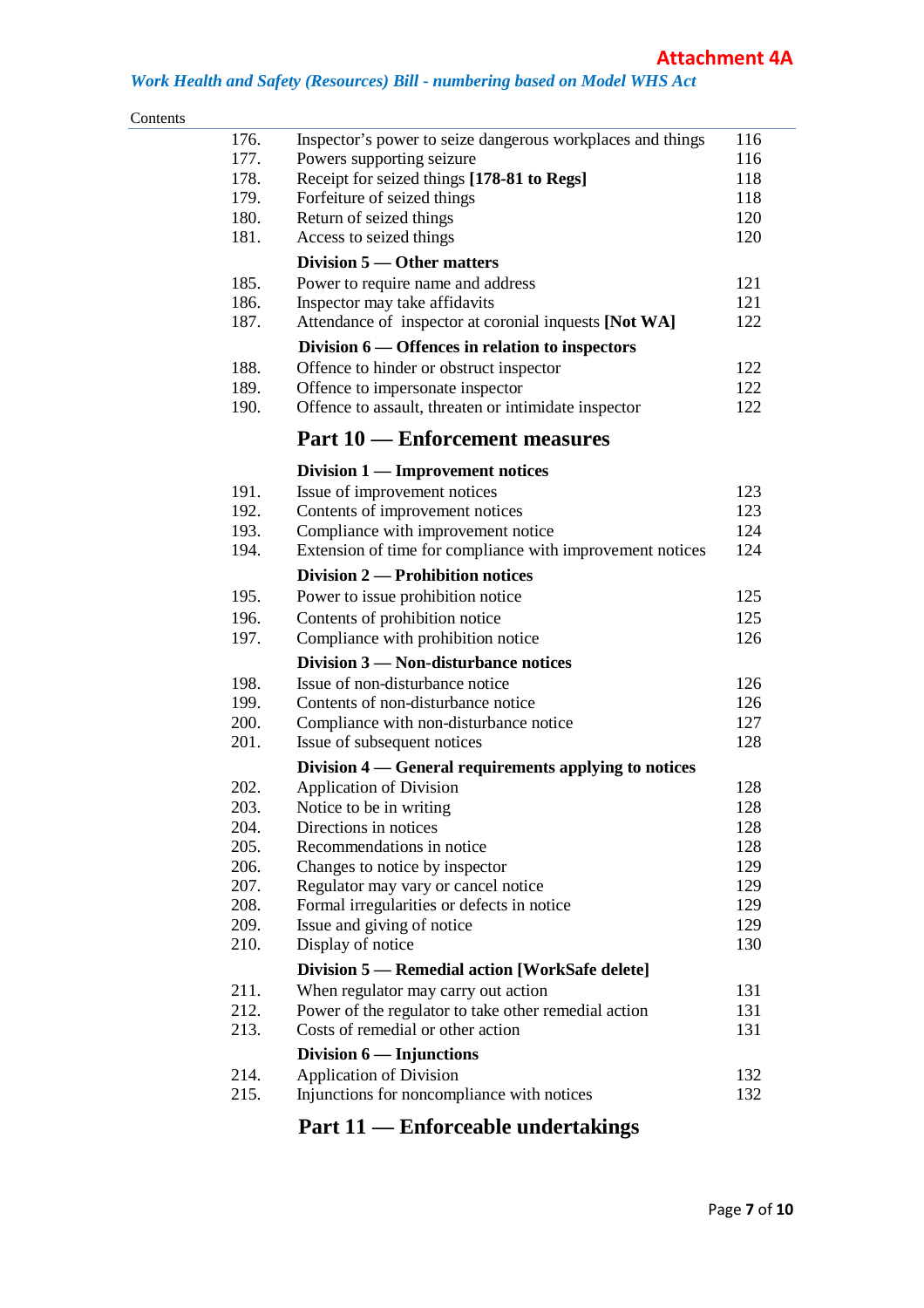#### Contents

|       | [WorkSafe delete]                                           |     |
|-------|-------------------------------------------------------------|-----|
| 216.  | Regulator may accept WHS undertakings                       | 133 |
| 217.  | Notice of decision and reasons for decision                 | 133 |
| 218.  | When a WHS undertaking is enforceable                       | 133 |
| 219.  | Compliance with WHS undertaking                             | 134 |
| 220.  | Contravention of WHS undertaking                            | 134 |
| 221.  | Withdrawal or variation of WHS undertaking                  | 135 |
| 222.  | Proceeding for alleged contravention                        | 135 |
|       | Part 12 — Review of decisions                               |     |
|       | Division 1 — Reviewable decisions                           |     |
| 223.  | Which decisions are reviewable                              | 136 |
|       | Division 2 — Internal review                                |     |
| 224.  | Application for internal review                             | 142 |
| 225.  | Internal reviewer                                           | 142 |
| 226.  | Decision of internal reviewer                               | 142 |
| 227.  | Decision on internal review                                 | 143 |
| 228.  | Stays of reviewable decisions on internal review            | 143 |
|       | Division 3 — External review [WorkSafe delete]              |     |
| 229.  | Application for external review                             | 144 |
|       | Part 13 — Legal proceedings                                 |     |
|       | Division 1 — General matters                                |     |
| 229A. | Evidentiary provisions (98)                                 | 145 |
| 230.  | Prosecutions                                                | 146 |
| 232.  | Limitation period for prosecutions                          | 147 |
| 233.  | Multiple contraventions of health and safety duty provision | 148 |
|       | Division 2 — Sentencing for offences                        |     |
| 234.  | Application of this Division                                | 149 |
| 235.  | Orders generally                                            | 149 |
| 236.  | Adverse publicity orders                                    | 149 |
| 237.  | Orders for restoration                                      | 150 |
| 238.  | Work health and safety project orders                       | 150 |
| 239.  | Release on the giving of a court-ordered WHS undertaking    | 151 |
| 240.  | Injunctions                                                 | 151 |
| 241.  | Training orders                                             | 152 |
| 242.  | Offence to fail to comply with order                        | 152 |
|       | Division $3$ — Infringement notices                         |     |
| 243.  | Infringement notices                                        | 152 |
|       | Division 4 - Offences by bodies corporate                   |     |
| 244.  | Imputing conduct to bodies corporate                        | 152 |
|       | Division 5 — The Crown                                      |     |
|       | Division 6 — Public authorities                             |     |
| 249.  | Application to public authorities that are bodies corporate | 153 |
| 250.  | Proceedings against public authorities                      | 153 |
| 251.  | Imputing conduct to public authorities                      | 153 |
| 252.  | Officer of public authority                                 | 154 |
| 253.  | Proceedings against successors to public authorities        | 154 |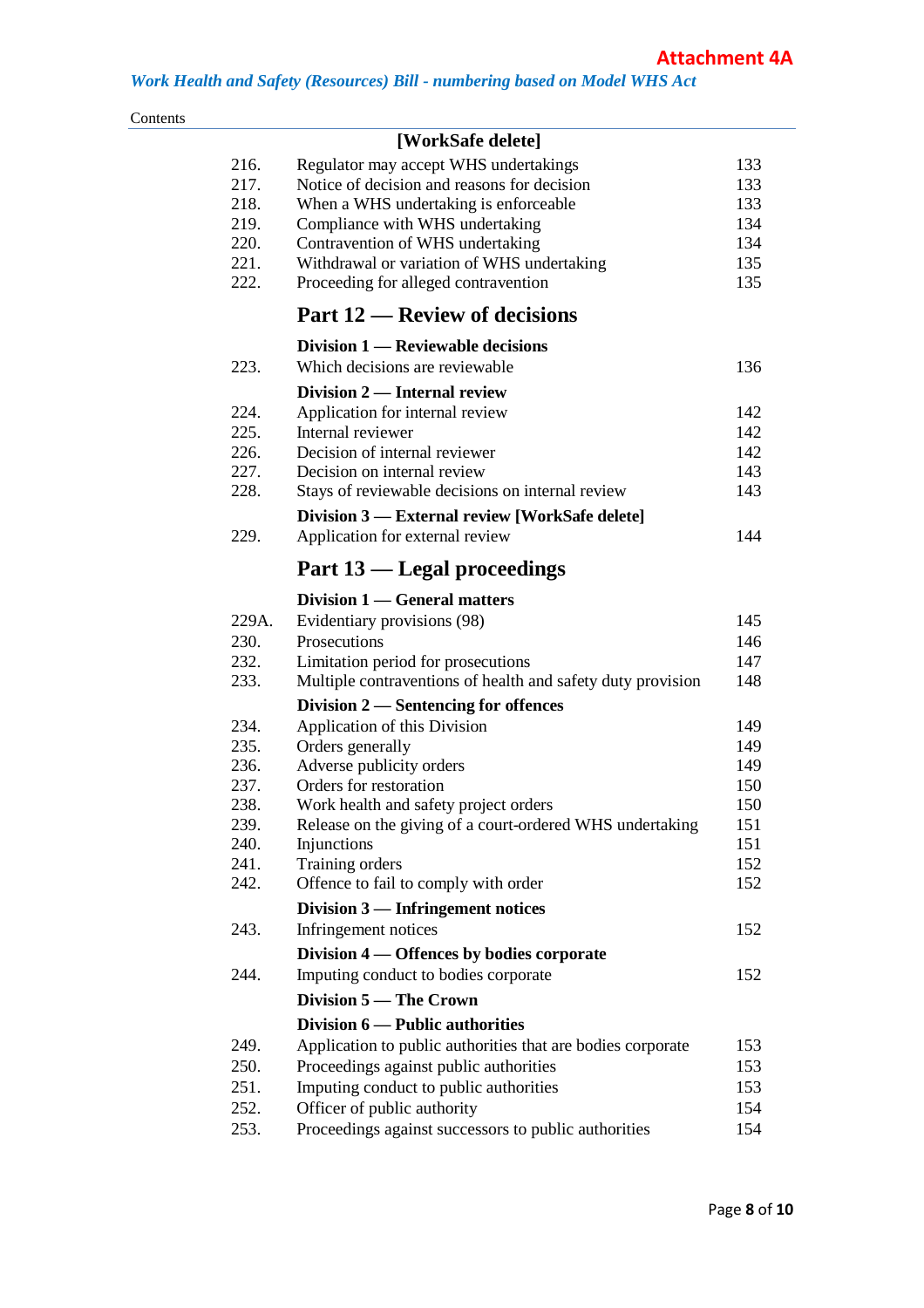| Contents |       |                                                                 |            |
|----------|-------|-----------------------------------------------------------------|------------|
|          |       | Division 7 – WHS civil penalty provisions                       |            |
|          |       | Division 8 – Civil liability not affected by this Act           |            |
|          | 267.  | Civil liability not affected by this Act                        | 155        |
|          |       | Part 14 — General                                               |            |
|          |       | Division $1$ — General provisions                               |            |
|          | 268.  | Offence to give false or misleading information                 | 156        |
|          | 269.  | Act does not affect legal professional privilege                | 157        |
|          | 270.  | Immunity from liability                                         | 157        |
|          | 271.  | Confidentiality of information                                  | 157        |
|          | 271A. | Sharing of information with corresponding regulator             | 159        |
|          | 272.  | No contracting out                                              | 159        |
|          | 273.  | Person not to levy workers                                      | 159        |
|          |       | Division $2$ — Codes of practice                                |            |
|          | 274.  | Approved codes of practice                                      | 160        |
|          | 275.  | Use of codes of practice in proceedings                         | 161        |
|          |       | Division 3 — Regulation-making powers                           |            |
|          | 276.  | Regulation-making powers                                        | 161        |
|          | 276A. | Regulations for levy for costs of administering the Act (105A). | 163        |
|          | 276B  | Mines safety account (105AB)                                    | 164        |
|          |       | Division 4 — Boards of Inquiry                                  |            |
|          | 277.  | Boards of Inquiry (39)                                          | 164        |
|          |       | Division 5 — Review of the Act                                  |            |
|          | 278.  | Review of the Act                                               | 165        |
|          |       |                                                                 |            |
|          |       | <b>Schedule 1 – Application of Act to</b>                       |            |
|          |       | dangerous goods and high risk plant                             | 166        |
|          |       | <b>Schedule 2 — Mining Industry</b>                             |            |
|          |       | <b>Advisory Committee</b>                                       | 168        |
|          |       | <b>Schedule 3 — Regulation making</b>                           |            |
|          |       | powers                                                          |            |
|          | 1.    | Duties                                                          | 169        |
|          | 2.    | Incidents                                                       | 169        |
|          | 3.    | Plant, substances or structures                                 | 169        |
|          | 4.    | Protection and welfare of workers                               | 170        |
|          | 5.    | Hazards and risks                                               | 170        |
|          | 6.    | Records and notices                                             | 170        |
|          | 7.    | Authorisations                                                  | 171        |
|          | 8.    | Work groups                                                     | 172        |
|          | 9.    | Health and safety committees and health and safety              |            |
|          | 10.   | representatives<br>Issue resolution                             | 172<br>172 |
|          | 11.   | WHS entry permits                                               | 172        |
|          | 12.   | Identity cards                                                  | 172        |
|          | 13.   | Forfeiture                                                      | 172        |
|          | 14.   | Review of decisions                                             | 172        |
|          |       |                                                                 |            |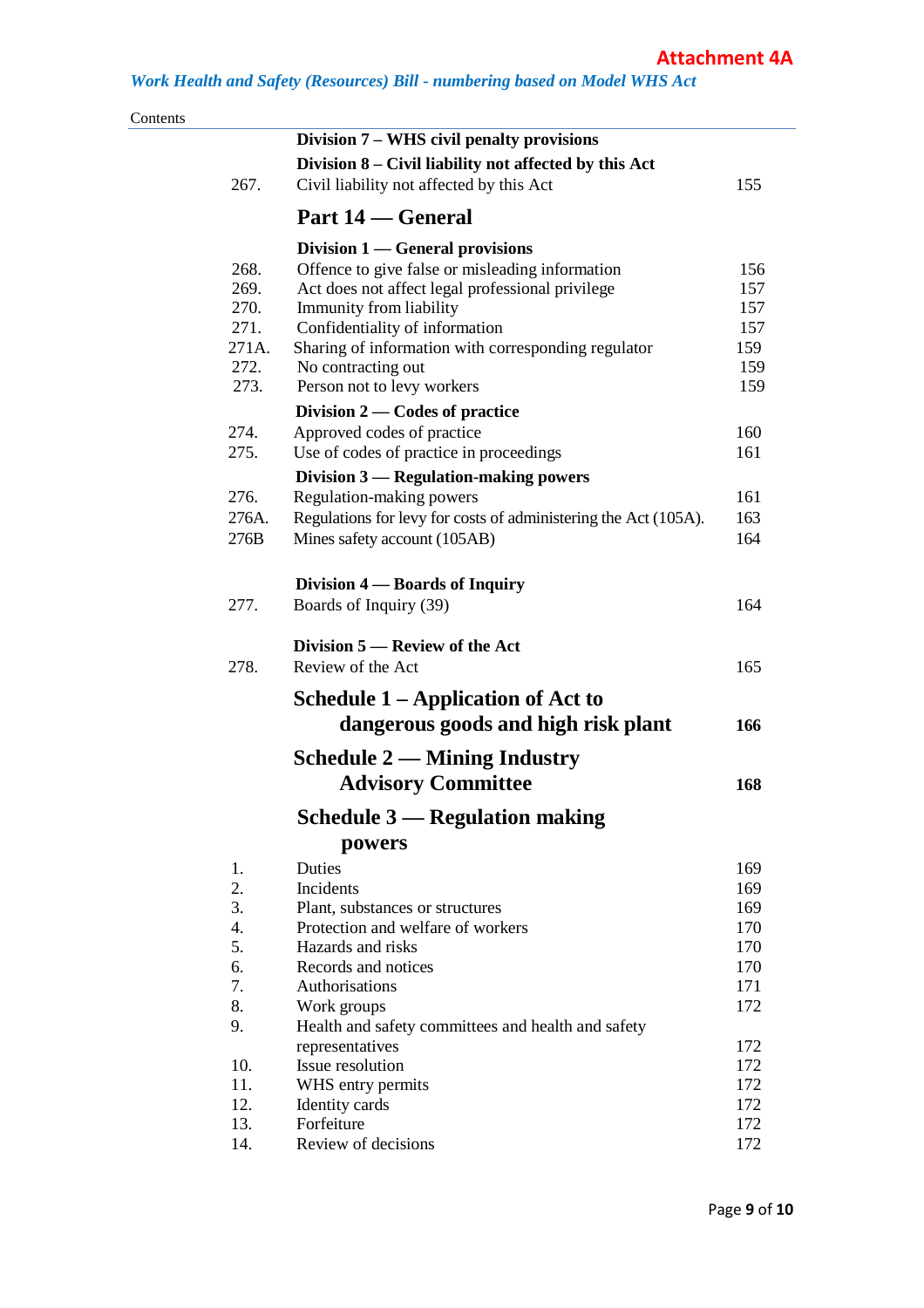| Contents         | List mines related matters                                  | 173 |
|------------------|-------------------------------------------------------------|-----|
|                  | <b>Schedule 4 – Work Health and</b>                         |     |
|                  |                                                             |     |
|                  | <b>Safety Tribunal</b>                                      |     |
| 1.               | Terms used                                                  | 174 |
| $\overline{2}$ . | Industrial Relations Commission to be called Work           |     |
|                  | Health and Safety Tribunal when exercising jurisdiction     |     |
|                  | under this Act                                              | 174 |
| 3.               | Jurisdiction to be exercised by commissioner with requisite |     |
|                  | qualifications                                              | 174 |
| 4.               | Tribunal's review powers                                    | 175 |
| 5.               | Practice, procedure and appeals                             | 176 |
| 6.               | Hearing certain claims and matters together                 | 176 |
|                  | <b>Schedule 5 — Health and Safety</b>                       |     |
|                  | <b>Magistrates</b>                                          |     |
| 1.               | Health and safety magistrates                               | 178 |
| 2.               | Jurisdiction of health and safety magistrate                | 178 |
| $\overline{3}$ . | Administrative arrangements                                 | 178 |
| 4.               | Review of decisions under sections 179 and 180              | 178 |
|                  | Schedule 6 — Transfer of                                    |     |
|                  | administration of laws                                      |     |
| 1.               | Governor may transfer administration of certain laws to     |     |
|                  | Minister                                                    | 180 |
|                  | Schedule 7 — Repeals, consequential                         |     |
|                  | amendments to other Acts                                    | 182 |
|                  | <b>Schedule 8 — Transitional provisions</b>                 | 183 |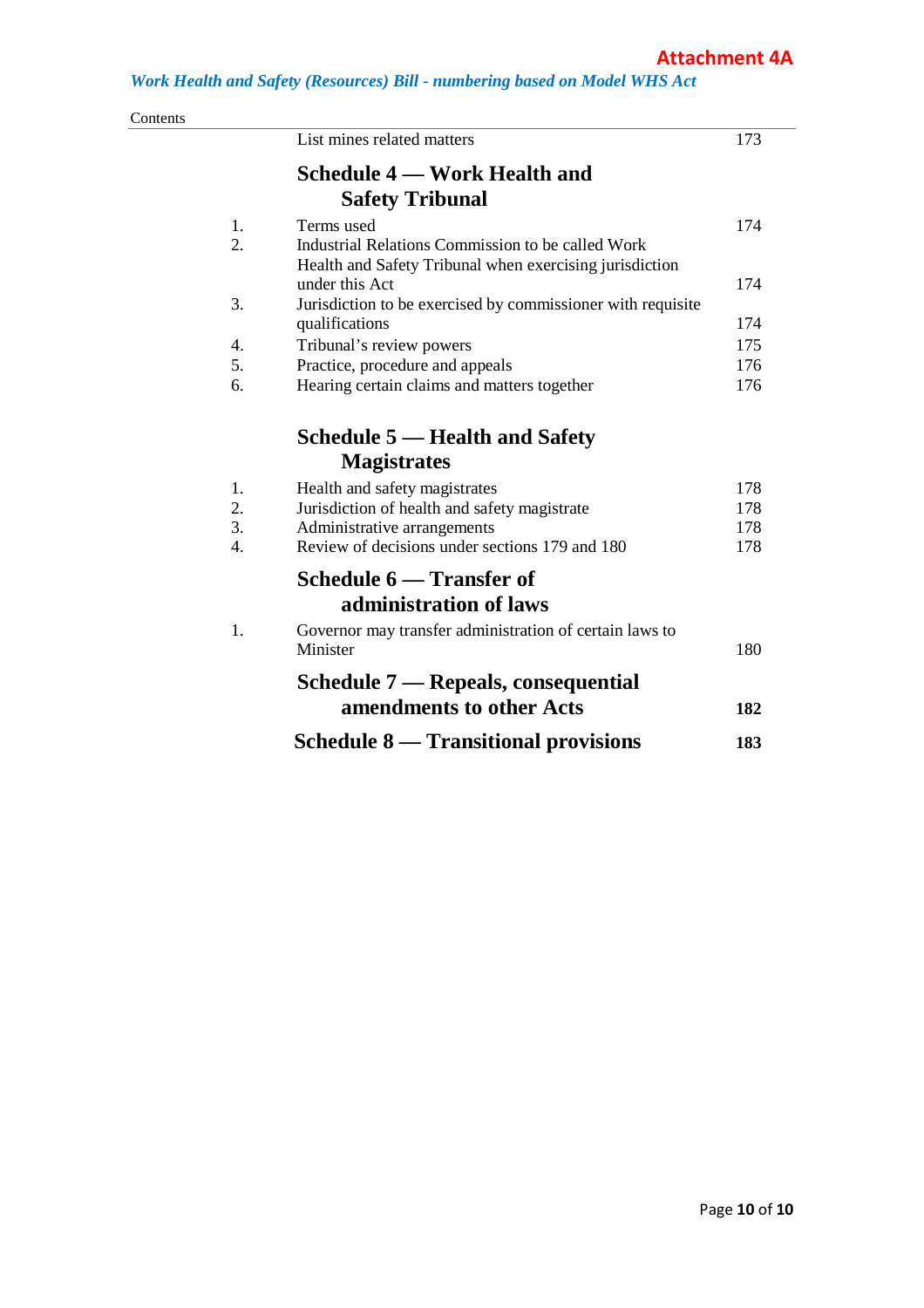#### Contents

Western Australia

# **Resources Safety Bill 2014**

#### **CONTENTS**

### **Part 1 — Preliminary**

- 1. Short title
- 2. Commencement
- 3. Object

# **Part 2 — Application of Act**

- 4. Act binds the Crown<br>5. Activities to which A
- 5. Activities to which Act does not apply
- 6. Scope

### **Part 3 — Interpretation**

- 7. Definitions
- 8. Examples and notes

# **Part 4— Authorisation for commencement of mining operations**

#### **Division 1 — Commencement of mining operations**

- 9. Commencement of mining operations
- 10. Notice of commencement
- 11. Notice of suspension and abandonment
- 12. Notice of recommencement
- 13. Notification of exploration operations

#### **Division 2 — Authorisation**

- 14. Requirements for authorisation of workplaces<br>15. Requirements for authorisation of plant and su
- Requirements for authorisation of plant and substances
- 16. Requirements for authorisation of work
- 17. Requirements for prescribed qualifications or experience
- 18. Requirements to comply with conditions of authorisation

# . **Part 5 — Management of mines**

#### **Division 1 — Appointments**

- 19. Who can be mine operator
- 20. Appointment of mine operator
- 21. Duty to notify the Regulator
- 22. Appointment of site senior executive
- 23. Appointment of exploration manager
- 24. Appointment of other prescribed positions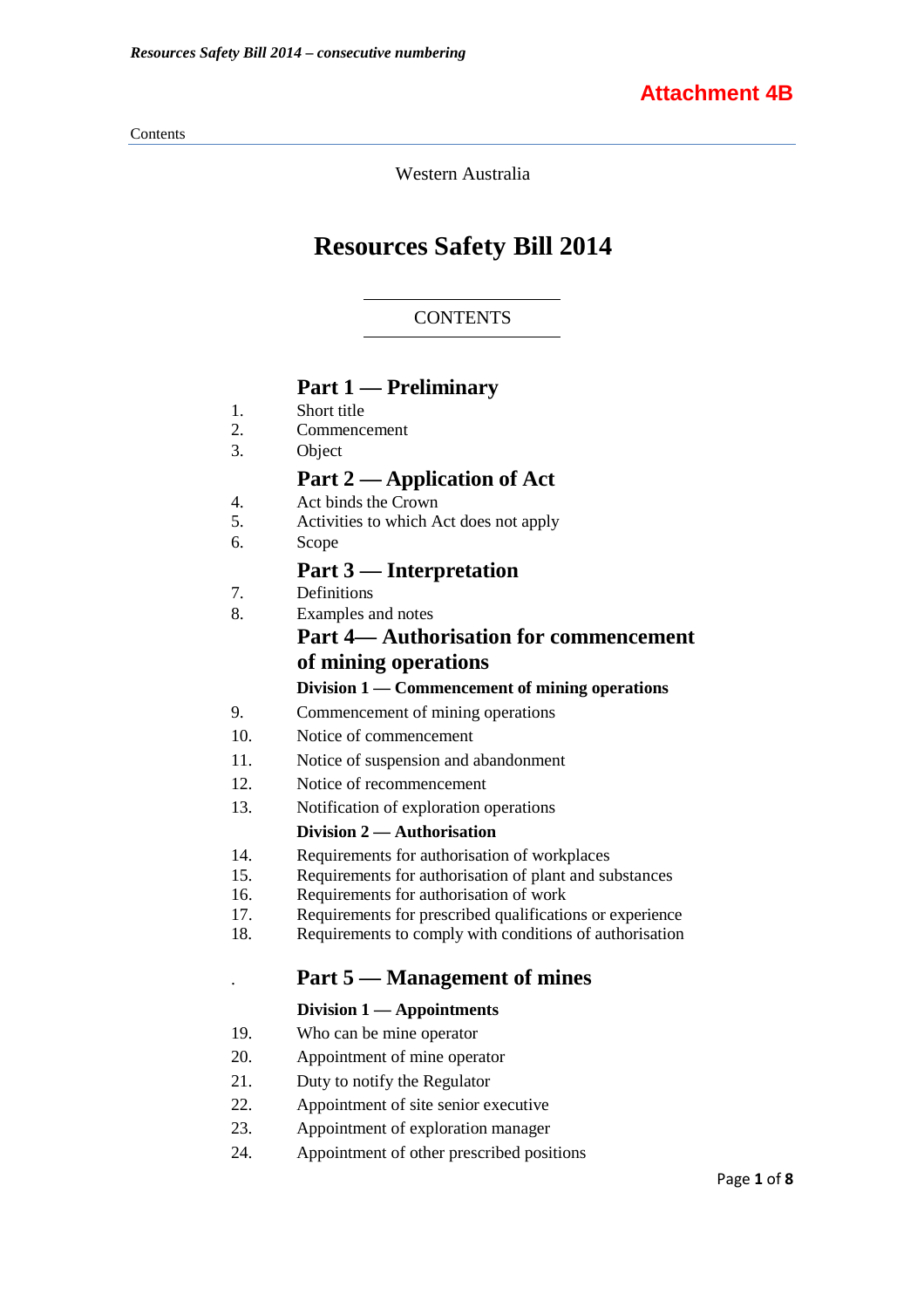| oments |  |
|--------|--|
|        |  |

|     | Part 6 – Safety and health duties of persons                                                                       |
|-----|--------------------------------------------------------------------------------------------------------------------|
|     | Division 1 — Introductory                                                                                          |
| 25. | Principles that apply to duties                                                                                    |
| 26. | Duties not transferrable                                                                                           |
| 27. | Person may have more than 1 duty                                                                                   |
| 28. | More than 1 person can have a duty                                                                                 |
|     | Division 2 — Primary duty of care                                                                                  |
| 29. | Duties of mine operator                                                                                            |
| 30. | Primary duty of care                                                                                               |
|     | Division 3 — Further duties of persons                                                                             |
|     | conducting businesses or undertakings                                                                              |
| 31  | Duties of site senior executive                                                                                    |
| 32  | Duties of exploration manager                                                                                      |
| 33. | Duty of persons conducting businesses or                                                                           |
|     | undertakings involving management or control of                                                                    |
|     | workplaces                                                                                                         |
| 34. | Duty of persons conducting businesses or undertakings                                                              |
|     | involving management or control of fixtures, fittings or                                                           |
|     | plant at workplaces                                                                                                |
| 35. | Duties of persons conducting businesses or undertakings                                                            |
|     | that design plant, substances or structures                                                                        |
| 36. | Duties of persons conducting businesses or undertakings                                                            |
|     | that manufacture plant, substances or structures                                                                   |
| 37. | Duties of persons conducting businesses or undertakings                                                            |
|     | that import plant, substances or structures                                                                        |
| 38. | Duties of persons conducting businesses or undertakings                                                            |
|     | that supply plant, substances or structures                                                                        |
| 39. | Duty of persons conducting businesses or undertakings                                                              |
| 40. | that install, construct or commission plant or structures<br>Duty of persons conducting businesses or undertakings |
|     | that operate a remote control room                                                                                 |
|     |                                                                                                                    |
|     | Division 4 — Duty of officers, workers and other                                                                   |
| 41. | persons<br>Duty of officers                                                                                        |
| 42. | Duties of workers                                                                                                  |
| 43. | Duties of other persons at the workplace                                                                           |
|     | Part 7 — Risk management                                                                                           |
|     | Division 1 — Risk management                                                                                       |
| 44. | Duty to identify hazards                                                                                           |
| 45. | Management of risks                                                                                                |
| 46. | Hierarchy of risk control measures                                                                                 |
| 47. | Maintenance of risk control measures                                                                               |
| 48. | Review of risk control measures                                                                                    |
|     | Division 2 — Safety management system                                                                              |
| 49. | Safety management system                                                                                           |
| 50. | Duty to establish and implement safety management system                                                           |
| 51. | Content of safety management system                                                                                |
| 52. | Review                                                                                                             |
| 53. | Duty of mine operator to provide information to contractor                                                         |
|     |                                                                                                                    |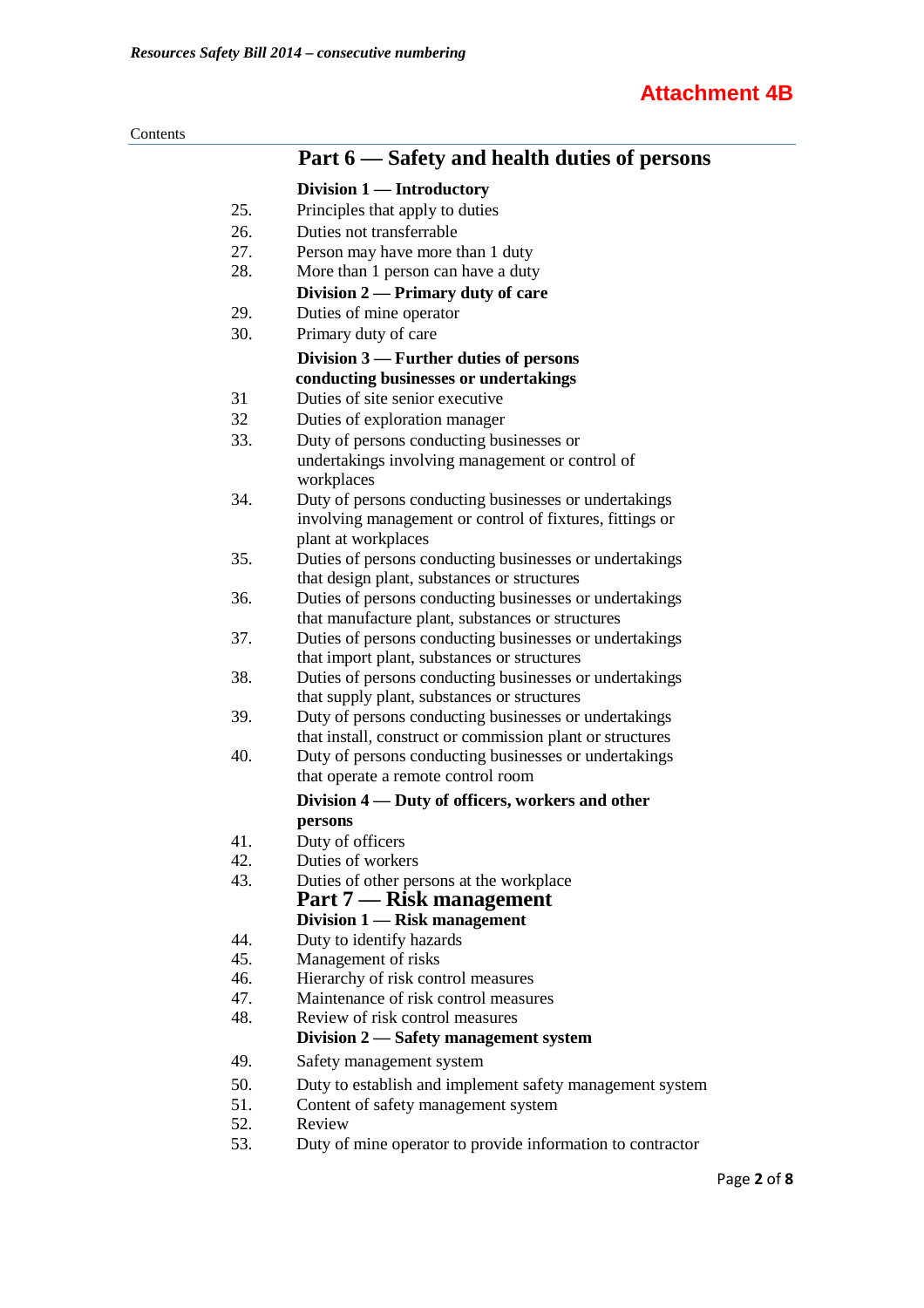| Contents |     |                                                            |
|----------|-----|------------------------------------------------------------|
|          | 54. | Duty of contractor to provide information to mine operator |
|          |     | Part 8 — Administration of the Act                         |
|          |     | Division $1$ — Functions of regulator                      |
|          | 55. | <b>Resources Safety Commissioner</b>                       |
|          | 56. | Functions of regulator                                     |
|          | 57. | Powers of regulator                                        |
|          | 58. | Delegation by regulator                                    |
|          |     | Division 2 — Powers of regulator to obtain                 |
|          |     | information                                                |
|          | 59. | Powers of regulator to obtain information                  |
|          | 60. | Additional powers of the regulator                         |
|          |     | Division $3$ — Appointment of inspectors                   |
|          | 61. | Appointment of inspectors                                  |
|          | 62. | Identity cards                                             |
|          | 63. | Accountability of inspectors                               |
|          | 64. | Suspension and ending of appointment of inspectors         |
|          |     | Division 4 — Functions and powers of inspectors            |
|          | 65. | Functions and powers of inspectors                         |
|          | 66. | Conditions on inspectors' compliance powers                |
|          | 67. | Inspectors subject to regulator's directions               |
|          |     | Division $5$ — Powers relating to entry                    |
|          |     | Subdivision $1$ — General powers of entry                  |
|          | 68. | Powers of entry                                            |
|          | 69. | Notification of entry                                      |
|          | 70. | General powers on entry                                    |
|          | 71. | Power to record interviews                                 |
|          | 72. | Persons assisting inspectors                               |
|          |     | <b>Subdivision 2 — Search warrants</b>                     |
|          | 73. | Search warrants                                            |
|          | 74. | Announcement before entry on warrant                       |
|          | 75. | Copy of warrant to be given to person with management      |
|          |     | or control of place                                        |
|          |     | Subdivision 3 - Specific powers on entry                   |
|          | 76. | Power to require production of documents and answers to    |
|          |     | questions                                                  |
|          | 77. | Abrogation of privilege against self-incrimination         |
|          | 78. | Warning to be given                                        |
|          | 79. | Powers to copy and retain documents                        |
|          | 80. | Power to seize evidence etc.                               |
|          | 81. | Inspector's power to seize dangerous workplaces and things |
|          | 82. | Powers supporting seizure                                  |
|          |     | Division 6 — Other matters                                 |
|          | 83. | Power to require name and address                          |
|          | 84. | Inspector may take affidavits                              |
|          |     | Division 7 — Offences in relation to inspectors            |
|          | 85. | Offence to hinder or obstruct inspector                    |
|          | 86. | Offence to impersonate inspector                           |
|          | 87. | Offence to assault, threaten or intimidate inspector       |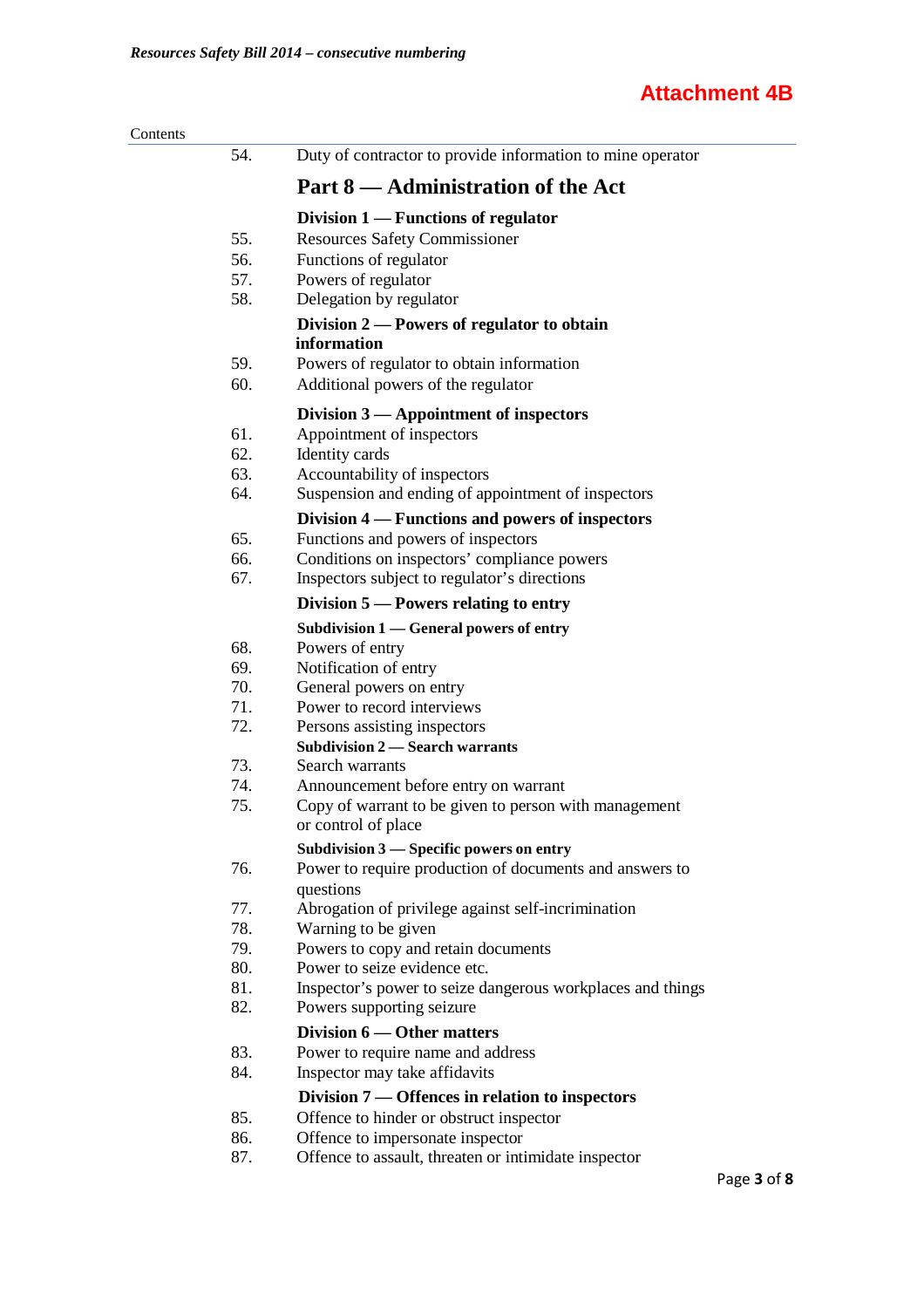| ι٣ι<br>ı<br><br>$-$ |  |
|---------------------|--|
|                     |  |

|              | <b>Part 9 — Enforcement measures - notices</b>              |
|--------------|-------------------------------------------------------------|
|              | Division 1 — Improvement notices                            |
| 88.          | Issue of improvement notices                                |
| 89.          | Contents of improvement notices                             |
| 90.          | Compliance with improvement notice                          |
| 91.          | Extension of time for compliance with improvement notices   |
|              | Division 2 — Prohibition notices                            |
| 92.          | Power to issue prohibition notice                           |
| 93.          | Contents of prohibition notice                              |
| 94.          | Compliance with prohibition notice                          |
|              | Division 3 – Non-disturbance notices                        |
| 95.          | Issue of non-disturbance notice                             |
| 96.          | Contents of non-disturbance notice                          |
| 97.          | Compliance with non-disturbance notice                      |
| 98.          | Issue of subsequent notices                                 |
|              | Division 4 — General requirements applying to notices       |
| 99.          | <b>Application of Division</b>                              |
| 100.         | Notice to be in writing                                     |
| 101.         | Directions in notices                                       |
| 102.<br>103. | Recommendations in notice<br>Changes to notice by inspector |
| 104.         | Regulator may vary or cancel notice                         |
| 105.         | Formal irregularities or defects in notice                  |
| 106.         | Issue and giving of notice                                  |
| 107.         | Display of notice                                           |
|              | Division $5$ — Injunctions                                  |
| 108.         | <b>Application of Division</b>                              |
| 109.         | Injunctions for noncompliance with notices                  |
|              | Part 10 — Consultation, representation and                  |
|              | participation                                               |
|              | Division 1 — Consultation, co-operation and                 |
|              | co-ordination between duty holders                          |
| 110.         | Duty to consult with other duty holders                     |
|              | Division 2 — Consultation with workers                      |
| 111.         | Duty to consult workers                                     |
| 112.         | Nature of consultation                                      |
| 113.         | When consultation is required                               |
|              | Division 3 — Health and safety representatives              |
|              | Subdivision 1 — Request for election of health and safety   |
|              | representatives                                             |
| 114.         | Request for election of health and safety representative    |
|              | Subdivision 2 — Determination of work groups                |
| 115.         | Determination of work groups                                |
| 116.         | Negotiations for agreement for work group                   |
| 117.         | Notice to workers                                           |
|              | Subdivision 3 - Multiple-business work groups               |
| 118.         | Determination of work groups of multiple businesses         |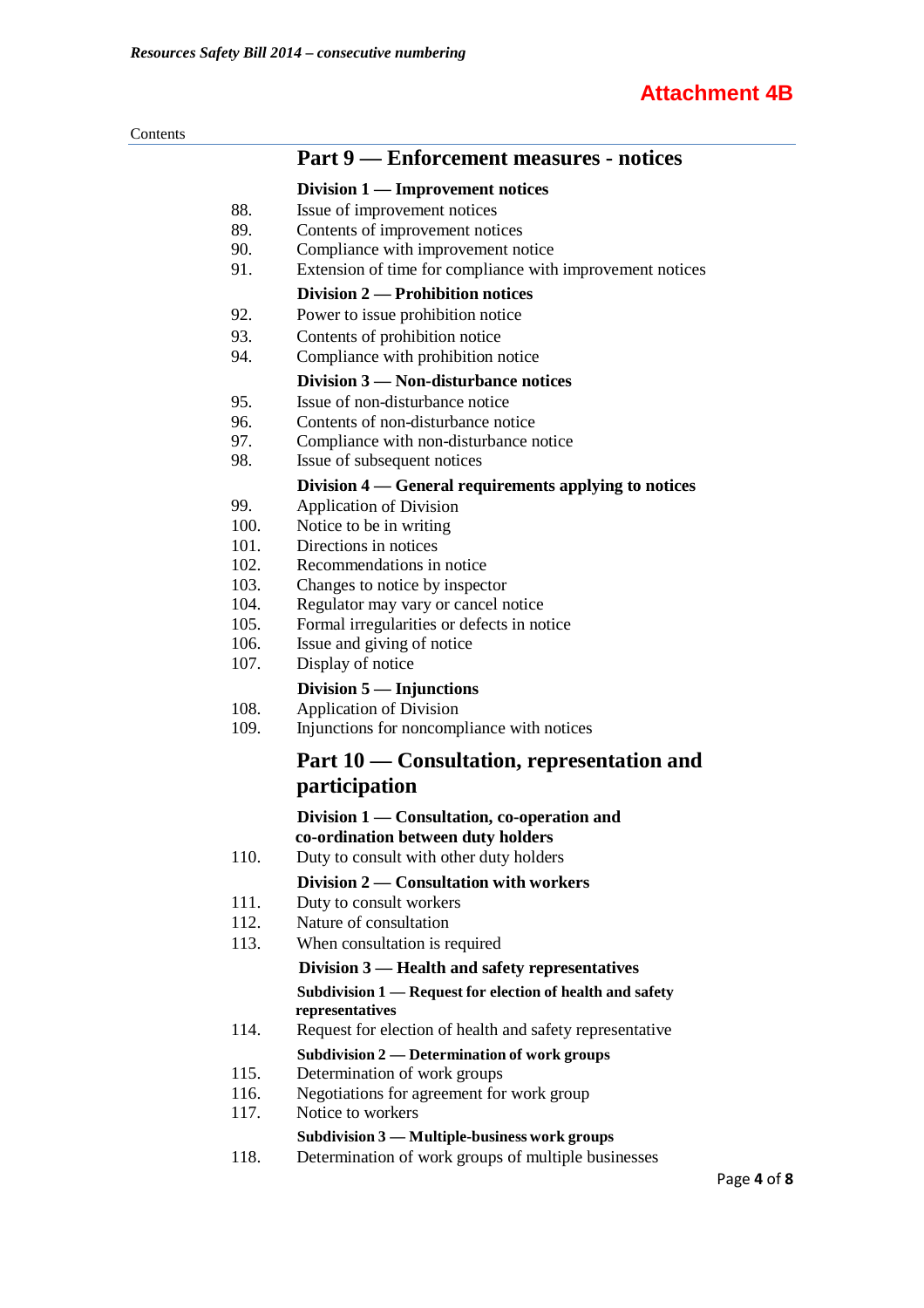| Contents |      |                                                                              |
|----------|------|------------------------------------------------------------------------------|
|          | 119. | Negotiation of agreement for work groups of multiple                         |
|          |      | businesses                                                                   |
|          | 120. | Notice to workers                                                            |
|          | 121. | Withdrawal from negotiations or agreement involving                          |
|          |      | multiple businesses                                                          |
|          | 122. | Effect of Subdivision on other arrangements                                  |
|          |      | Subdivision 4 - Election of health and safety representatives                |
|          | 123. | Eligibility to be elected                                                    |
|          | 124. | Procedure for election of health and safety representatives                  |
|          | 125. | Eligibility to vote                                                          |
|          | 126. | When election not required                                                   |
|          | 127. | Term of office of health and safety representative                           |
|          | 128. | Disqualification of health and safety representatives                        |
|          | 129. | Immunity of health and safety representatives                                |
|          |      | Subdivision 5 - Powers and functions of health and safety<br>representatives |
|          | 130. | Powers and functions of health and safety representatives                    |
|          | 131. | Powers and functions generally limited to the particular                     |
|          |      | work group                                                                   |
|          |      | Subdivision 6 — Obligations of person conducting business                    |
|          |      | or undertaking to health and safety representatives                          |
|          | 132. | General obligations of person conducting business or                         |
|          |      | undertaking                                                                  |
|          | 133. | Exceptions from obligations under section 132(1)                             |
|          | 134. | Obligation to train health and safety representatives                        |
|          | 135. | Obligation to share costs if multiple businesses or                          |
|          |      | undertakings                                                                 |
|          | 136. | List of health and safety representatives                                    |
|          |      | Division 4 – Health and safety committees                                    |
|          | 137. | Health and safety committees                                                 |
|          | 138. | Constitution of committee                                                    |
|          | 130. | Functions of committee                                                       |
|          | 140. | Meetings of committee                                                        |
|          | 141. | Duties of person conducting business or undertaking                          |
|          |      | Division 5 - Issue resolution                                                |
|          | 142. | Parties to an issue                                                          |
|          | 143. | Resolution of health and safety issues                                       |
|          | 144. | Request to regulator to appoint inspector to assist                          |
|          |      | Division 6 — Provisional improvement notices                                 |
|          | 145. | Provisional improvement notices                                              |
|          | 146. | Provisional improvement notice to be in writing                              |
|          | 147. | Contents of provisional improvement notice                                   |
|          | 148. | Minor changes to provisional improvement notice                              |
|          | 149. | Issue of provisional improvement notice                                      |
|          | 150. | Health and safety representative may cancel notice                           |
|          | 151. | Display of provisional improvement notice                                    |
|          | 152. | Formal irregularities or defects in notice                                   |
|          | 153. | Offence to contravene a provisional improvement notice                       |
|          | 154. | Request for review of provisional improvement notice                         |
|          | 155. | Regulator to appoint inspector to review notice                              |
|          |      |                                                                              |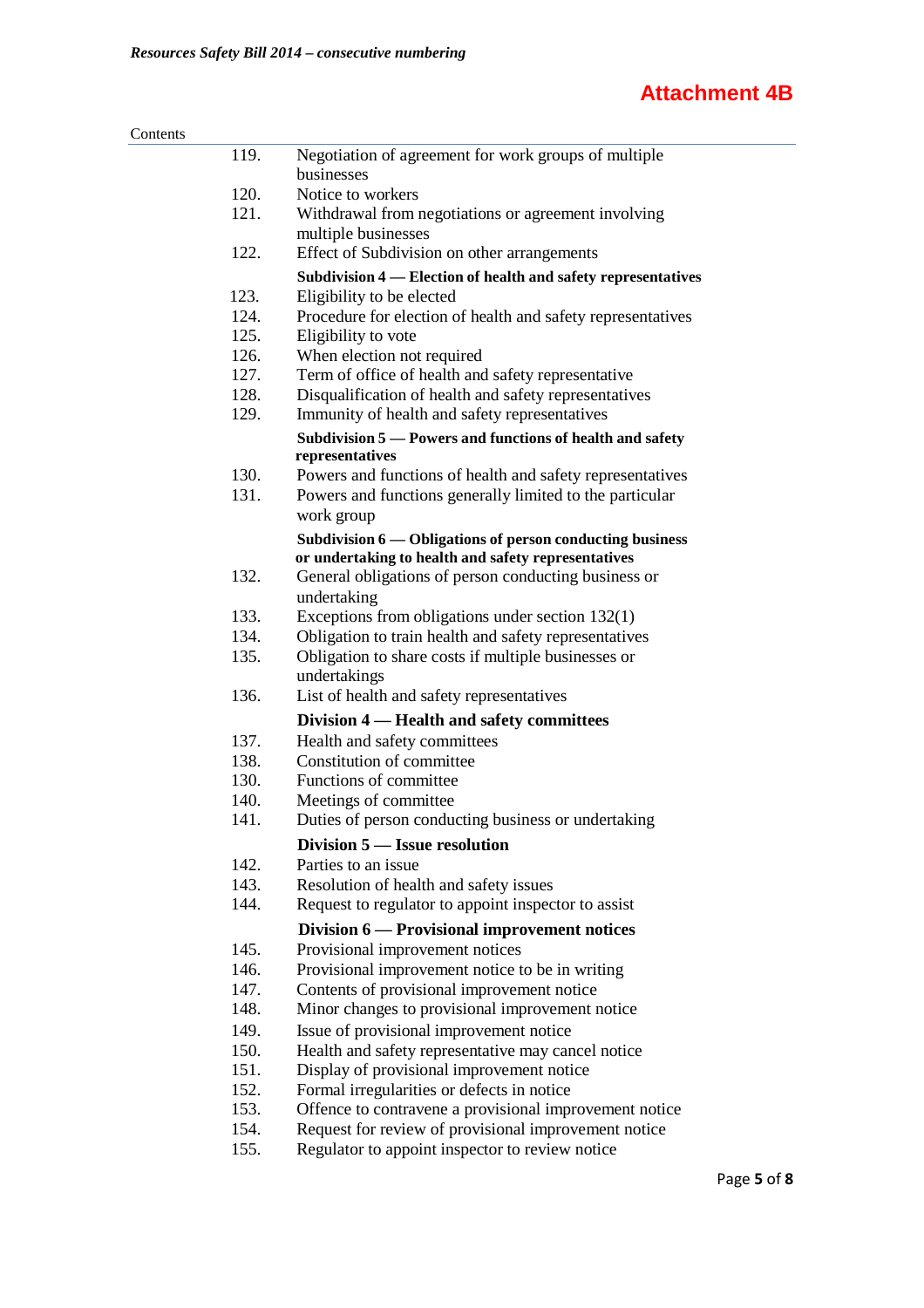| 156. | Decision of inspector on review of provisional improvement<br>notice          |
|------|-------------------------------------------------------------------------------|
|      | Part 11 — Rights of workers                                                   |
|      | Division 1 — Right to cease unsafe work                                       |
| 157. | Definition of cease work under this Division                                  |
| 158. | Right of worker to cease unsafe work                                          |
| 159. | Worker to notify if ceases work                                               |
| 160. | Alternative work                                                              |
| 161. | Continuity of engagement of worker                                            |
|      | Division 2 — Prohibition of discriminatory, coercive or<br>misleading conduct |
| 162. | Prohibition of discriminatory conduct                                         |
| 163. | What is discriminatory conduct                                                |
| 164. | What is a <i>prohibited reason</i>                                            |
| 165. | Prohibition of requesting, instructing, inducing, encouraging,                |
|      | authorising or assisting discriminatory conduct                               |
|      | Division $3$ — Criminal proceedings in                                        |
|      | relation to discriminatory conduct                                            |
| 166. | Order for compensation or reinstatement                                       |
|      | Division 4 — Civil proceedings in relation to                                 |
|      | discriminatory or coercive conduct                                            |
| 167. | Civil proceedings in relation to engaging in or                               |
|      | inducing discriminatory or coercive conduct                                   |
| 168. | Procedure for civil actions for discriminatory conduct                        |
|      | <b>Division 5 — General</b>                                                   |
| 169. | General provisions relating to orders                                         |
| 170. | Prohibition of multiple actions                                               |
|      | Part 12 — Incident notification                                               |
| 171. | What is a notifiable incident                                                 |
| 172. | What is a serious injury or illness                                           |
| 173. | What is a <i>dangerous</i> incident                                           |
| 174. | Duty to notify of notifiable incidents                                        |
| 175. | Duty to preserve incident sites                                               |
| 176. | Incident investigation                                                        |
|      | <b>Part 13 – Review of decisions</b>                                          |
|      | Division 1 — Reviewable decisions                                             |
| 177. | Which decisions are reviewable                                                |
|      | Division 2 — Internal review                                                  |
| 178. | Application for internal review                                               |
| 179. | Internal reviewer                                                             |
| 180. | Decision of internal reviewer                                                 |
| 181. | Decision on internal review                                                   |
| 182. | Stays of reviewable decisions on internal review                              |
|      | Division 3 — External review                                                  |
| 183. | Application for external review                                               |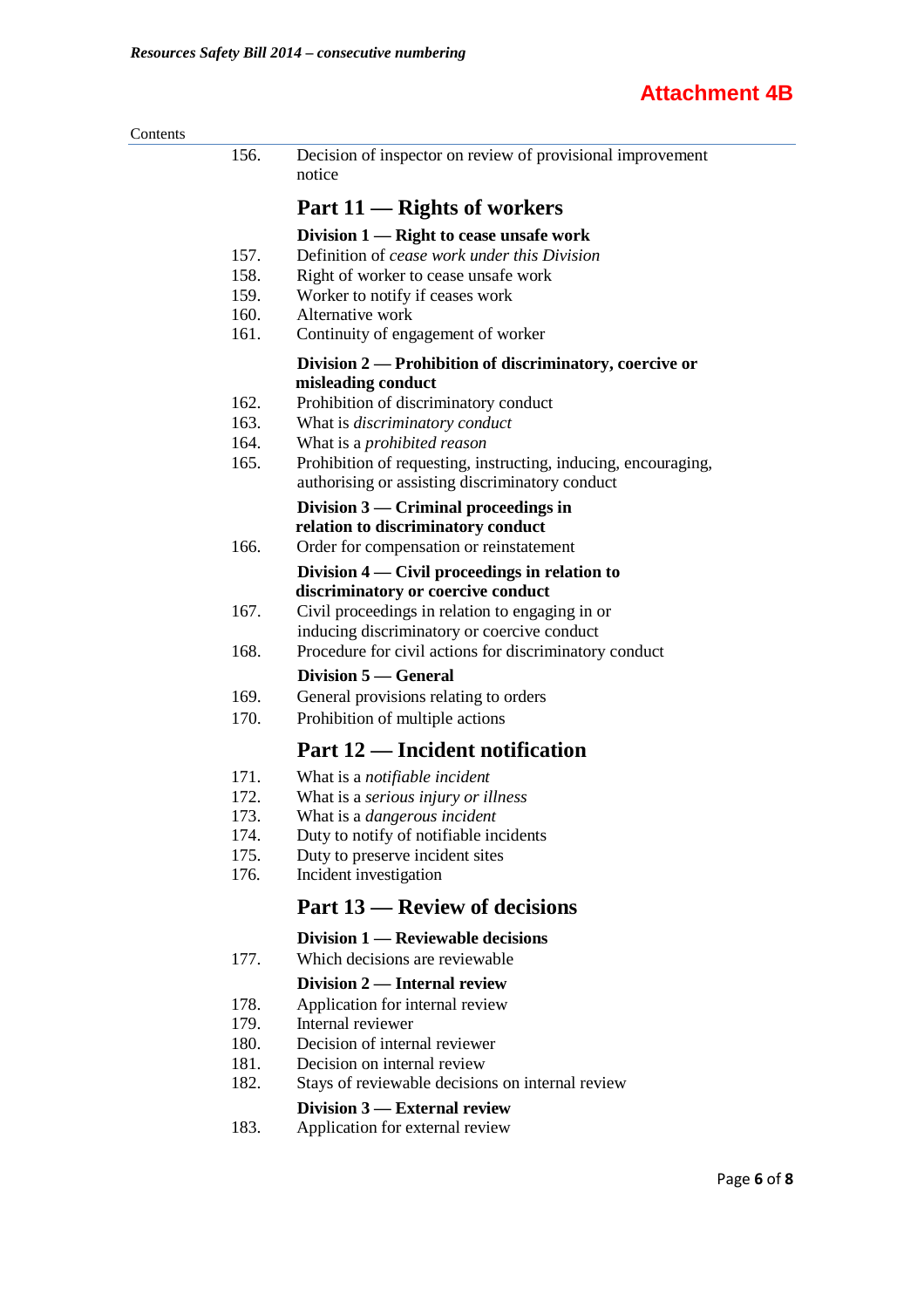| Contents |              |                                                                         |
|----------|--------------|-------------------------------------------------------------------------|
|          |              | Part 14 — Offences, penalties and Legal proceedings                     |
|          |              | Division 1 — Offences and penalties                                     |
|          | 184.         | Health and safety duty                                                  |
|          | 185.         | Reckless conduct — Category 1                                           |
|          | 186.         | Failure to comply with health and safety duty — Category 2              |
|          | 187.         | Failure to comply with health and safety duty — Category 3              |
|          | 188.         | Exceptions                                                              |
|          |              | Division 2 — General matters                                            |
|          | 189.         | Evidentiary provisions                                                  |
|          | 190.         | Prosecutions                                                            |
|          | 191.         | Limitation period for prosecutions                                      |
|          | 192.         | Multiple contraventions of health and safety duty provision             |
|          |              | Division 3 — Sentencing for offences                                    |
|          | 193.         | Application of this Division                                            |
|          | 194.         | Orders generally                                                        |
|          | 195.         | Adverse publicity orders                                                |
|          | 196.         | Orders for restoration                                                  |
|          | 197.<br>198. | Work health and safety project orders                                   |
|          | 199.         | Release on the giving of a court-ordered WHS undertaking<br>Injunctions |
|          | 200.         | Training orders                                                         |
|          | 201.         | Offence to fail to comply with order                                    |
|          |              | Division 4 — Infringement notices                                       |
|          | 202.         | Infringement notices                                                    |
|          |              | Division 5 – Offences by bodies corporate                               |
|          | 203.         | Imputing conduct to bodies corporate                                    |
|          |              | Division 6 - The Crown                                                  |
|          |              |                                                                         |
|          |              | Part 15 — Other provisions                                              |
|          |              | Division 1 — General provisions                                         |
|          | 204.<br>205. | Offence to give false or misleading information                         |
|          | 206.         | Immunity from liability<br>Confidentiality of information               |
|          | 207.         | Sharing of information with corresponding regulator                     |
|          | 208.         | No contracting out                                                      |
|          | 209.         | Person not to levy workers                                              |
|          |              | Division $2$ — Codes of practice                                        |
|          | 210.         | Approved codes of practice                                              |
|          | 211.         | Use of codes of practice in proceedings                                 |
|          |              | Division 3 — Regulation-making powers                                   |
|          | 212.         | Regulation-making powers                                                |
|          | 213.         | Regulations for levy for costs of administering the Act                 |
|          | 214.         | Mines safety account                                                    |
|          |              | Division 4 — Mining Industry Advisory Committee                         |
|          | 215.         | Mining Industry Advisory Committee                                      |
|          |              | Division 5 – Boards of examiners                                        |
|          | 216.         | Board of examiner                                                       |
|          |              |                                                                         |

# Page **7** of **8**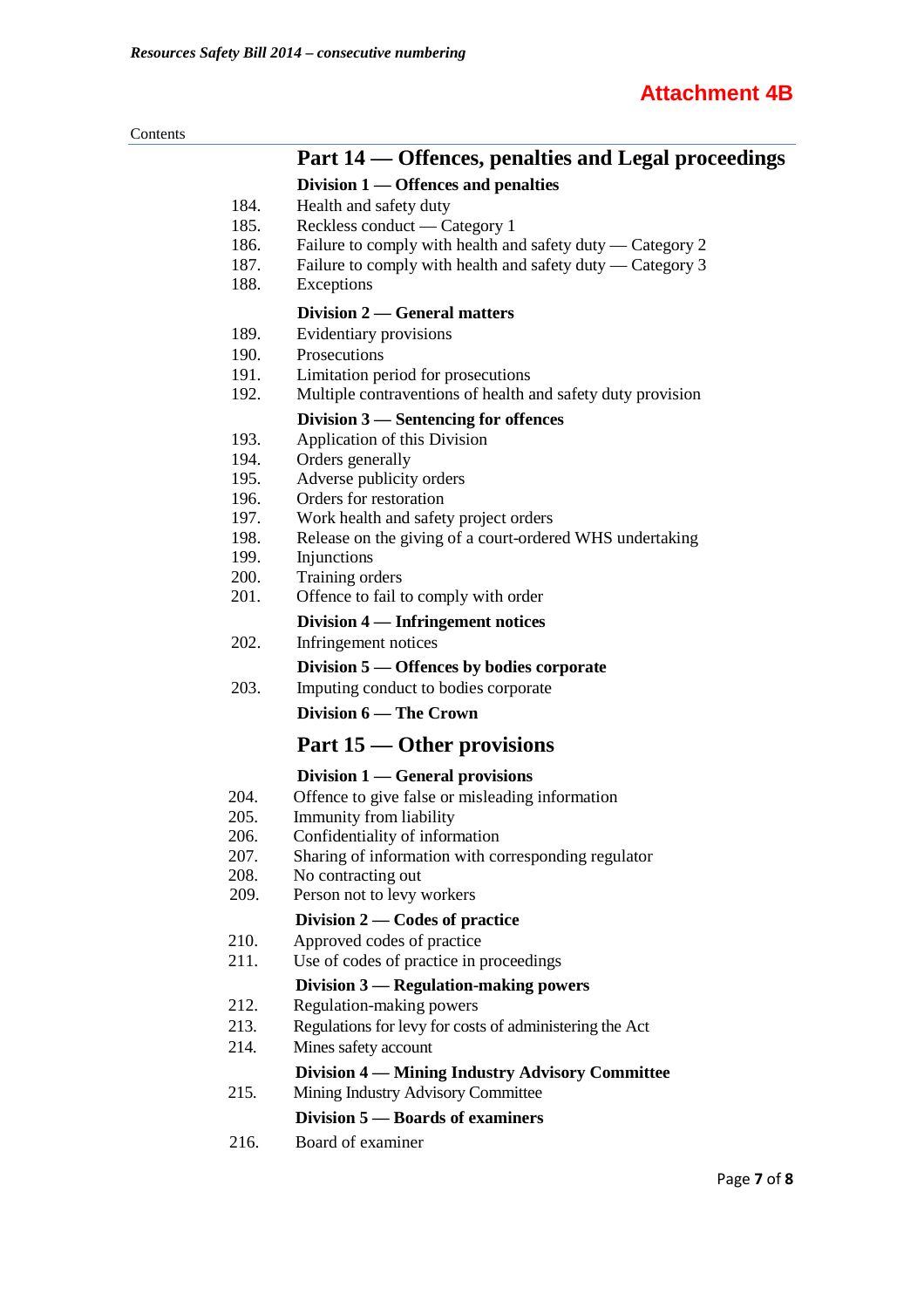#### Contents

|                  | Division 6 — Boards of Inquiry                     |  |  |  |
|------------------|----------------------------------------------------|--|--|--|
| 217.             | Boards of Inquiry                                  |  |  |  |
|                  | Division 7 — Review of the Act                     |  |  |  |
| 218.             | Review of the Act                                  |  |  |  |
|                  | <b>Schedule 1 — Regulation making powers</b>       |  |  |  |
| 1.               | Duties                                             |  |  |  |
| 2.               | Incidents                                          |  |  |  |
| 3.               | Plant, substances or structures                    |  |  |  |
| $\overline{4}$ . | Protection and welfare of workers                  |  |  |  |
| 5.               | Hazards and risks                                  |  |  |  |
| 6.               | Records and notices                                |  |  |  |
| 7.               | Authorisations                                     |  |  |  |
| 8.               | Work groups                                        |  |  |  |
| 9.               | Health and safety committees and health and safety |  |  |  |
|                  | representatives                                    |  |  |  |
| 10.              | Issue resolution                                   |  |  |  |
| 12.              | Identity cards                                     |  |  |  |
| 13.              | Forfeiture                                         |  |  |  |
| 14.              | Review of decisions                                |  |  |  |
|                  | List mines related matters                         |  |  |  |
|                  | <b>Schedule 2 — Work Health and</b>                |  |  |  |
|                  | <b>Safety Tribunal</b>                             |  |  |  |
|                  | Schedule 3 — Health and Safety                     |  |  |  |
|                  | <b>Magistrates</b>                                 |  |  |  |
|                  | Schedule 4 — Transfer of                           |  |  |  |
|                  | administration of laws                             |  |  |  |
|                  | Schedule 5 — Repeals, consequential                |  |  |  |
|                  | amendments to other Acts                           |  |  |  |
|                  | <b>Schedule 6 — Transitional provisions</b>        |  |  |  |
|                  |                                                    |  |  |  |
|                  |                                                    |  |  |  |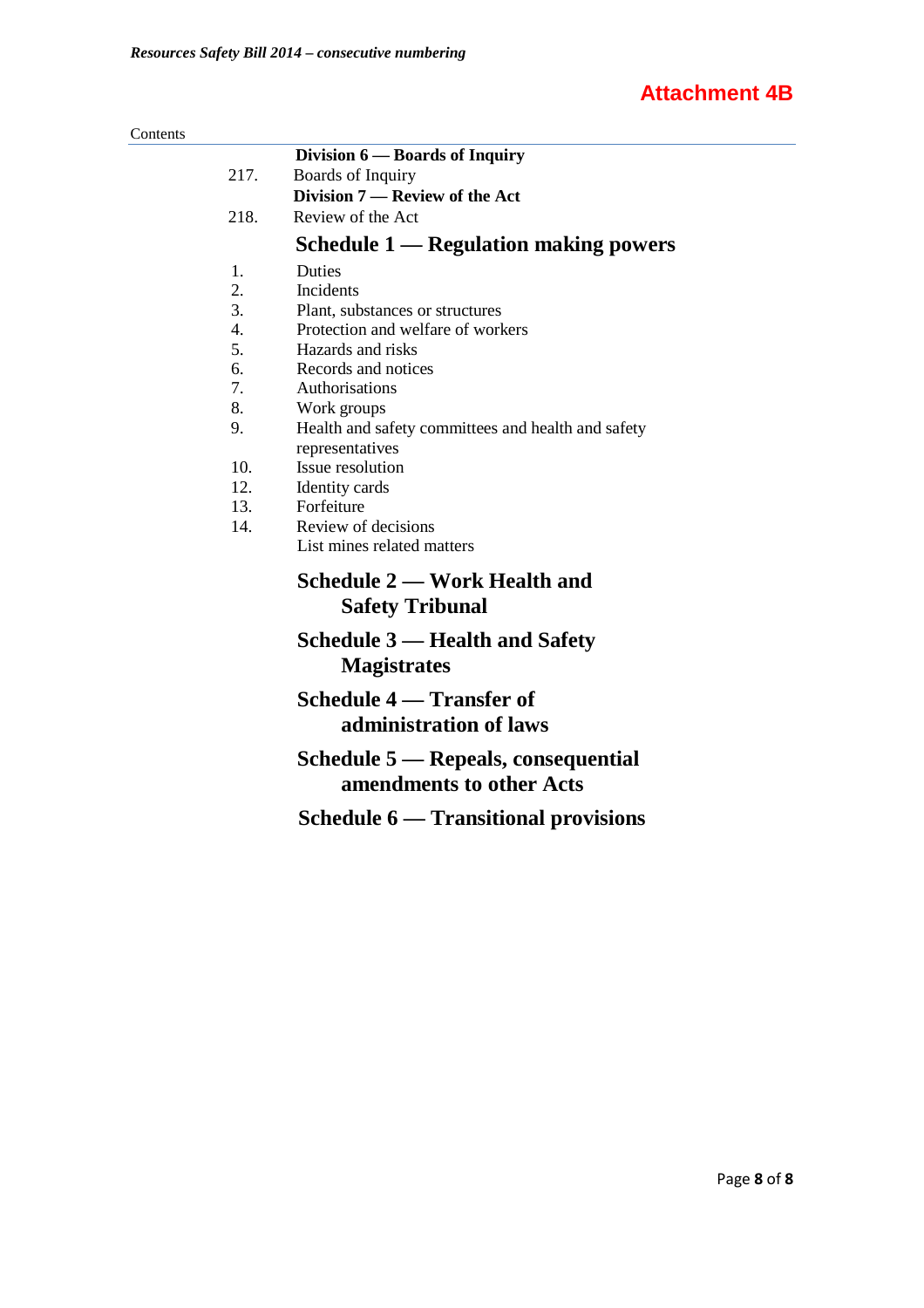

Government of Western Australia Department of Mines and Petroleum

# Risk Management Principles: Summary of feedback from industry

Industry supports modernising mines safety legislation using a risk-based approach and is generally supportive of the draft Risk Management Principles.

They note that the onus is on the operator to manage their risks whilst enabling flexibility in their chosen management approach dependent on the unique nature of their site/and or project. This allows for adaptation to new technology and innovative management approaches moving forward. Industry supports inclusion of hierarchy of control provisions and notes this concept has previously received Ministerial endorsement at the State level.

#### **General comments**

- It is critical the way these provisions are articulated in legislation provides adequate flexibility and does not create unnecessary administrative burdens.
- Consolidation of risk management provisions across the Act and Regulations would reduce the amount of duplicated legislation and reduce confusion, provided that sufficient support is provided in Codes of Practice and Guidance Notes.
- Precautions need to be taken to mitigate any risks that may arise from a decrease in prescription, particularly in relation to the role of the Inspectorate and its ability to determine the effectiveness of the controls.
- The language used in the current draft of the Risk Management Principles document is inconsistent and leads to some confusion. Industry recommends this is reviewed and clarified, to ensure consistent terminology and provide further context, examples and definitions.

#### **Safety Management System (SMS)**

- These provisions need to be easy to interpret and set clear risk-based, outcomes-focused standards for compliance. Industry supported flexibility in how an SMS is developed, but requested clarification on how this would work in practice, and how the regulator will monitor compliance with a comprehensive and integrated system.
- Industry requested further clarification of the proposed requirement to include Principal Hazard Management Plans (PHMP) as well as Principal Control Plans (PCP). There is potential overlap, complexity and administrative burdens, without necessarily improving safety outcomes.
- Although operators would be responsible for determining which plans and controls need to be articulated in the SMS, a decision not to include a PHMP specified in the legislation would likely need to be justified and may create interpretational and compliance issues.
- Industry considers further work should be undertaken to ensure the specified hazards and principal controls included in the regulations are as relevant as possible to mining in WA. The specific hazards and controls listed in the schematic (on page 6) have been incorporated from the National Mines Safety Framework Chapter 10 and:
	- o may not be relevant to WA;
	- o will not be relevant to all sites;<br>o are too general in some cases
	- o are too general in some cases (Exploration); and<br>o are likely to change over time (ie as new inci-
	- are likely to change over time (ie as new incident data becomes available or new technologies implemented).
- It was suggested that a workshop be held to provide advice on the SMS provisions, to reduce prescription and complexity and ensure SMS can be effectively implemented.
- The requirement to include the organisational chart and policies/processes for filling vacancies within the SMS should be further considered by MAP's proposed Management and Supervision Workshop.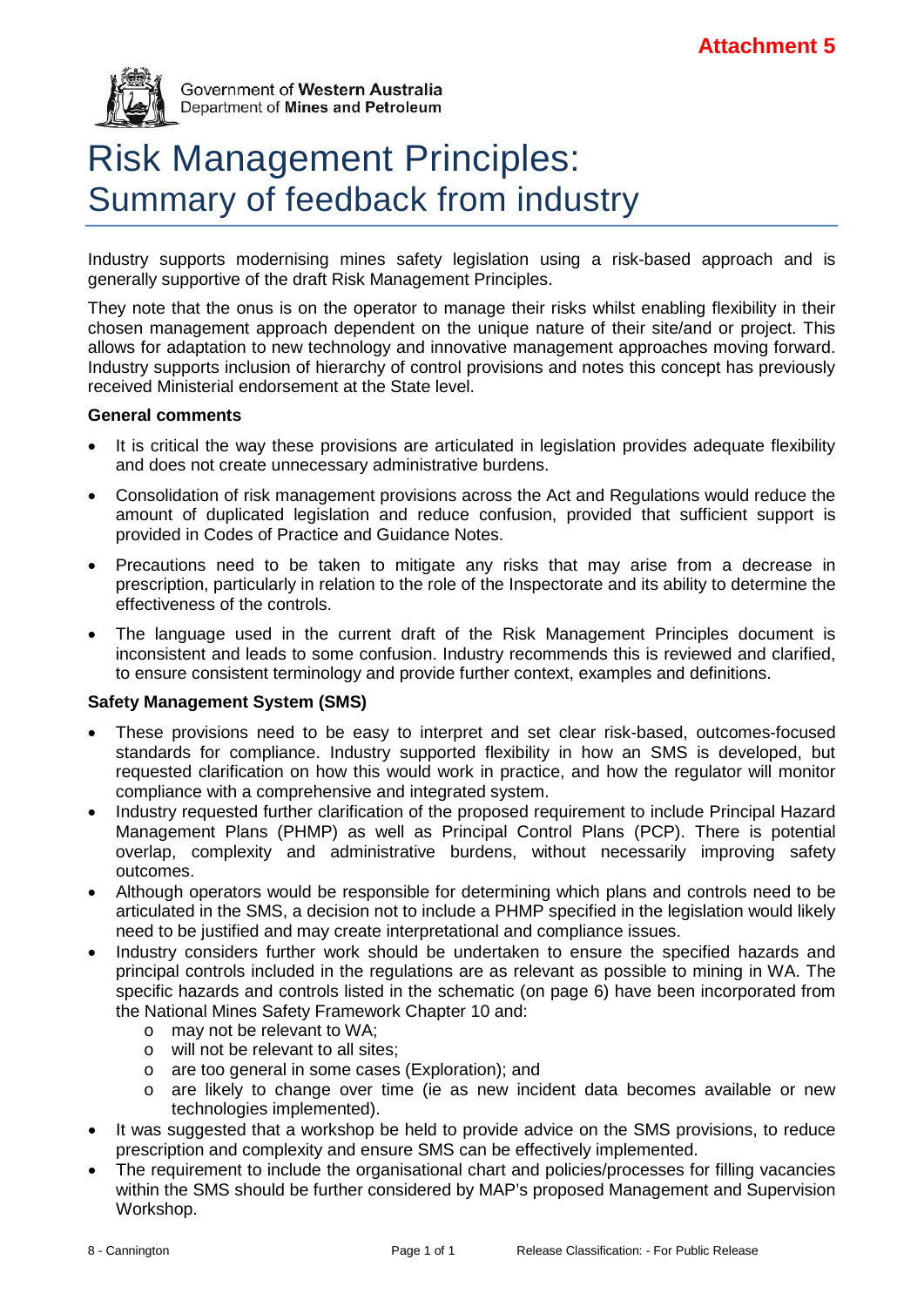# **Attachment 6** CME industry workshop feedback on Model Work Health and Safety Mines Regulations – Chapter 9

#### *Note: DMP responses added in italics.*

On 28 April 2014, CME hosted a Workshop with member companies to discuss providing input to the Ministerial Advisory Panel (MAP) regarding the proposal to incorporate elements of the Model Work Health and Safety (WHS) Mines Regulations – Chapter 9 in Western Australia. Workshop members were asked to identify areas of concern or uncertainty and the key issues for MAP to consider in the development of proposed reforms to mines safety regulation in Western Australia.

Workshop members agreed the following issues require further consideration and recommend MAP Working Groups be established to consider:

• **Terminology and definitions** – Members noted the lack of consistency of definitions between the Core and draft Non-Core WHS (Mining) Regulations as well as across sections of the regulations. Members agreed it is important to ensure these are clear and consistent and also noted benefits of aligning with harmonised definitions where appropriate.

*DMP: The terminology and definitions are inconsistent, but will be amended when the new regulations are prepared. Harmonised definitions should be adopted where possible.*

• **Statutory Roles –** Similar to issue above, members noted the need for clarity and consistency with regards to the roles and responsibilities of the statutory positions identified in the regulation. This issue could be considered by the Working Group looking into Management and Supervision as recommended by MIAC on 10 April.

*DMP: All statutory positions will be considered by the Tri-State Competency Advisory Committee (TCAC) and then finalised. The constitution for TCAC has not yet been finalised. However, TCAC should consider this, as it provides consistency in the tri-states.*

• **Work Health and Safety Management Plans and Principal Hazard Management Plans –** Members agreed further consideration is required to ensure regulations are administratively simple and flexible enough to enable PCBUs to develop site specific plans. Members noted the level of detail required in the regulations versus a Code of Practice or Guideline requires further consideration. Members also agreed the MAP Working Group should consider the PCBU regulator interface, review process, and how management plans will be used by the inspectorate.

*DMP: We agree that regulations should be general in nature so the PCBU can prepare site specific plans. The details will be provided in a Code of Practice. The Department will prepare the regulations and consult with MAP.*

• **Contractor Safety –** Members noted the lack of clarity in Core and Non-Core Regulations regarding the roles and responsibilities of the principal employer with regards to contractors and the definition of 'a person conducting a business or undertaking (PCBU)' in that regard. Members agreed further consideration of where responsibility and accountability sit for development and review of PHMP and WHS Management Systems relevant to work undertaken by contractors is required. Members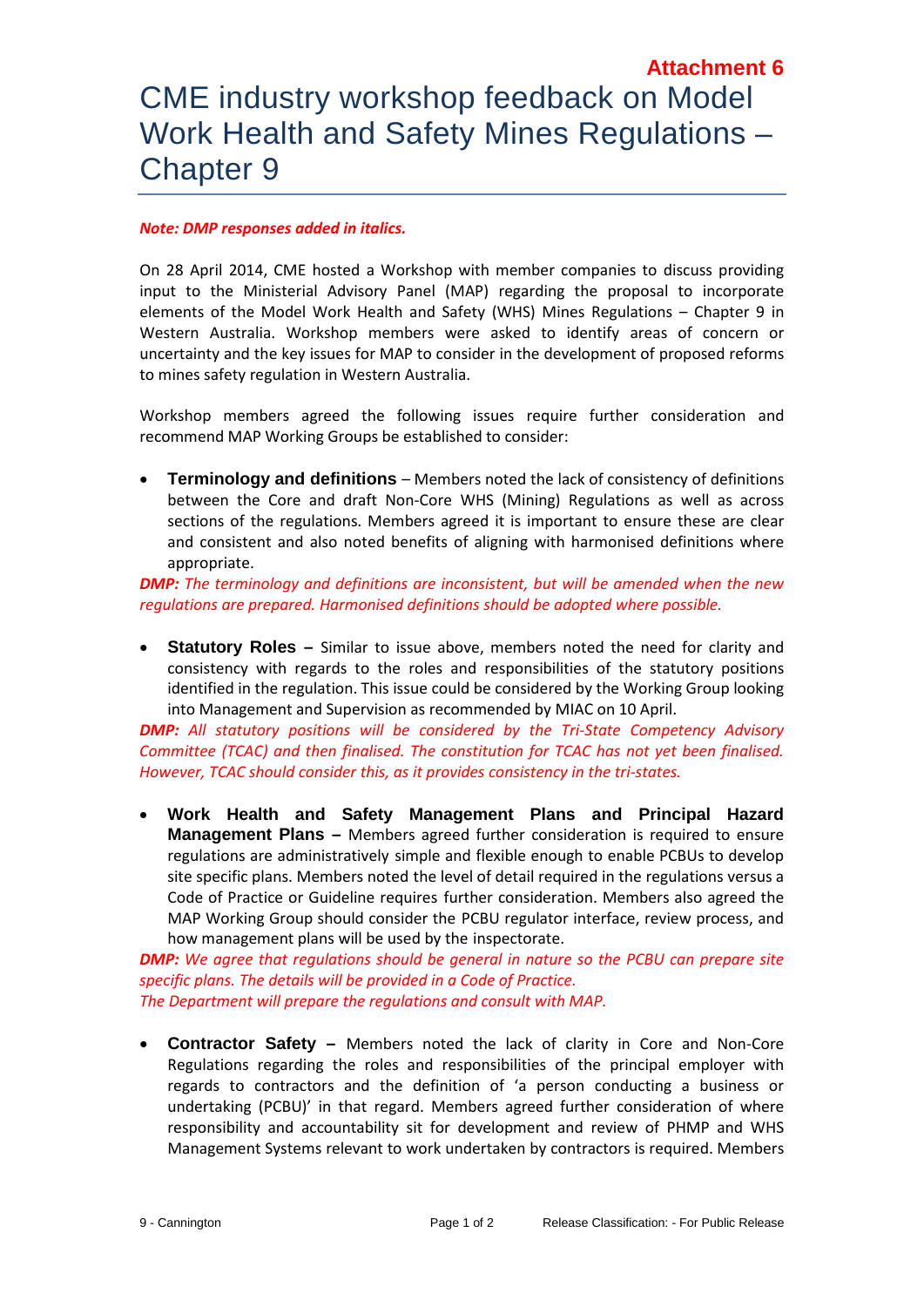agreed on importance of regulations to establish clear requirements for how these plans and associated risks will be managed.

*DMP: The 'operator' develops the SMS and liaises with the contractors. The contractors SMS has to be incorporated in the 'operators' SMS.*

In additional to the issues above, Workshop members would also like to raise the following issues with MAP:

• **MIAC and Consultation–** Members queried the ongoing role of MIAC and consider the body should be maintained and formalised in any revised regulations. Members noted the difficulty of providing comments on details of draft regulations in the absence of clarity on the proposed WHS (Resources) Act and WHS (General) Act and request drafting instructions be provided as soon as possible for consideration and an appropriate period of consultation with industry (outside of the MAP process) be undertaken.

#### *DMP: MIAC is, and will continue to be, in the legislation as a statutory body. The drafting instructions for the regulations have not yet been finalised. As sections of the regulations are finalised, a briefing will be provided to MAP.*

• **Fitness for Work** – Members recommend the word 'drugs' be amended to include 'other substances' to ensure provision captures substances not included in the definition of 'drugs' i.e. synthetics**.** 

*DMP: When these regulations are drafted, this proposal will be considered. MAP members will be consulted on this issue.*

• **Health Monitoring –** Membered noted the need for clarity on who has responsibility for undertaking health monitoring (i.e. when the principal employer versus a contractor is responsible) and who must cover these costs. Members noted holding a principal employer responsible for costs associated with health monitoring for 'workers' including contractors would pose a significant additional cost on industry.

*DMP: This issue will be considered when the regulations are drafted. MAP members will be consulted.* 

*With regard to the cost, this is a matter between the operator of the mine and the contractors.*

• **Consultation and Safety Role for Works –**Regarding consultation, members agreed the decision when to consult should be at the discretion of the principal employer. Members noted importance of understanding the consultation requirement under the Act in considering how this should be addressed in the regulations.

*DMP: The proposed legislation will not differ from the present system where consultation occurs through Safety and Health Representatives and Safety and Health Committees. Similar procedures will be followed for the development of Safety Management Systems, Principal Hazard Management Plans and Principal Control Plans.*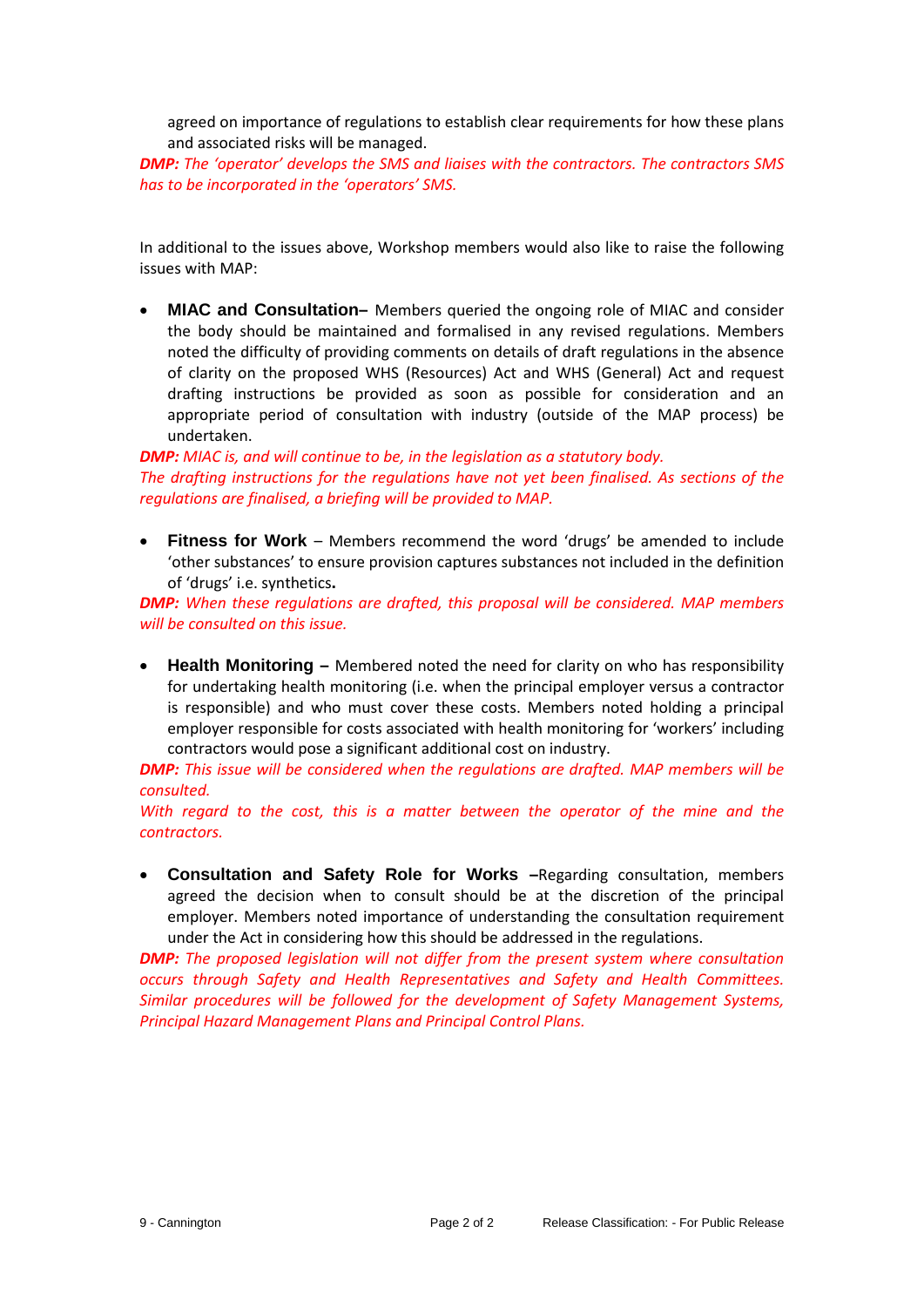

# Asbestos Working Group Report

This report documents the observations and recommendations of the Asbestos Working Group.

# **Background**

The Western Australian Government has committed to overhauling the way safety and health in the resources industry is regulated.

In January 2014, the Minister for Mines and Petroleum established the Ministerial Advisory Panel on Safety Legislation Reform (MAP), comprised of industry, union and government representatives, to provide advice on the development of safety reforms.

In June 2014, MAP established the Asbestos Working Group, to examine the regulation of safety and health relating to asbestos. Minutes and supporting papers from Working Group meetings are published on the DMP website.

# **Role**

The role of the working group was included in the Terms of Reference:

- Review the section of the nationally harmonised work health and safety regulations for asbestos;
- Identify areas of prescription that could be added and/or removed and put into codes or guidance material;
- Review legislation from other jurisdictions, and the Australian Standard on asbestos; and
- Propose provisions, and level of prescription that should be included in the regulations.

# **Membership**

| Name:                 | <b>Job Title:</b>                            | <b>Representing:</b>                     |
|-----------------------|----------------------------------------------|------------------------------------------|
| <b>Greg Stagbouer</b> | <b>Principal Consultant</b>                  | Australian Drilling Industry Association |
|                       | Meridio                                      |                                          |
| <b>David Todd</b>     | General Manager of HSEQ                      | Chamber of Minerals and Energy of WA     |
|                       | Macmahon Group                               |                                          |
| <b>Gary Wood</b>      | Secretary                                    | Unions WA                                |
|                       | CFMEU Mining & Energy Division - WA District |                                          |
| <b>Jennifer Low</b>   | Policy Advisor                               | Chamber of Commerce and Industry WA      |
|                       | Chamber of Commerce and Industry WA          |                                          |
| <b>Mike Rowe</b>      | Inspector of Mines - Health                  | Department of Mines and Petroleum        |
|                       | Department of Mines and Petroleum            |                                          |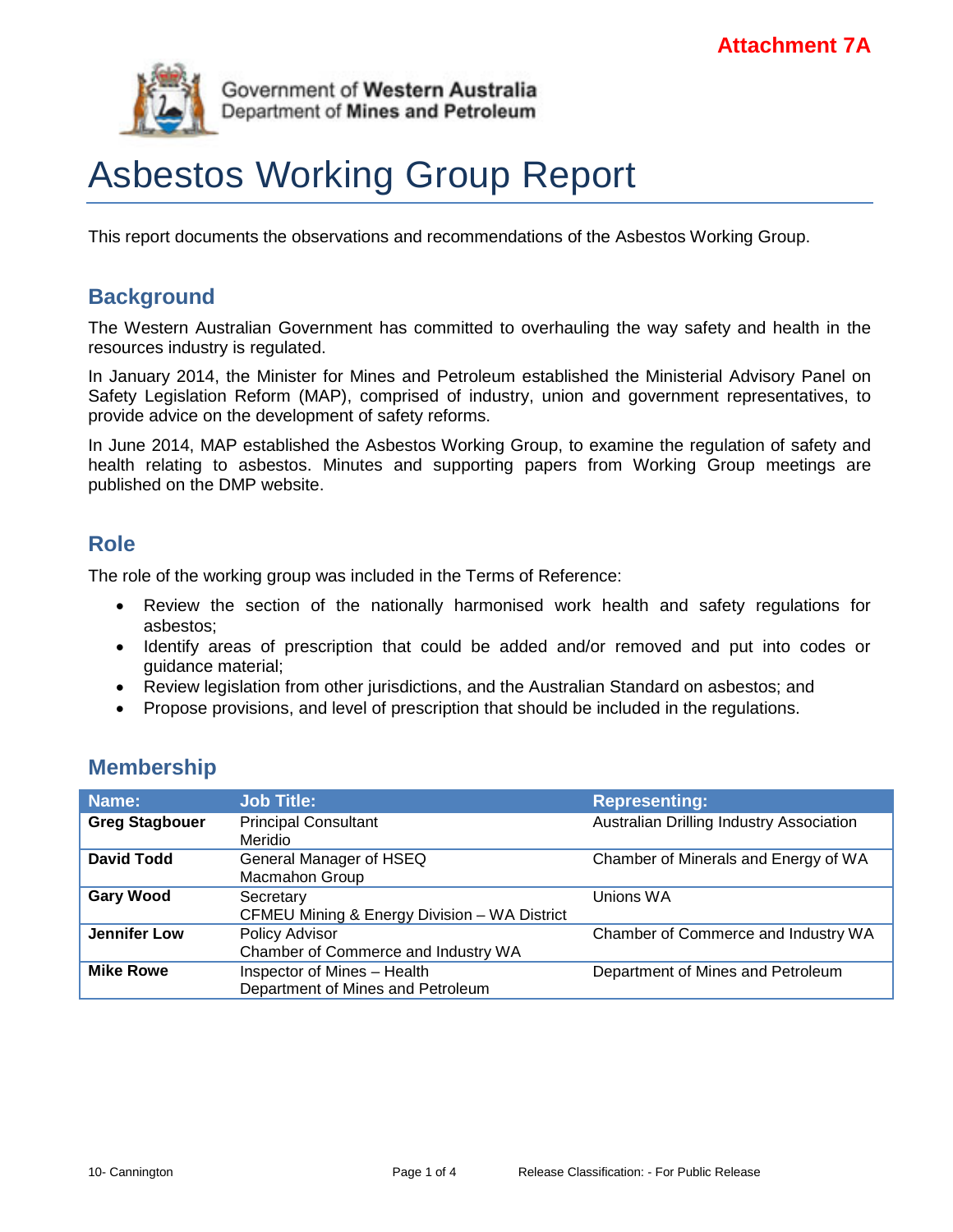# **Summary of Issues**

There are two key issues for the mining resources industry relating to asbestos: the removal of asbestos; and naturally-occurring asbestos.

Removal of asbestos, and asbestos cement products used in construction and pipes at resources industry sites, is less frequently encountered compared to the past.

Naturally-occurring asbestos (and other fibrous minerals) was considered to be of much greater significance, as fibres may be disturbed as a result of mining for other minerals, such as iron ore and nickel, presenting a risk of asbestos-related disease.

Australian regulators treat all fibrous minerals as harmful. This is supported by the national exposure standard for all forms of asbestiform minerals being set at 0.1 fibres per millilitre (f/mL) .

Due to current low exposure levels and a long latency period, health monitoring of employees to determine the effects of asbestos exposure is problematic.

The Working Group agreed that there was an excessive level of detail and prescription in the national Model WHS Regulations, and recommend that this should be reduced.

The Working Group examined the differences between WA and national Acts, Regulations, Codes Of Practice and Guidelines, and found that the proposed new legislation is more comprehensive than the existing Mines Safety and Inspection Regulations and would adequately address all issues associated with management of naturally occurring asbestos on mine sites.

# **Key Observations and Findings**

### **Current Regulatory Framework**

Currently, safety and health related to asbestos in the mining industry is regulated by Resources Safety Division under the *Mines Safety and Inspection Act 1984*.

The national Work Health and Safety Act (WHS Act) has 94 pages on asbestos - mainly related to licensing and removal, and industry feedback indicates that this is overly detailed and prescriptive.

There are two national Codes of Practice: *How to Safely Remove Asbestos* and *How to Manage and Control Asbestos in the Workplace*.

Resources Safety has a Guideline: *Management of Fibrous Minerals in Western Australian Mining Operations*.

The current Mines Safety and Inspection Regulations still refer to outdated National Occupational Health and Safety Commission (NOHSC) material. The regulations have not yet been updated, as it was expected that agreed elements of the national reforms to health and safety legislation would have been implemented by now.

#### **Removal of asbestos (e.g. construction materials, pipes)**

For the removal of asbestos and asbestos cement products used in the construction of old buildings or asbestos water pipelines, legislation requires the Principal Employer to notify Resources Safety at DMP. The Principal Employer must then follow the national Code of Practice How to Safely Remove Asbestos, which includes use of licensed asbestos removalists to remove the asbestos.

In the national WHS Regulations, there are over 111 multi-part regulations relating to asbestos, but most of these regulations cover the licensing and training of asbestos removalists. The group considered this to be overly-detailed, prescriptive and of limited relevance to the resources industry, which is mainly affected by naturally-occurring asbestos and other fibrous minerals.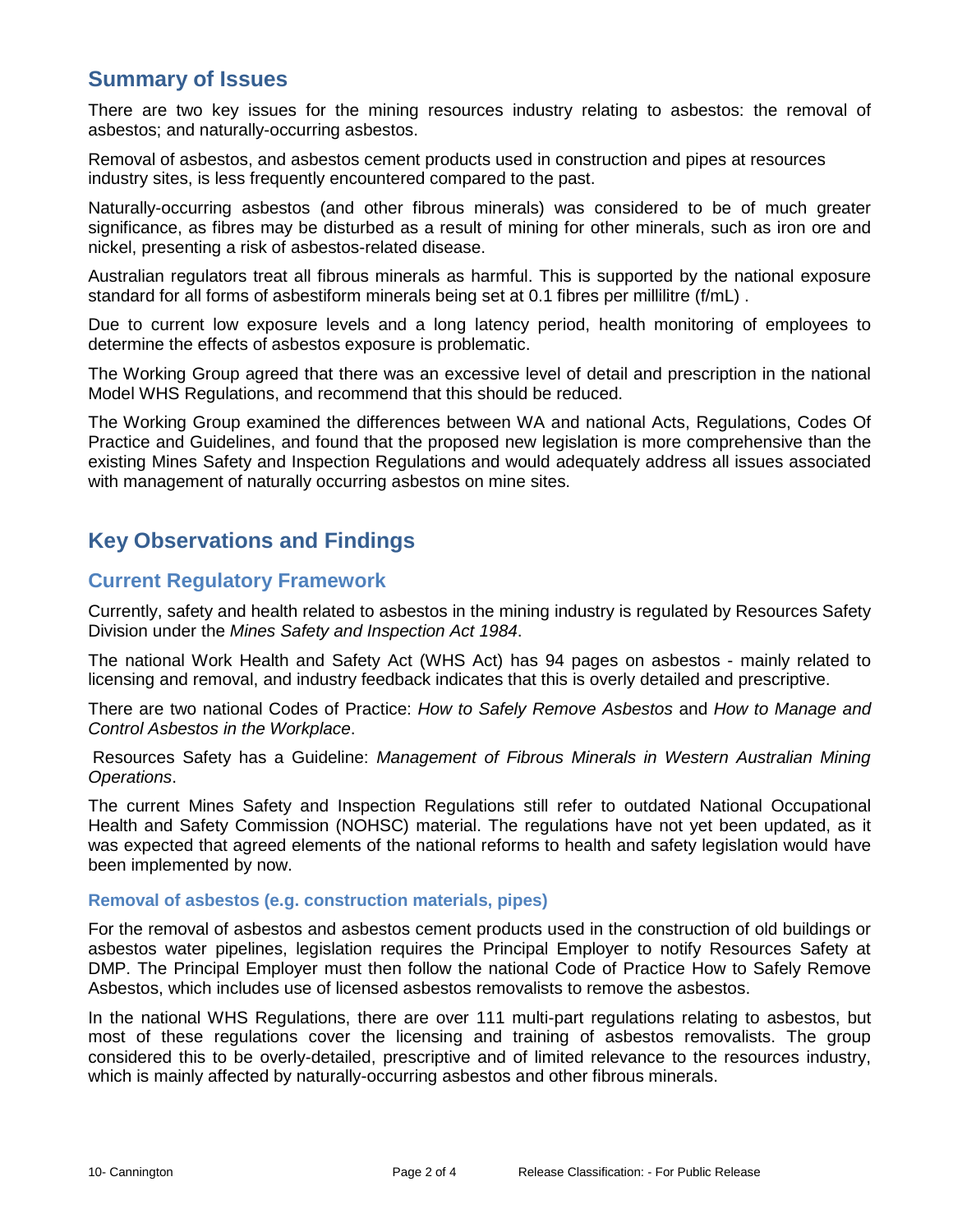#### **Naturally-occurring asbestos (and other fibrous minerals)**

For naturally-occurring asbestos and other fibrous minerals, DMP developed a guideline Management *of fibrous minerals in Western Australian mining operations*, which was designed to complement and align with the national Code of Practice.

Naturally-occurring asbestos areas are well-mapped and all current iron ore and nickel operators are aware of the asbestos issue and have Asbestos Management Plans.

Currently, the Mining Act requires operators to submit a Mining Proposal to DMP, which asks the proponent if they are likely to encounter asbestos in the area being explored/mined.

If the proponent identifies that asbestos is likely to be encountered, they are referred to Resources Safety. Mines inspectors brief them on the requirement to lodge an Asbestos Management Plan for review. If a proponent fails to identify the risk of asbestos, commences exploration and encounters asbestiform minerals, they are required to report it to Resources Safety. The proponent will be required to lodge an Asbestos Management Plan for review.

If an operator wishes to progress from exploration to mining, Resources Safety inspectors cover the requirement for an Asbestos Management Plan in discussions with the operator prior to the commencement of mining.

If the proponent lodges an inadequate Asbestos Management Plan, it is rejected and mining cannot commence until the plan is accepted.

If the proponent commences mining without having an accepted and implemented plan, they may be prosecuted.

A site Asbestos Management Plan is a living document that is updated as the mining operation develops. Resources Safety can verify the Asbestos Management Plan through inspections, audits, reviews, reporting mechanisms, and consultation with Safety and Health Representatives at the mine site.

The Mine Safety and Inspection Regulations 1995 require the mining industry to regularly conduct personal monitoring of employees who may be exposed to atmospheric contaminants, including asbestiform minerals. The results are reported to Resources Safety and recorded on the CONTAM system. The Inspectorate can follow up results above the exposure standard with the company.

With regard to health monitoring for detecting asbestos-related diseases:

- The National Asbestos Exposure Register does not really apply to mining, but DMP recommends companies keep a record of their employees;
- Until January 2013, DMP required health assessments for all WA mine workers. This ceased when studies of the MineHealth database showed that these assessments neither prevented nor detected ill health at an early stage.
- The State mining engineer may still direct that additional health assessments be carried out on employees where required.

The current framework of risk-management plans and Safety Management Systems is sufficient to manage asbestos issues on mine sites. DMP has employed additional inspectors to verify implementation of risk-based documentation submitted by industry.

#### **Proposed Regulatory Framework**

The Department of Mines and Petroleum is modernising the mining legislation to move to a more riskbased approach to safety. Legislation will be less prescriptive, with codes of practice containing more detail. Guidelines for industry may be produced, including templates to assist smaller operators in managing their risks. There will be no reference to Australian Standards in the legislation.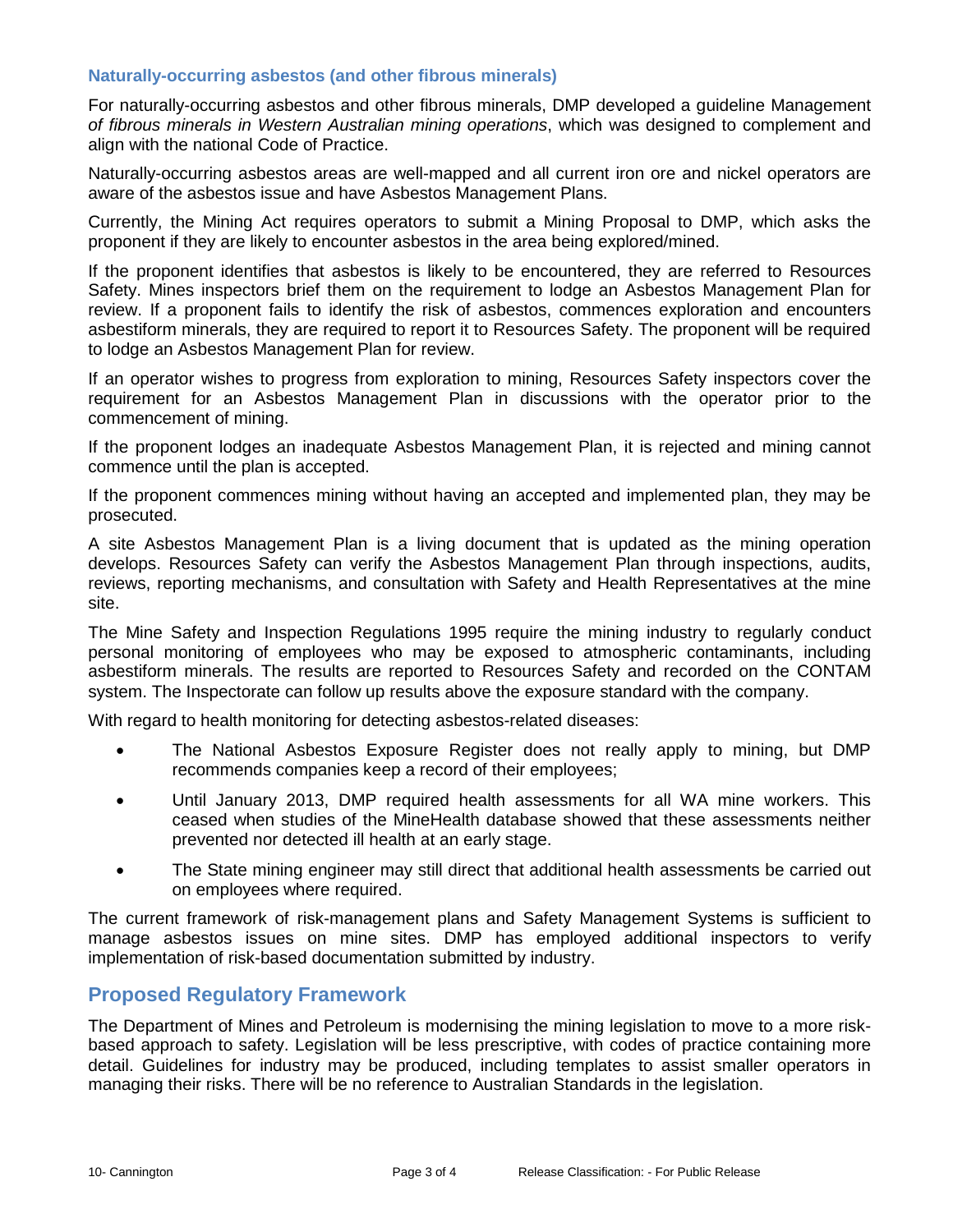Under proposed regulations, operators will be required to submit to Resources Safety a Work Health and Safety Management System (WHSMS), consisting of Principal Hazard Management Plans (PHMPs), Principal Control Plans (PCPs) and an Asbestos Management Plan (where naturally occurring asbestos is present or expected to be encountered). Consultation with workers is required in the preparation of the WHSMS, and the level of detail will vary depending upon the scale and complexity of the mining operation.

Work at a mine cannot proceed without an accepted WHSMS is in place, and this will be reviewed and revised as required.

One of the PHMP's is Air quality, airborne dust and other airborne contaminants, which includes naturally occurring asbestos. Part 10.2 of the regulations Managing Risks includes Control of risk, air monitoring, consultation with workers, information, training and instruction, health assessment and health monitoring.

Trigger Action Response Plans (TARPs) are an integral part of PHMPs, defining the actions required by mine site personnel in response to a deviation from normal mine conditions. A TARP could specify that if monitoring reveals that asbestos fibres, a response plan must be put into effect.

One of the PCP's is a Health Control Plan, which includes consultation, identification of roles and risk identification, assessment, control and evaluation (risk management).One of the specific areas mentioned in the Health Control Plan is asbestos dust causing asbestosis, lung cancer and mesothelioma.

### **Recommendations:**

That the Ministerial Advisory Panel:

- **1. Note that the current regulatory framework relating to asbestos should adequately address all issues associated with management of naturally occurring asbestos on mine sites until new legislation is in place. Codes of Practice and guidelines can be updated in the meantime, if required.**
- **2. Note that the proposed new regulatory framework regulations will be more comprehensive, requiring operators to submit to Resources Safety a Work Health and Safety Management System (WHSMS). This consists of Principal Hazard Management Plans (PHMPs), Principal Control Plans (PCPs) and an Asbestos Management Plan (where naturally-occurring asbestos is present or expected to be encountered), which must be prepared in consultation with workers. Mining cannot commence without an accepted WHSMS in place.**
- **3. Reduce the level of detail and prescription in the national Model WHS Regulations regarding asbestos management and removal.**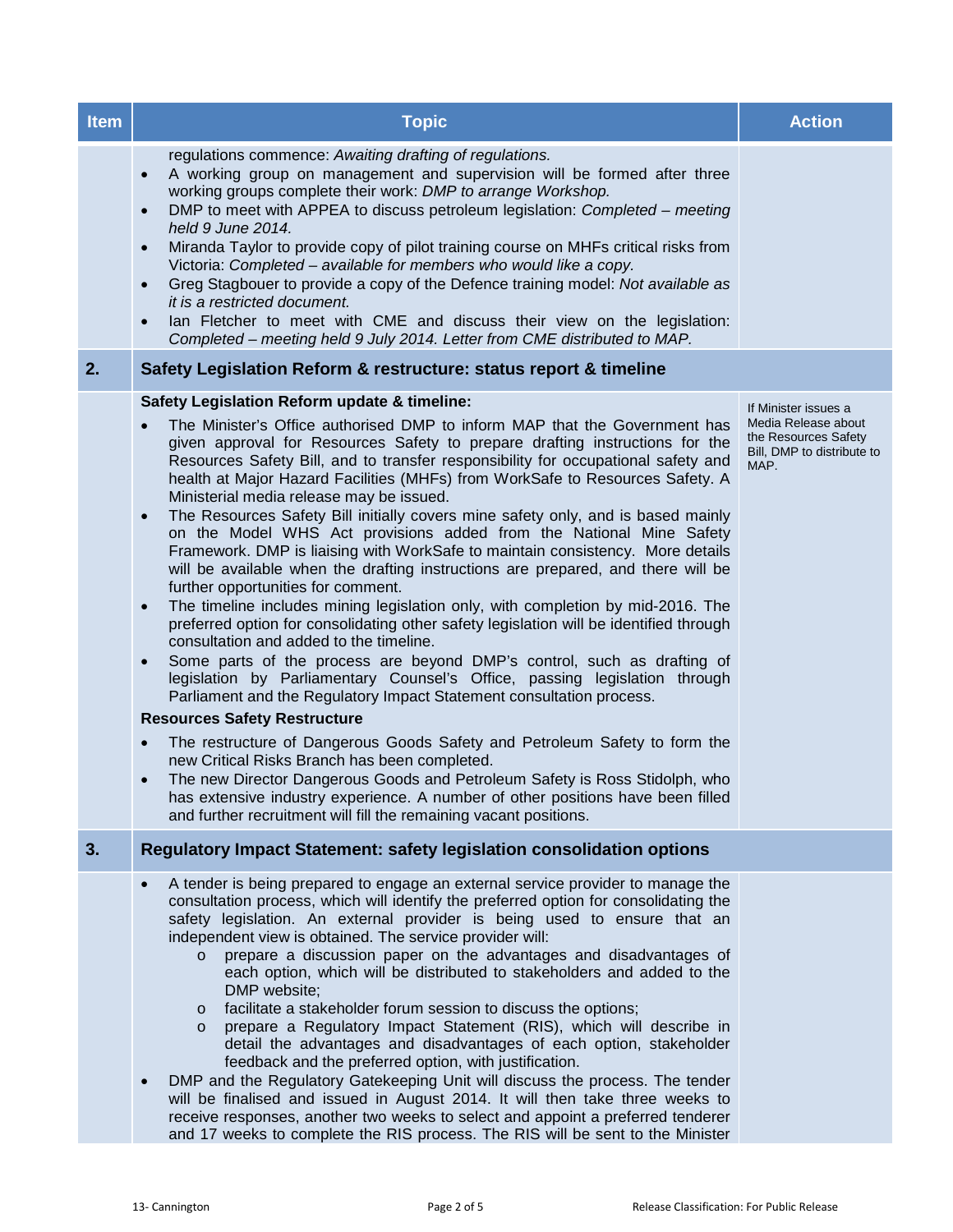| <b>Item</b>  | <b>Topic</b>                                                                                                                                                                                                                                                                                                                                                                                                                                                                                                                                                                                                                                                                                                                                                                                                                                                                                                                                                                                                                                                                                                                                                                                                                                                                                                                                                                                                                                                                                                                                                                                                                                                                                                                                                                                                                                                                                                                                                                                                                                                                                                                                                                                           | <b>Action</b>                                                                                                                      |
|--------------|--------------------------------------------------------------------------------------------------------------------------------------------------------------------------------------------------------------------------------------------------------------------------------------------------------------------------------------------------------------------------------------------------------------------------------------------------------------------------------------------------------------------------------------------------------------------------------------------------------------------------------------------------------------------------------------------------------------------------------------------------------------------------------------------------------------------------------------------------------------------------------------------------------------------------------------------------------------------------------------------------------------------------------------------------------------------------------------------------------------------------------------------------------------------------------------------------------------------------------------------------------------------------------------------------------------------------------------------------------------------------------------------------------------------------------------------------------------------------------------------------------------------------------------------------------------------------------------------------------------------------------------------------------------------------------------------------------------------------------------------------------------------------------------------------------------------------------------------------------------------------------------------------------------------------------------------------------------------------------------------------------------------------------------------------------------------------------------------------------------------------------------------------------------------------------------------------------|------------------------------------------------------------------------------------------------------------------------------------|
|              | for a decision.<br>Legislation will then need to be developed and another RIS process will be<br>$\bullet$<br>required to consult on the details of the proposed legislation.<br>If the RIS identifies that Option 5 (maintaining the status quo) is the preferred<br>$\bullet$<br>option, the current legislation should still be modernised.<br>Safe Work Australia (SWA) is working on a COAG review of the model WHS<br>$\bullet$<br>laws. The WA representative on SWA is WorkSafe, but DMP is lodging a<br>submission to SWA and has requested direct involvement in future.<br>DMP's proposed legislation is based on the Model WHS Act, with mining-related<br>$\bullet$<br>provisions added from the NMSF process. Provisions that were not adopted by<br>Western Australia were removed. WorkSafe and Resources Safety are working<br>together to maximise consistency.<br>NOPSEMA is keen to work with DMP and industry on the new legislation.                                                                                                                                                                                                                                                                                                                                                                                                                                                                                                                                                                                                                                                                                                                                                                                                                                                                                                                                                                                                                                                                                                                                                                                                                                             |                                                                                                                                    |
| $\mathbf{4}$ | Legislation section numbering - Model vs. consecutive                                                                                                                                                                                                                                                                                                                                                                                                                                                                                                                                                                                                                                                                                                                                                                                                                                                                                                                                                                                                                                                                                                                                                                                                                                                                                                                                                                                                                                                                                                                                                                                                                                                                                                                                                                                                                                                                                                                                                                                                                                                                                                                                                  |                                                                                                                                    |
|              | Attachment 4A: Numbering system based on the model legislation<br>Advantages:<br>Harmonised with WorkSafe and other resources regulators around Australia. E.g.<br>Section 191 of the Resources Safety Bill will be the same as Section 191 in<br>safety and health legislation at WorkSafe and in all other States.<br>Simplified compliance and employee training for companies who need to meet<br>$\bullet$<br>both WorkSafe and Resources Safety requirements, and companies that also<br>operate in other States.<br>Easier transitions for workers who move between industries and States.<br>$\bullet$<br>Disadvantages:<br>Numbering gaps for sections of the Act that were not adopted by WA, or do not<br>$\bullet$<br>relate to mining. E.g. Part 7 of the model Act was not adopted by WA, so the Act<br>will have the Part 7 heading and "Intentionally left blank".<br>Attachment 4B: Consecutive numbering, with provisions in different order<br>Advantages:<br>Numbering is consecutive (no gaps) and provisions are grouped in a more user-<br>friendly order.<br>Disadvantages:<br>Not harmonised - sequence of clauses and clause numbering will differ to<br>WorkSafe and every other jurisdiction in Australia. Companies and employees<br>will need to map each provision from the Resources Safety Bill to the Model WHS<br>legislation. E.g. Section 49 in the Resources Safety Bill is Section 34A in the<br>WHS Act used by WorkSafe and other mining States.<br>Contrary to harmonisation objectives. Workers transitioning between industries<br>$\bullet$<br>and between States may find it more complicated. Companies will need to cater<br>for this in compliance and training programs.<br><b>Panel discussion:</b><br>This is an important issue. The structure and numbering of the Act also affects<br>the structure of the regulations. In addition, this legislation will be in place for<br>many years, even though it will have statutory reviews every few years. Both<br>approaches have their pros and cons.<br>Members agreed to give this further consideration, consulting their in-house legal<br>and safety experts, and provide submissions to DMP. | MAP members to<br>provide submissions on<br>the preferred legislation<br>numbering and<br>sequencing approach by<br>6 August 2014. |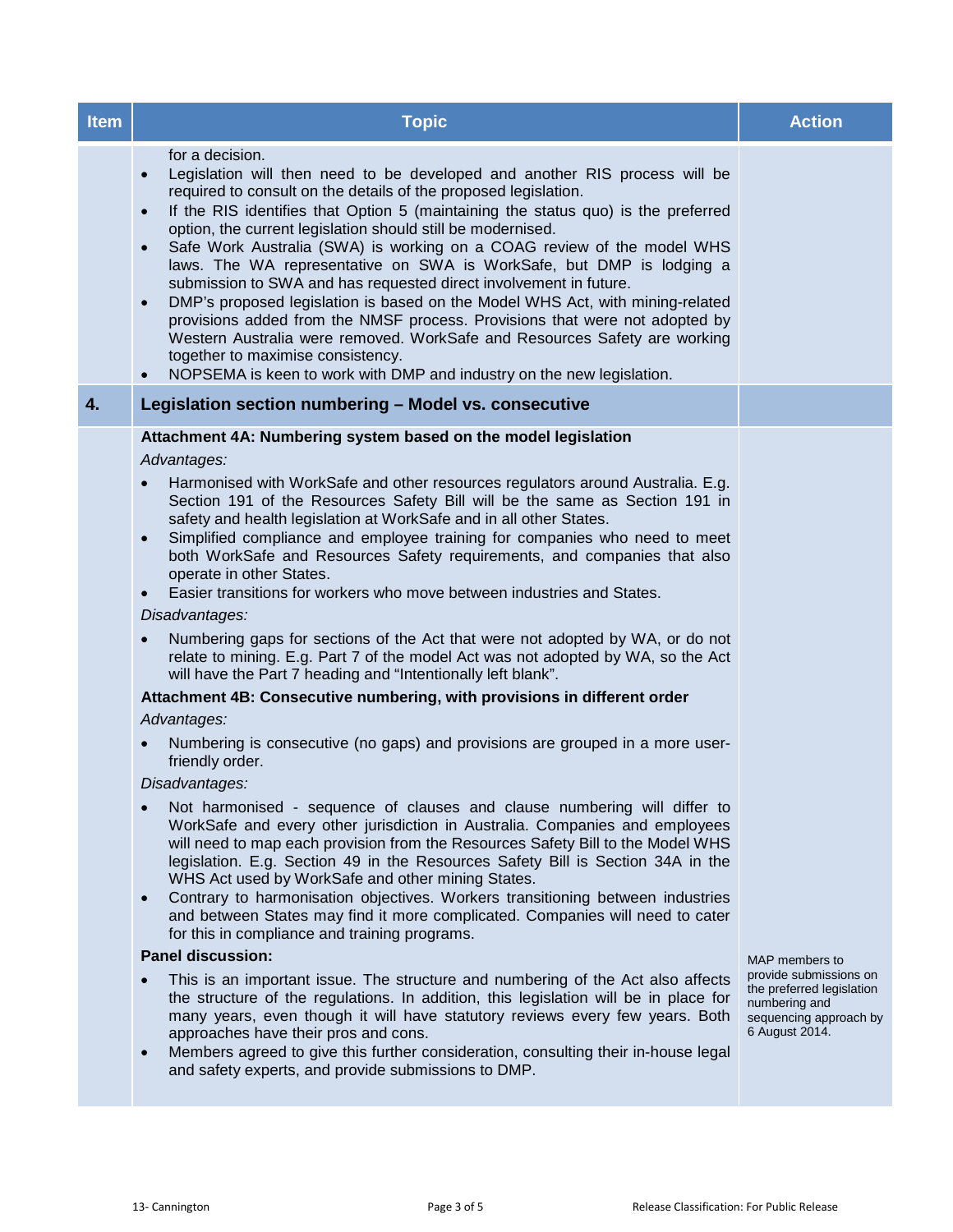| <b>RREST</b>                                                                                              | $b$ ted $\blacksquare$                                                                                                                                                                                                                                                                                                                              | 14 July204   |  |  |  |
|-----------------------------------------------------------------------------------------------------------|-----------------------------------------------------------------------------------------------------------------------------------------------------------------------------------------------------------------------------------------------------------------------------------------------------------------------------------------------------|--------------|--|--|--|
| bite                                                                                                      | <b>L</b> wPritchrd<br><b>SHIRE RIM</b>                                                                                                                                                                                                                                                                                                              |              |  |  |  |
| <b>Nunforation</b><br>since last reting                                                                   | On 7 July 2014, DMP received Government approval to commendeafting the<br>$\bullet$<br>Resources Safety Bill, including transferring responsibility for Major Hazard Facilities<br>from the Dangerous Goods Safety Act 2004.                                                                                                                        |              |  |  |  |
|                                                                                                           | To determine the best approach for consolidating safety legislation, stakeh<br>$\bullet$<br>consultation will be undertaken through a Regulatory Impact Statement (RIS)ess<br>An external consultant will bengaged to facilitatethis process, identifying th<br>positives and negatives of the various options, and identifying a preferred option. |              |  |  |  |
|                                                                                                           | DMP is continuing worlen the mines safety provision and liaising with Commerce on                                                                                                                                                                                                                                                                   |              |  |  |  |
|                                                                                                           | Three working groups (Guarding, Confined Spaces and Asbestos), have concluded.<br>$\bullet$<br>Their reports will be considered at the 23 July 2014 Ministerial Advisory Panel meeting.                                                                                                                                                             |              |  |  |  |
| Nestones                                                                                                  | <b>Formal approval by Government to proceed</b>                                                                                                                                                                                                                                                                                                     | 30 July 2014 |  |  |  |
|                                                                                                           | <b>Drafting instructions completed foesources Safety Bill</b>                                                                                                                                                                                                                                                                                       | 30 Oct 2014  |  |  |  |
|                                                                                                           | Cabinet approvabf drafting instructions for the Bources Safety Bill                                                                                                                                                                                                                                                                                 | 31 Dec 2014  |  |  |  |
| Nestone status<br>notes                                                                                   | Another consultation RIS will be required once the preferred option for consolidating safety<br>legislation is known.                                                                                                                                                                                                                               |              |  |  |  |
| Drafting instructions for the Resources Safety Bill will need to be submitted to Cabinet for<br>approval. |                                                                                                                                                                                                                                                                                                                                                     |              |  |  |  |

Delayeu

| blte                                          | <b>RAS</b><br>ewritchrd                                                                                                                                                                                                                                                                                                                                                                                                                                                                                                                                                                                                                                                                                                                      |          |  |  |
|-----------------------------------------------|----------------------------------------------------------------------------------------------------------------------------------------------------------------------------------------------------------------------------------------------------------------------------------------------------------------------------------------------------------------------------------------------------------------------------------------------------------------------------------------------------------------------------------------------------------------------------------------------------------------------------------------------------------------------------------------------------------------------------------------------|----------|--|--|
| inforation<br><b>Alw</b><br>since last reting | <b>Critical Risks Branch recruitment process completed for:</b><br><b>Director Dangerous Goods and Petroleum Safety</b><br>$\circ$<br><b>Manager Critical Risks</b><br>$\bigcap$<br><b>Manager Dangerous Goods</b><br>$\bigcap$<br>o Team Leader Critical Risks<br>2 x Principal Inspector Critical Risks OSH<br>$\bigcap$<br>5 x Principal Inspector Critical Risks onshore<br>$\circ$<br>1 x Senior Inspector Critical Risks effore<br>$\circ$<br><b>5 x Senior Inspector Critical Risks onshore</b><br>$\circ$<br>Dangerous Goods Safety Act statutory reviday independent consultant Georg<br>$\bullet$<br>McCullagh is continuing and on track. (Dopy of his presentation was provided to<br>members after the 28 May 2014 MAP meeting) |          |  |  |
| Nestones                                      | Ministerial Advisory Panel (MAP) on Safety Legislation Refestablished.                                                                                                                                                                                                                                                                                                                                                                                                                                                                                                                                                                                                                                                                       | Dec 2013 |  |  |
|                                               | Jun 2014<br>Recruitment to new ARI contracts for Petroleum Safety Branch and Major<br><b>Hazard Facilities commenced.</b>                                                                                                                                                                                                                                                                                                                                                                                                                                                                                                                                                                                                                    |          |  |  |
|                                               | Statutory review by independent consultant of Dangerous Goods Safety Adt Dec 2014<br>2004 submitted to Minister.                                                                                                                                                                                                                                                                                                                                                                                                                                                                                                                                                                                                                             |          |  |  |
| Nestone status<br>notes                       | Further recruitment will commence from late July 2014, for positions within Critical Risks<br>not filled in previous recruitment and for Principal Dangerous Goods Officers and Senior<br>Dangerous Goods Officers.                                                                                                                                                                                                                                                                                                                                                                                                                                                                                                                          |          |  |  |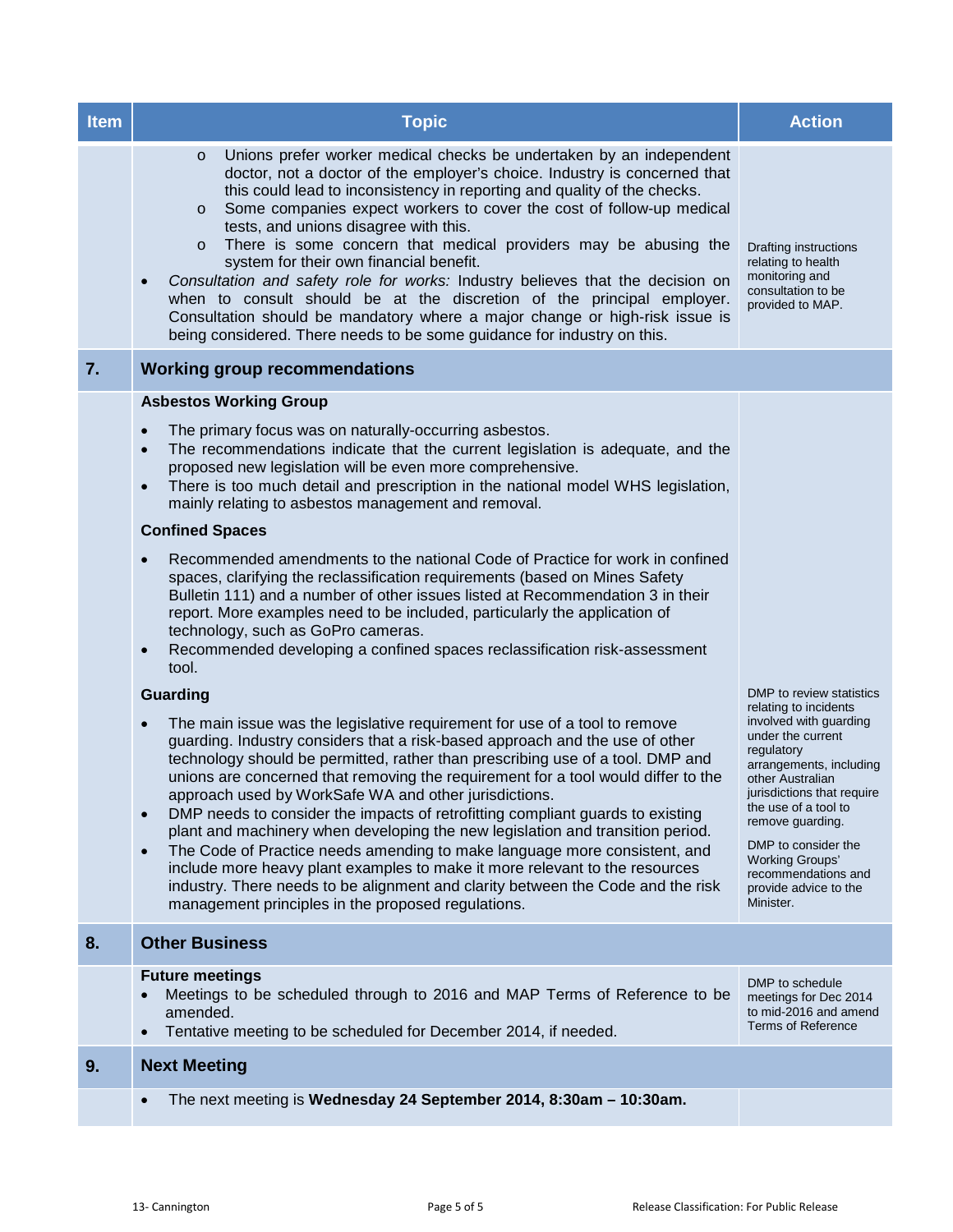

**File No: A1375/201301**

# ACTIONS LIST – 23 July 2014 Ministerial Advisory Panel

# **Active Actions**

| <b>ACTION ITEM</b> |                                                                                                                                                                                                                         | <b>DUE DATE</b> | <b>STATUS</b>                                                                                                                   |  |
|--------------------|-------------------------------------------------------------------------------------------------------------------------------------------------------------------------------------------------------------------------|-----------------|---------------------------------------------------------------------------------------------------------------------------------|--|
| 1.                 | <b>Meeting 22 January 2014</b>                                                                                                                                                                                          |                 |                                                                                                                                 |  |
|                    | MAP members would like to be<br>kept<br>informed of the internal restructure.                                                                                                                                           | ongoing         | Standing agenda item: DMP to provide updates on the<br>progress of the RSD restructure as information becomes<br>available.     |  |
| 2.                 | <b>Meeting 26 March 2014</b>                                                                                                                                                                                            |                 |                                                                                                                                 |  |
|                    | Department to provide details (the 5%<br>changes) of changes between the national<br>model and the WHS Resources Bill.                                                                                                  | 29 Aug 2014     | Comparison table to be provided to MAP for comment by 29<br>August 2014.                                                        |  |
|                    | DMP to invite an officer from WorkSafe to<br>join MAP when the discussions on the<br>regulations commence.                                                                                                              | <b>TBA</b>      | WorkSafe to be invited when discussions on regulations<br>commence.                                                             |  |
| 3.                 | Meeting 28 May 2014                                                                                                                                                                                                     |                 |                                                                                                                                 |  |
|                    | A working group on management and<br>supervision will be formed after the current<br>groups complete their tasks.                                                                                                       | 24 Sept 2014    | Management and Supervision Workshop to be arranged.<br>DMP is collating industry feedback for the Workshop<br>discussion paper. |  |
| 4.                 | Meeting 23 July 2014                                                                                                                                                                                                    |                 |                                                                                                                                 |  |
|                    | Michael Tooma to prepare paper on how the<br>PHMP and PCP interact.                                                                                                                                                     | 5 Sep 2014      |                                                                                                                                 |  |
|                    | Richard Kern to provide some working<br>examples of PHMPs and PCPs.                                                                                                                                                     | 5 Sep 2014      |                                                                                                                                 |  |
|                    | DMP to confirm whether WA will be adopting<br>the model legislation requirements on fitness<br>for work.                                                                                                                | 24 Sep 2014     | Fitness for work requirements will be provided when drafting<br>instructions for the regulations are prepared.                  |  |
|                    | Drafting instructions relating to health<br>monitoring and consultation to be provided                                                                                                                                  | 24 Sep 2014     | Health monitoring requirements will be provided when<br>drafting instructions for the regulations are prepared.                 |  |
|                    | to MAP.                                                                                                                                                                                                                 |                 | Consultation requirements will be the same as Part 5 in the<br>model WHS Act.                                                   |  |
|                    | DMP to review statistics relating to incidents<br>involved with guarding under the current<br>regulatory arrangements, including other<br>Australian jurisdictions that require the use<br>of a tool to remove guarding | 24 Sep 2014     |                                                                                                                                 |  |
|                    | DMP to consider Working Groups'<br>recommendations and provide advice to the<br>Minister.                                                                                                                               | 24 Sep 2014     |                                                                                                                                 |  |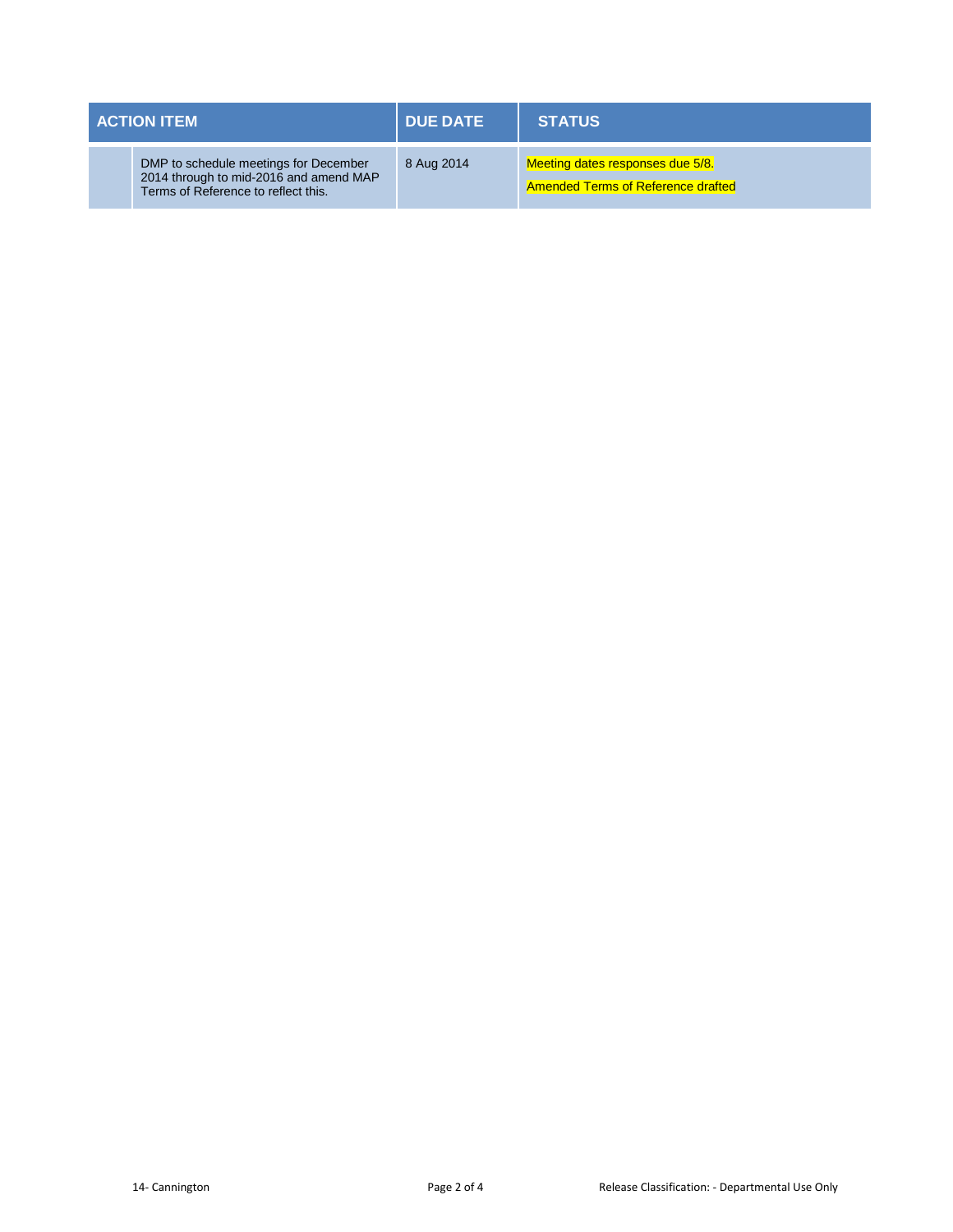# **Completed Actions**

| <b>ACTION ITEM</b> |                                                                                                                                                                                                 | <b>DUE DATE</b>  | <b>STATUS</b>                                                                                                                                                                                                                                                                                                                                                                                                                                                                                                                     |
|--------------------|-------------------------------------------------------------------------------------------------------------------------------------------------------------------------------------------------|------------------|-----------------------------------------------------------------------------------------------------------------------------------------------------------------------------------------------------------------------------------------------------------------------------------------------------------------------------------------------------------------------------------------------------------------------------------------------------------------------------------------------------------------------------------|
| 1.                 | <b>Meeting 22 January 2014</b>                                                                                                                                                                  |                  |                                                                                                                                                                                                                                                                                                                                                                                                                                                                                                                                   |
|                    | Panel members to confirm their proxies<br>before 28 January 2014.                                                                                                                               | 28 January 2014  | <b>Completed</b><br>Proxies approved by the Minister                                                                                                                                                                                                                                                                                                                                                                                                                                                                              |
|                    | Include in terms of reference out of session<br>tacit approval of minutes                                                                                                                       | 1 February 2014  | <b>Completed</b><br>Terms of reference amended and approved by Minister                                                                                                                                                                                                                                                                                                                                                                                                                                                           |
|                    | The Panel would like clarity what the WA<br>government is not willing to compromise on<br>in the WHS legislation.                                                                               | 26 March 2014    | <b>Completed</b><br>Confirmation of the issues the government is not willing to<br>consider changing in the WHS legislation: Previously, the<br>government had views on four specific areas - penalty<br>levels, union right of entry, health and safety representatives'<br>capacity to direct the cessation of work, and reverse onus of<br>proof in discrimination matters. The Department understands<br>that the level of penalties is subject to some discussion, but<br>the position on the other items remains unchanged. |
|                    | Mr Tooma's presentation to be distributed to<br>Panel members with the minutes.                                                                                                                 | 28 January 2014  | <b>Completed</b><br>Emailed to members on 28 January 2014                                                                                                                                                                                                                                                                                                                                                                                                                                                                         |
|                    | Project team to provide a diagram of the<br>restructure proposed within RSD.                                                                                                                    | 26 March 2014    | <b>Completed</b><br>Distributed with the agenda for meeting 26 March 2014                                                                                                                                                                                                                                                                                                                                                                                                                                                         |
|                    | If Safework Australia put out a table of<br>amendments for the mining WHS legislation,<br>the Panel would like a copy.                                                                          | 26 March 2014    | <b>Completed</b><br>Safework Australia does not have a table for the mining<br>amendments. DMP will continue to monitor.                                                                                                                                                                                                                                                                                                                                                                                                          |
|                    | Panel members to provide feedback on the<br>Petroleum Discussion Paper by 12 February<br>2014.                                                                                                  | 12 February 2014 | <b>Completed</b><br>Comments received. Summary provided with MAP agenda<br>papers for 26 March meeting.                                                                                                                                                                                                                                                                                                                                                                                                                           |
| 2.                 | Meeting 26 March 2014                                                                                                                                                                           |                  |                                                                                                                                                                                                                                                                                                                                                                                                                                                                                                                                   |
|                    | Project team to send an invitation and details<br>of the Professor Sparrow presentations to<br>members. Members to respond with their<br>preference to attend one of or all of the<br>sessions. | 26 March 2014    | Completed<br>Email to members sent 26 March 2014                                                                                                                                                                                                                                                                                                                                                                                                                                                                                  |
|                    | MIAC minutes to be attached to the meeting<br>papers.                                                                                                                                           | 2 April 2014     | <b>Completed</b><br>Link to MIAC minutes sent 26 March 2014                                                                                                                                                                                                                                                                                                                                                                                                                                                                       |
|                    | Project team to send the link to the model<br>regulations and members to come back to<br>DMP by the end of April with any concerns.                                                             | 30 April 2014    | Completed:<br>Email containing links to the Safework Australia website sent<br>to members 2 April 2014                                                                                                                                                                                                                                                                                                                                                                                                                            |
|                    | Project team to coordinate members for the<br>working groups, and terms of reference for<br>the groups.                                                                                         | 30 April 2014    | Completed:<br>ToR drafted, nominations received, meetings scheduled.                                                                                                                                                                                                                                                                                                                                                                                                                                                              |
|                    | Department to meet with Nick Zovko to<br>discuss the GHS.                                                                                                                                       | 30 April 2014    | <b>Completed</b>                                                                                                                                                                                                                                                                                                                                                                                                                                                                                                                  |